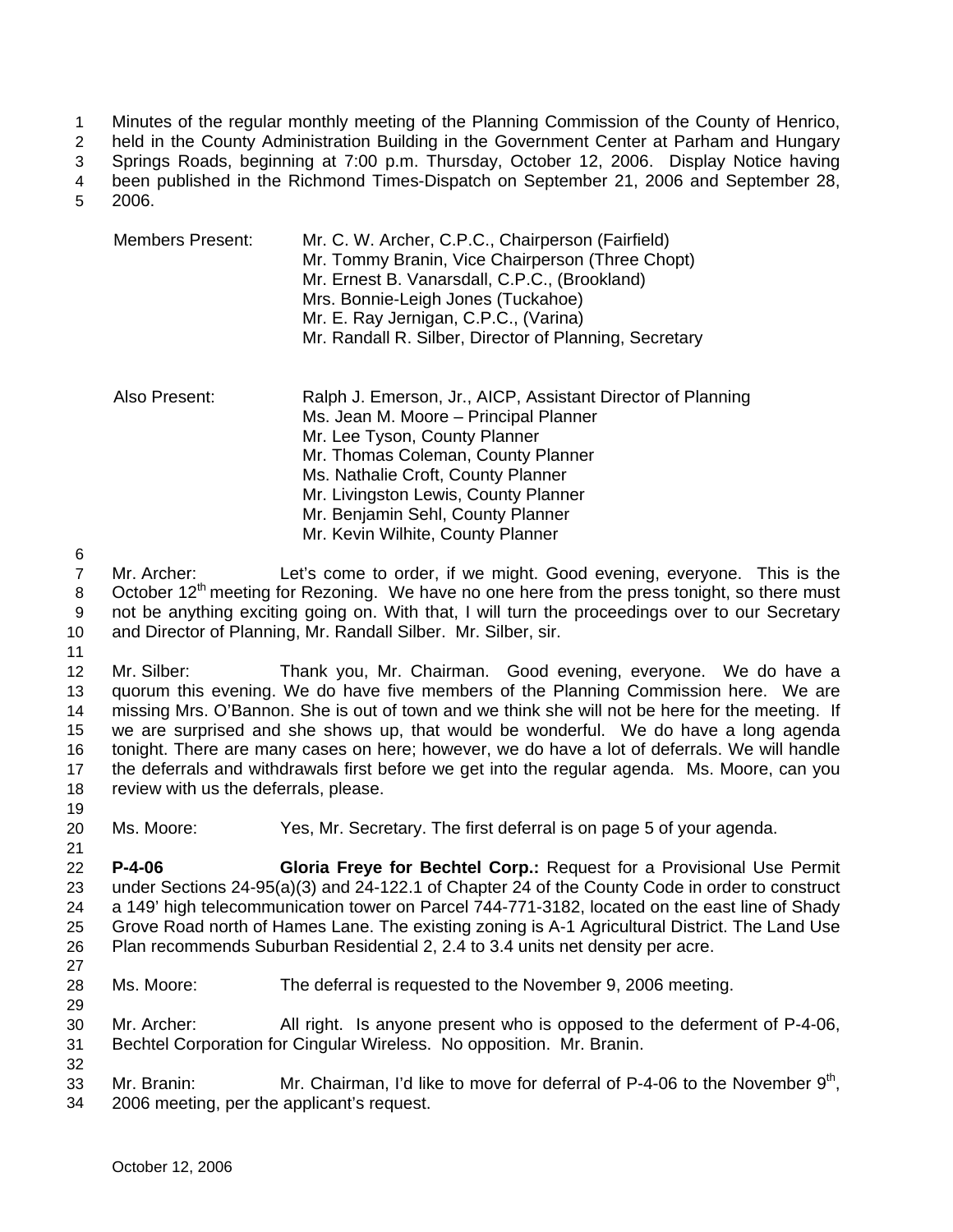35 36 Mr. Jernigan: Second.

37

43

45

55

57

60

63

65

68

73

- 38 39 Mr. Archer: Motion by Mr. Branin, seconded by Mr. Jernigan. All in favor of the motion say aye. Those opposed say no. The ayes have it; the motion's carried.
- 40 41 42 At the request of the applicant, the Planning Commission deferred Case P-4-06, Gloria Freye for Bechtel Corporation to its November 9, 2006 meeting.
- 44 Ms. Moore: The next one is on the same page.
- 46 47 48 49 50 51 52 53 54 **C-49C-06 Caroline L. Nadal for Rockwood, Inc:** Request to conditionally rezone from A-1 Agricultural District to R-2AC One Family Residence District (Conditional), Parcels 738-771-6301, -4105, and -2400, containing approximately 7.081 acres, located on the east line of Pouncey Tract Road approximately 1,412 feet north of its intersection with Shady Grove Road. The applicant proposes a single-family residential subdivision with a maximum density not to exceed 2.0 units per acre. The R-2A District allows a minimum lot size of 13,500 square feet and a maximum gross density of 3.23 units per acre. The use will be controlled by zoning ordinance regulations and proffered conditions. The Land Use Plan recommends Suburban Residential 1, 1.0 to 2.4 units net density per acre.
- 56 Ms. Moore: The deferral is requested to the November 9, 2006 meeting.
- 58 59 Mr. Archer: All right, thank you. Is there anyone present who is opposed to the deferral of C-49C-06, Rockwood, Inc.? I see no opposition. Mr. Branin.
- 61 62 Mr. Branin: Mr. Chairman, I'd like to move for deferral of C-49C-06 to the November 9, 2006 meeting, per the applicant's request.
- 64 Mr. Vanarsdall: Second
- 66 67 Mr. Archer: Motion by Mr. Branin and seconded by Mr. Vanarsdall. All in favor of the motion say aye. Those opposed say no. The ayes have it, that motion carries.
- 69 70 At the request of the applicant, the Planning Commission deferred Case C-49C-06, Caroline L. Nadal for Rockwood, Inc. to its November 9, 2006 meeting.
- 71 72
	- Ms. Moore: The next is a provisional use permit.
- 74 75 76 77 78 79 80 **P-16-06 Glenn Moore for Basilios E. Tsimbos:** Request for a Provisional Use Permit under Sections 24-58.2(d), 24-120 and 24-122.1 of Chapter 24 of the County Code in order to construct an outside dining area for a proposed restaurant on Parcel 761-754-1383, located on the east line of Skipwith Road approximately 350 feet south of West Broad Street (U. S. Route 250). The existing zoning is B-2C Business District (Conditional). The Land Use Plan recommends Commercial Arterial and Office.
- 81 Ms. Moore: The deferral is requested to the December 7, 2006 meeting.
- 83 84 Mr. Archer: Okay. Is anyone present who is opposed to this deferment, Glenn Moore for Basilios Tsimbos, P-16-06? All right. Mr. Branin.
- 85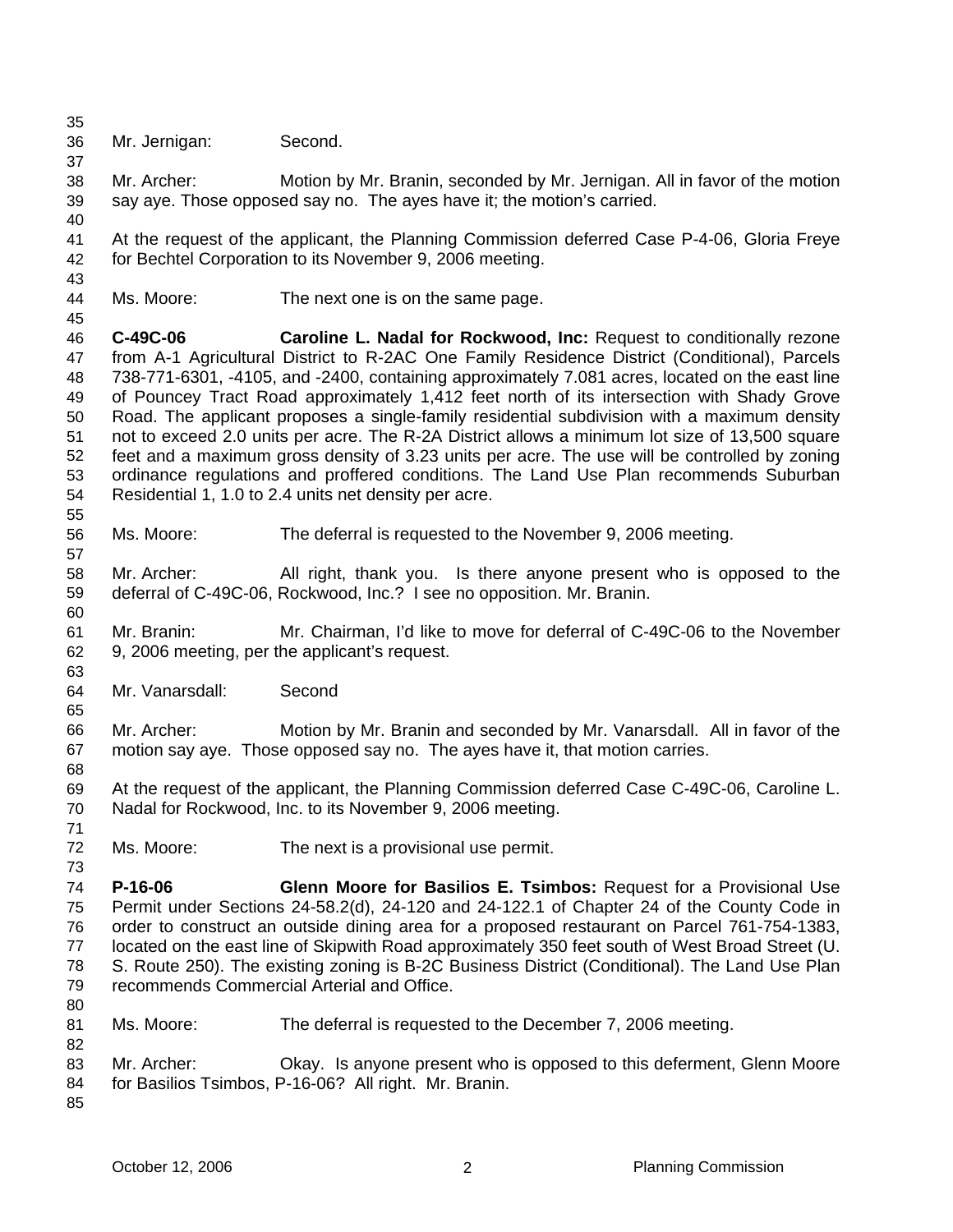- Mr. Branin: Mr. Chairman, I'm starting to get a complex. I think everybody is scared to have cases in front of me. Mr. Chairman, I'd like to move for deferral of P-16-06 to the December 6, 2006 meeting, per the applicant's request. 86 87 88
- 90 Mr. Vanarsdall: Second.
- 91 92 Ms. Moore: December 7<sup>th</sup>.
- 94 Mr. Branin: It is.
- 96 97 Mr. Archer: Okay. Motion by Mr. Branin, seconded by Mr. Vanarsdall. All in favor of the motion say aye. Opposed say no. Okay.
- 99 100 At the request of the applicant, the Planning Commission deferred Case P-16-06, Glenn Moore for Basilios E. Tsimbos to its December 7, 2006 meeting.
- 101

103

114

116

122

124

89

93

95

98

102 Ms. Moore: Okay. Moving on to the Tuckahoe District on page 5 of your agenda.

104 105 106 107 108 109 110 111 112 113 **C-27C-06 James Theobald for The Rebkee Company:** Request to conditionally rezone from A-1 Agricultural District and B-3 Business District to RTHC Residential Townhouse District (Conditional), B-2C Business District (Conditional) and C-1C Conservation District (Conditional), Parcel 739-754-7156, containing 21.493 acres (RTHC – 10.445 ac.; B-2C – 10.413 ac.; C-1C – 0.635 ac.), located at the southwest intersection of Church and Pump Roads. The applicant proposes retail uses and residential townhouses with a density of no more than sixty-nine (69) units. The use will be controlled by zoning ordinance regulations and proffered conditions. The RTH District allows a maximum of nine (9) units per acre. The Land Use Plan recommends Urban Residential, 3.4 to 6.8 units net density per acre, Commercial Concentration, and Open Space/Recreation.

- 115 Ms. Moore: The deferral is requested to the November 9, 2006 meeting.
- 117 118 119 Mr. Archer: Thank you. Is anyone present who is opposed to the deferment of C-27C-06, the Rebkee Company? All right. Mrs. Jones.
- 120 121 Mrs. Jones: Mr. Chairman, I move that Case C-27C-06 be deferred, per the applicant's request, to the November 9, 2006 meeting.
- 123 Mr. Vanarsdall: Second.
- 125 126 Mr. Archer: Motion by Mrs. Jones, seconded by Mr. Vanarsdall. All in favor of the motion say aye. Those opposed to the motion say no. The ayes have it; the motion carries.
- 127
- 128 129 At the request of the applicant, the Planning Commission deferred Case C-27C-06, James Theobald for The Rebkee Company to its November 9, 2006 meeting.
- 130 131

132

Ms. Moore: On page 6 of your agenda, it is C-50C-06.

133 134 135 136 **C-50C-06 James Theobald for Manor Associates, Ltd.:** Request to conditionally rezone from A-1 Agricultural District to RTHC Residential Townhouse District (Conditional), Parcel 740-755-3511, containing 12.281 acres, located at the southeast intersection of Church and Pump Roads. The applicant proposes a maximum of forty (40) condominium units, an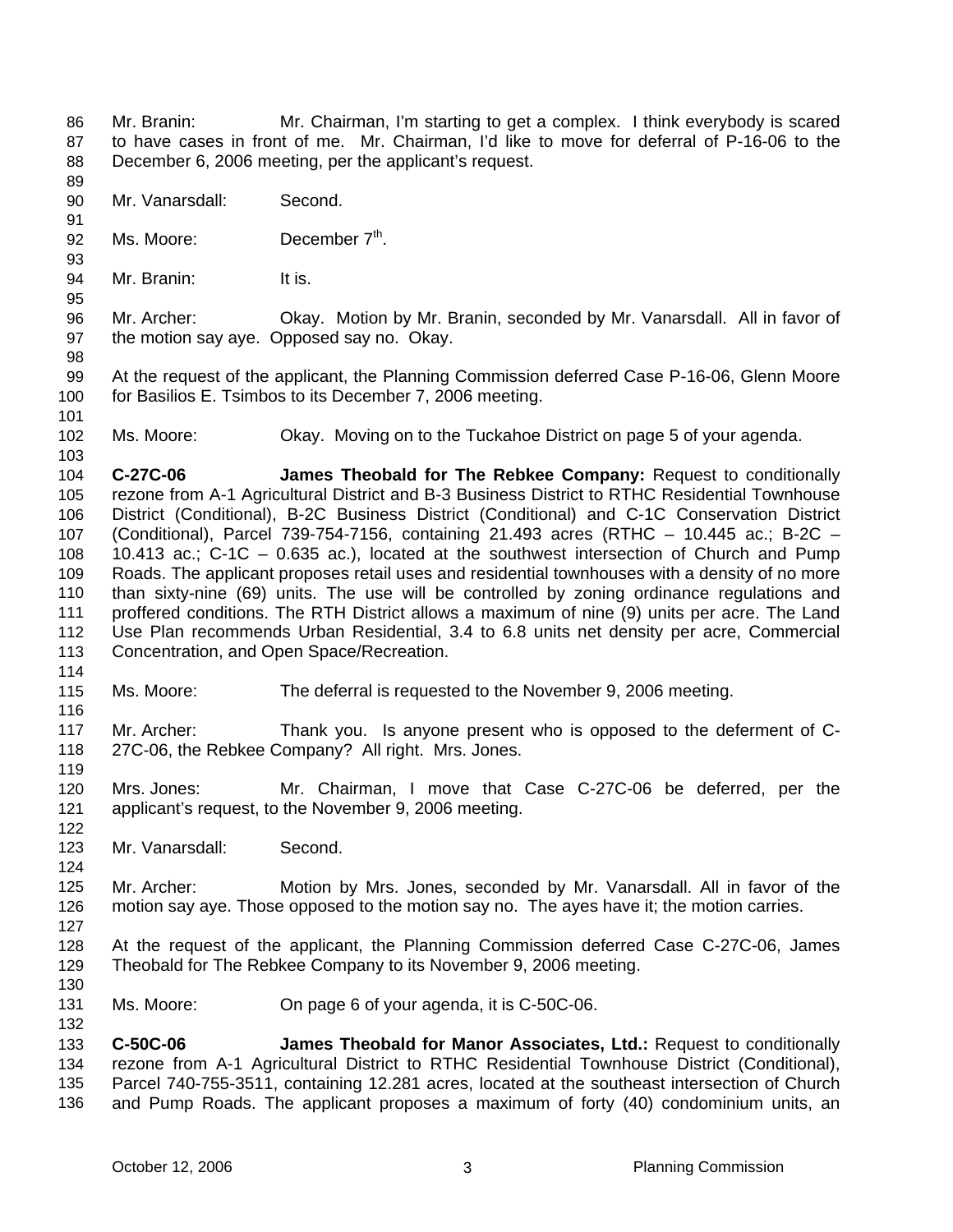141 142 143 144 145 146 147 148 149 150 151 152 153 154 155 156 157 158 159 160 161 162 163 164 165 166 167 168 169 170 171 172 173 174 175 176 177 178 179 180 181 182 183 184 185 Ms. Moore: The deferral is requested to the November 9, 2006 meeting. Mr. Archer: Is there opposition to this case, C-50C-06, Manor Associates, Ltd. See no opposition. Mrs. Jones. Mrs. Jones: Mr. Chairman, I move that Case C-50C-06 be deferred per the applicant's request to the November 9, 2006 meeting. Mr. Vanarsdall: Second. Mr. Archer: Motion by Mrs. Jones, seconded by Mr. Vanarsdall. All in favor of the motion say aye. Those opposed say no. The ayes have it, that motion carries. At the request of the applicant, the Planning Commission deferred Case C-50C-06, James Theobald for Manor Associates, Ltd. to its November 9, 2006 meeting. Ms. Moore: In the Varina District on page 6 of your agenda, it is P-13-06. **P-13-06 Burke Lewis for New Cingular Wireless PCS, LLC:** Request for a Provisional Use Permit under Sections 24-95(a), 24-120 and 24-122.1 of Chapter 24 of the County Code in order to construct a 199' high telecommunications tower, on parts of Parcel 855-689-5504 and 855-688-7082, located approximately 1,450 feet south of Charles City Road and 400 feet west of Upper Western Run Lane. The existing zoning is A-1 Agricultural District. The Land Use Plan recommends Prime Agriculture. Ms. Moore: The deferral is requested to the January 11, 2007 meeting. Mr. Archer: Is there anyone present who is opposed to the deferment to P-13-06, National Communications. Mr. Jernigan. Mr. Jernigan: Mr. Chairman, with that I will move for deferral of Provisional Use Permit P-13-06 to January 11, 2007, by request of the applicant. Mr. Vanarsdall: Second. Mr. Archer: Motion by Mr. Jernigan, seconded by Mr. Vanarsdall. All in favor say aye. Those opposed say no. The ayes have it; the motion carries. At the request of the applicant, the Planning Commission deferred Case P-13-06, Burke Lewis for New Cingular Wireless PCS, LLC to its January 11, 2007 meeting. Ms. Moore: Also on page 6 of your agenda, it is case C-36C-06. **C-36C-06 Gloria Freye for Waypoint Development, LLC:** Request to conditionally

equivalent density of 3.26 units per acre. The maximum density in the RTH District is nine (9) units per acre. The use will be controlled by proffered conditions and zoning ordinance regulations. The Land Use Plan recommends Urban Residential (3.4 to 6.8 units net density per

acre), and Commercial Concentration.

186 187 rezone from R-4 One Family Residence District, B-1 Business District and M-1 Light Industrial District to R-5AC General Residence District (Conditional), part of Parcel 805-710-1834,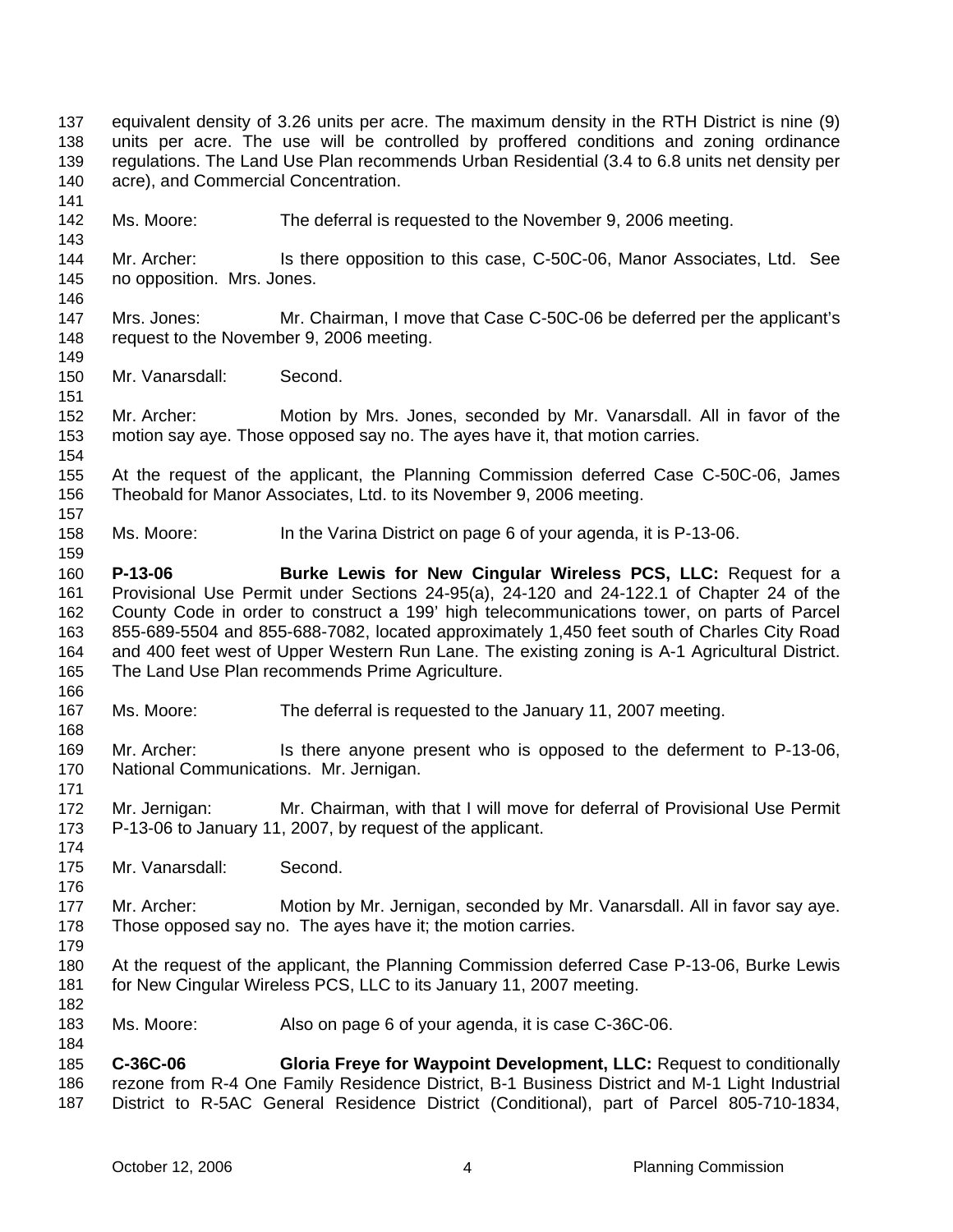containing 13.15 acres, located on the southwest line of Darbytown Road at its intersection with Oregon Avenue. The applicant proposes a single-family residential subdivision with a maximum of 40 lots. The R-5A District allows a minimum lot size of 5,625 square feet and a maximum gross density of 7.7 units per acre. The use will be controlled by zoning ordinance regulations and proffered conditions. The Land Use Plan recommends Multi-Family Residential, 6.8 to 19.8 units net density per acre, Commercial Concentration, and Environmental Protection Area. 188 189 190 191 192 193 194 195 196 197 198 199 200 201 202 203 204 205 206 207 208 209 210 211 212 213 214 215 216 217 218 219 220 221 222 223 224 225 226 227 228 229 230 231 232 233 234 235 236 237 238 Ms. Moore: The deferral is requested to the November 9, 2006 meeting. Mr. Archer: All right. Is there anyone present who is opposed to C-36C-06, Gloria Freye for Waypoint Development? I see no opposition. Mr. Jernigan again. Mr. Jernigan: Mr. Chairman, I move for deferral of Case C-36C-06 to November the 9, 2006, by request of the applicant. Mr. Vanarsdall: Second Mr. Archer: Motion by Mr. Jernigan, seconded by Mr. Vanarsdall. All in favor of the motion say aye. Those opposed say no. The ayes have it; that motion is granted. At the request of the applicant, the Planning Commission deferred Case C-36C-06, Gloria Freye for Waypoint Development, LLC, to its November 9, 2006 meeting. Ms. Moore: We have one more, on page 7 of your agenda. **C-45C-06 Caroline L. Nadal for Raj Jain:** Request to amend proffered conditions accepted with Rezoning Case C-10C-89, on part of Parcel 818-717-5830, containing 3.071 acres, located between the north line of Audubon Drive and the southern terminus of International Trade Court. The applicant proposes to amend Proffer 6 to include hotels in the list of permitted uses. The applicant proposes an extended-stay hotel. The existing zoning is M-1C Light Industrial District (Conditional). The Land Use Plan recommends Planned Industry. The site is in the Airport Safety Overlay District and Enterprise Zone. Ms. Moore: The deferral's requested to the November 9, 2006 meeting Mr. Archer: Okay. Was that C-45? Ms. Moore: Yes sir. C-45C. Mr. Archer: All right. Is there anyone present who is opposed to deferring of C-45C-06, Caroline Nadal for Raj Jain? No opposition. Mr. Jernigan. Mr. Jernigan: Mr. Chairman, I make a motion to defer zoning Case C-45C-06, Caroline Nadal for Raj Jain to November the 9, 2006, by request of the applicant. Mr. Vanarsdall: Second. Mr. Archer: Motion by Mr. Jernigan, seconded by Mr. Vanarsdall. All in favor of the motion say aye. Those opposed say no. The ayes have it; that motion carries. Ms. Moore: Mr. Secretary, that concludes the requests we've received for deferrals.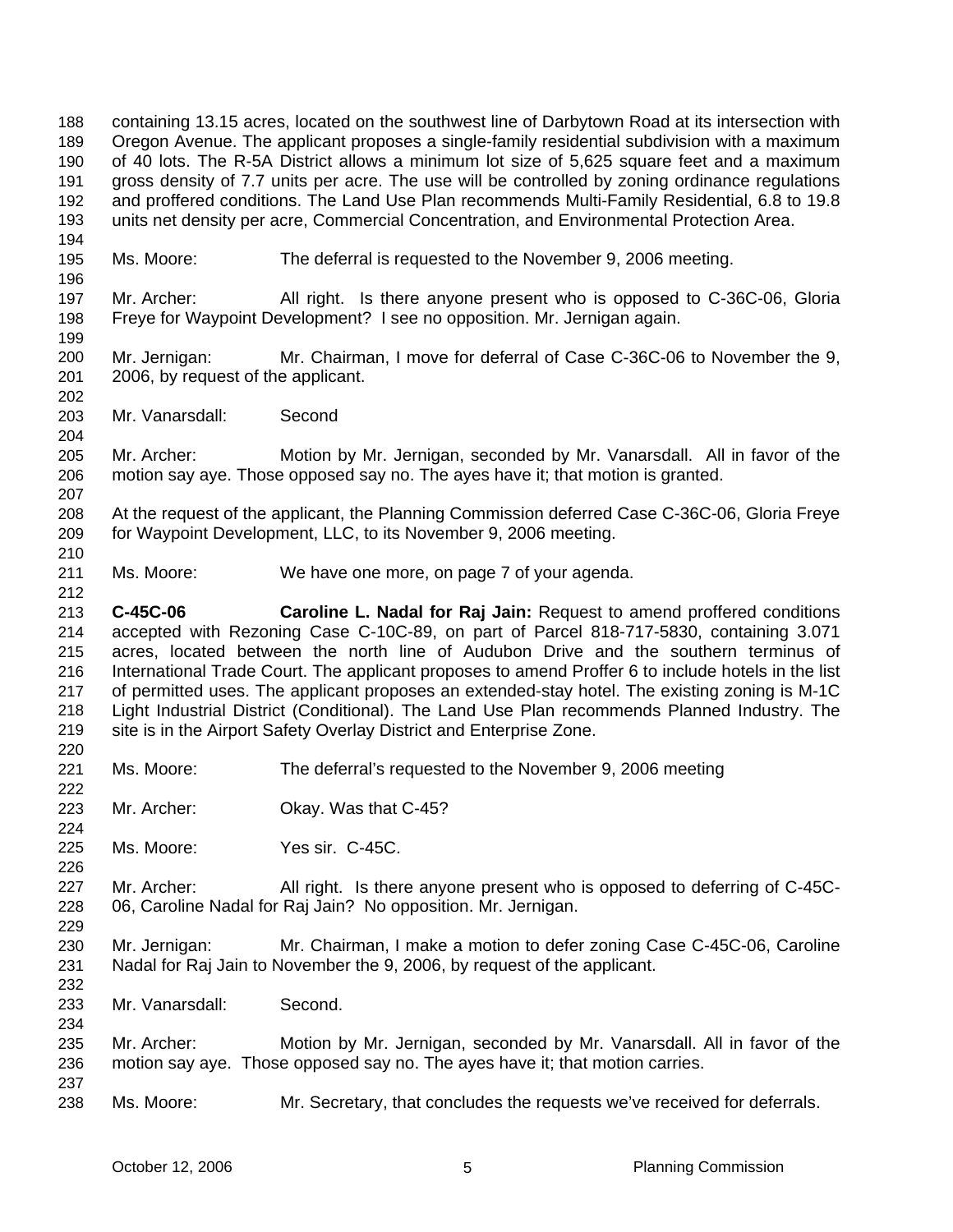239 240 241 242 243 244 245 246 247 248 249 250 251 252 253 254 255 256 257 258 259 260 261 262 263 264 265 266 267 268 269 270 271 272 273 274 275 276 277 278 279 280 281 282 283 284 285 286 287 288 Mr. Silber: Any deferrals by the Planning Commission. Mr. Jernigan: We had one withdrawal and we do have to announce it, right? Mr. Silber: Yes. Can you tell us about the one withdrawal? Ms. Moore: Yes sir. We had Case P-9-06 on page 6 of your agenda. **P-9-06 Gary Barber for National Communication Tower LLC:** Request for a Provisional Use Permit under Sections 24-92.2, 24-95(a), 24-120 and 24-122.1 of Chapter 24 of the County Code to construct a 199' monopole telecommunications tower, on Parcel 851-666- 7691, located 343' east of Carters Mill Road. The existing zoning is A-1 Agricultural District. The Land Use Plan recommends Prime Agriculture. The site is in the Airport Safety Overlay District. Ms. Moore: This has been withdrawn by the applicant; therefore, no action is required on this item. Mr. Archer: All right. Mr. Silber: Next on the agenda would be consideration of the expedited items. These are cases that are on the agenda that are somewhat minor in nature. There are no outstanding issues. The staff is recommending approval of these cases. We place them on a special agenda that can be handled without hearing these cases. If there is opposition to these cases, they would be pulled off of the expedited agenda and be heard in order of the full agenda. Tonight, there is one item on the expedited agenda. Ms. Moore: Yes sir. It's in the Fairfield District on page 8 of your agenda. **C-53-06 Terry Cave for Rogers-Chenault Inc:** Request to rezone from R-3C One Family Residence District (Conditional) to C-1 Conservation District, part of Parcel 777-764- 6922, containing 5.81 acres, located approximately 1,700 feet west of the intersection of Mountain Road and Megan Drive. The applicant proposes a conservation area. The Land Use Plan recommends Environmental Protection Area and Open Space/Recreation. Mr. Archer: All right. Is there anyone here who is opposed to this case being heard on the expedited agenda? I see no opposition. With that, I will move that C-53-06, Terry Cave for Rogers-Chenault be recommended for approval. Mr. Vanarsdall: Second. Mr. Archer: Motion by Archer and seconded by Mr. Vanarsdall. All in favor of the motion say aye. Those opposed say no. The ayes have it, the motion is carried. **REASON:** The Planning Commission voted 5-0 to recommend the Board of Supervisors grant the request because it is reasonable and it conforms to the Environmental Protection Area and Open Space/Recreation recommendations of the Land Use Plan. Ms. Moore: That concludes our report, Mr. Secretary.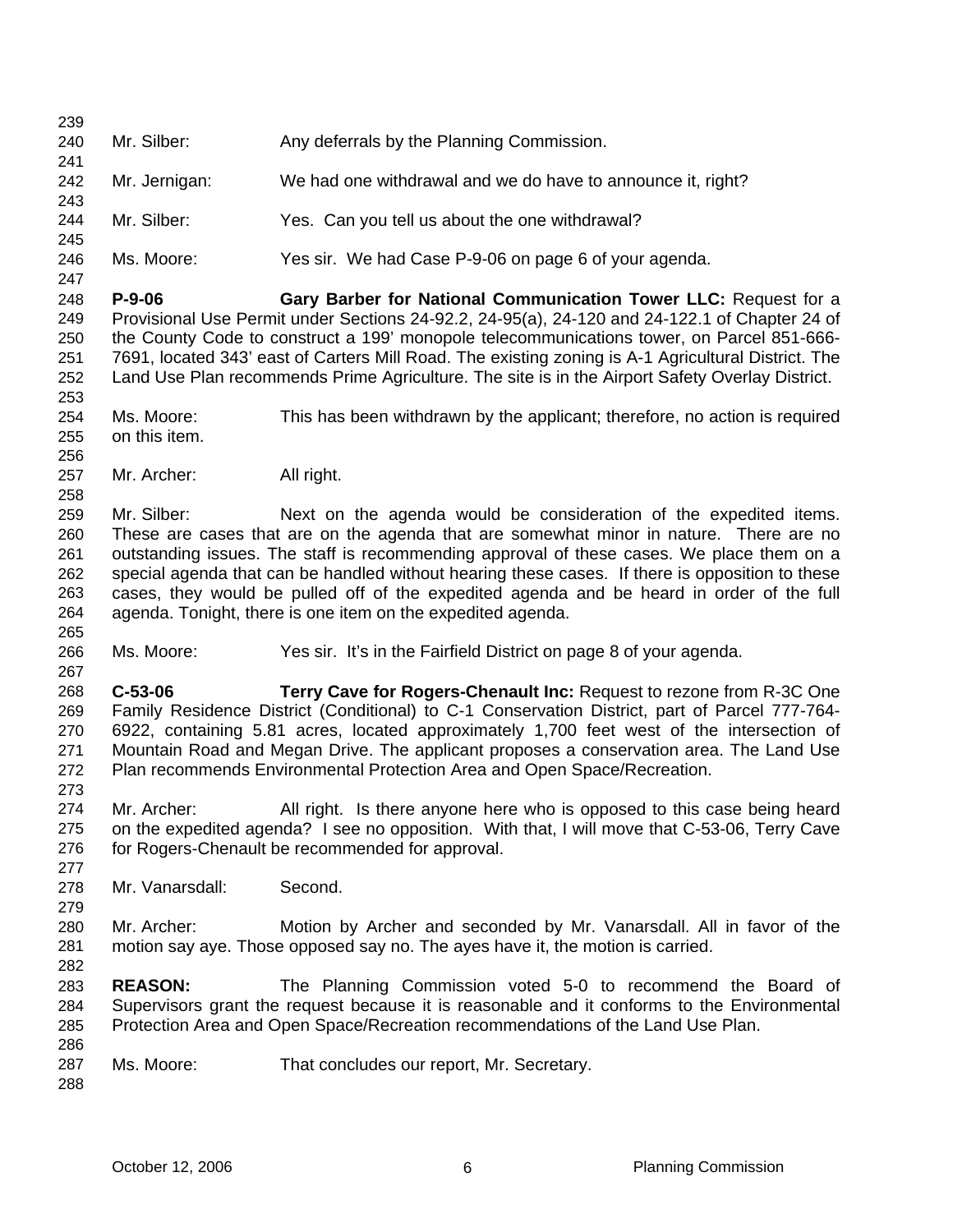Mr. Silber: Thank you. Moving back to the top of the agenda on page 1. First on the agenda tonight is a Plan of Development and Master Plan. 289 290

291

## 292 *Deferred from September 27, 2006 Meeting*

293 294 295 296 297 298 299 300 301 302 303 304 **POD-42-06 Timmons Group for West Broad Village, LLS, West Broad Village II, LLC and Unicorp National Developments, Inc.**: Request for approval of a plan of development, as required by Chapter 24, Section 24-106 of the Henrico County Code, to construct an urban mixed use development with a total of 526,500 square feet of commercial space, 88,000 square feet of office space, 130 hotel rooms with conference space, 545 townhouse units, 339 multi-family units, a 6,000 square foot community club house, and 6,686 parking spaces (surface and structured) and a master plan for a future 300 room hotel and future office space totaling 600,000 square feet. The 115.04-acre site is located along the south line of W. Broad Street (U. S. Route 250), the north line of Three Chopt Road, and the east line of the future John Rolfe Parkway on parcel 742-760-7866. The zoning is UMUC, Urban Mixed Use District (Conditional) and WBSO, West Broad Street Overlay District. County water and sewer. (Three Chopt)

305

306 307 Mr. Silber: I would also like to call at this time a companion case that we can hear with this request. This is a subdivision.

308

# 309 *Deferred from September 27, 2006 Meeting.*

310 311 312 313 314 315 **West Broad Village Timmons Group for West Broad Village, West Broad Village II, LLC and Unicorp National Developments, Inc.:** The 35.72-acre site proposed for a subdivision of 545 residential townhomes located along the north line of Three Chopt Road and the east line of the proposed John Rolfe Parkway on part of parcel 742-760-7866. The zoning is UMUC, Urban Mixed Use District (Conditional) and WBSO, West Broad Street Overlay District. County water and sewer. (Three Chopt) 545 Lots.

316

320

317 318 319 Mr. Silber: Members of the Commission, you have the Plan of Development and you have the Subdivision for the townhomes as a separate matter, but these are companion cases covering the same piece of property.

321 322 323 Mr. Archer: All right. Thank you Mr. Secretary. Is there opposition to POD-42-06, West Broad Village? Is there opposition to the subdivision? Good evening, sir.

324 325 326 327 328 329 330 331 332 333 334 335 336 337 338 339 Mr. Wilhite: Good evening, Mr. Chairman and Commission Members. You should have received the revised plan handout. This includes both the POD and the subdivision plans. Staff has had a chance to review these changes. There are a few red line annotations added to it. The written comments that accompany it remain unchanged from the September meeting. Generally, the layout has improved from staff's consideration. There is a more regular street pattern now in the commercial development. This is due to the Plantation Gas pipeline being relocated through the site. It's now being located along to the west. It's been shifted to along Road A and runs behind Building B1 and B2 on your plans. Road W, which runs parallel to the BMP, next to the future John Rolfe Parkway, has been changed from a two-way street to a oneway street with parking on one side of the street in order to get some additional parking in the residential townhouse area. The intersections of A, U, and Q, we are looking at adjusting the alignment to better realign that intersection. That appears on the bottom of page 1.1. That's been circled. There is a parking area behind Building A6, which is just south of the Whole Foods Grocery site. That has been redesigned. They had, originally, one-way drive aisles in there that did not meet County standards. They've been changed to two-way drive aisles and the layout changed on the parking lot. In addition, we've had the applicant show areas of possible future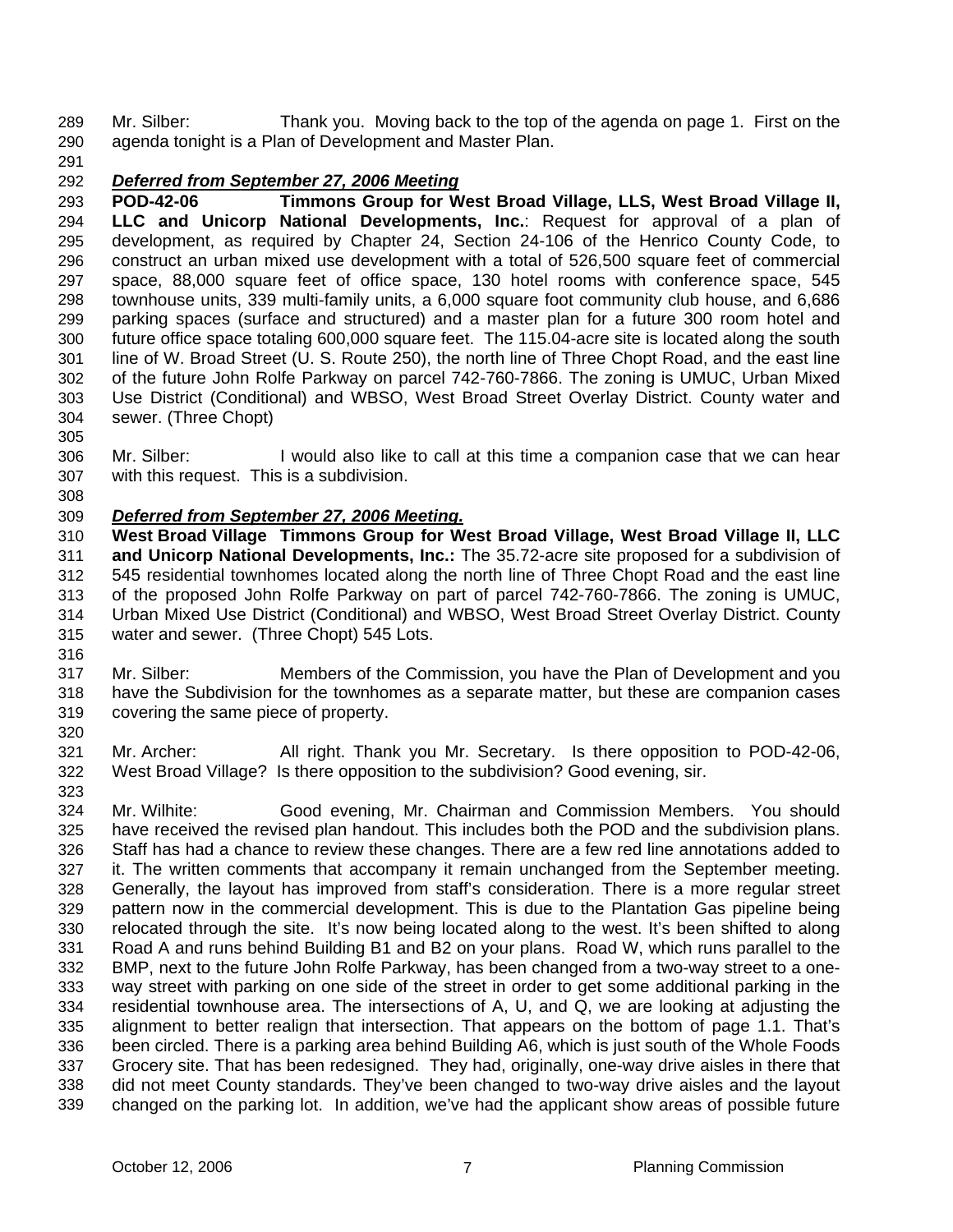parking decks just in case additional parking is needed in this development. We've had them identify that as an area that additional parking can be provided. 340 341

342

343 344 345 346 347 348 349 350 351 352 353 The bigger changes or some of the problems that we had originally are that the last plan did not accurately show the future right-of-way line along West Broad Street. That's been corrected on this plan. Also, there was a problem with the Three Chopt Road right-of-way. The alignment of Three Chopt Road has changed based on the plans being designed for the widening of that project. As a result, the alignment has come 25 feet, at the worse case, into the West Broad Village project. This occurs at the eastern end of Three Chopt Road. We had concerns that the changing of alignment would result in problems with the BMP encroaching into the buffer area along Three Chopt. As you recall, the landscape plan for this buffer has already been approved at a previous meeting. The engineer for the applicant has gone back and taken a look at it and we believe at this point, that the BMP can be redesigned so there's no negative impact on the buffer area and that the landscape plan that was approved can be planted.

354

355 356 357 358 359 In addition, the emergency access from Three Chopt Road that's shown on the plan will be relocated to the intersection of Three Chopt and Barrington Hills Drive. That has been reviewed by Fire. We are in agreement with that change. Also, this is a place where we have utility easement crossings anyway, so by relocating the emergency access, it lessens the potential impact on the buffer planting area as well.

360

361 362 363 364 365 366 367 368 369 370 371 372 373 374 375 376 On your agenda, there are four additional conditions from the conditions that were shown in your September packet. Condition #53 addresses the right-of-way dedication. The applicant has agreed to dedicate more right-of-way for Three Chopt Road widening than originally proposed, based on the plan dated September 7<sup>th</sup> that is being prepared by the engineer working for the County. Condition #54 requires that the architectural plans be submitted and reviewed prior to the County's approval of the construction plans for the project. Conditions #55 and #56 deal with the future hotel and office buildings that are part of the Master Plan. Fifty-five (#55) requires that both the hotel and the office buildings come back to the Planning Commission for POD approval. Condition #56 has been offered by the applicant that will limit the office buildings to a total height of 13 stories and 160 feet. The Subdivision Plan that's attached now shows 545 townhouse lots. This is up from 428 that was originally proposed at the time of rezoning. Total number of residential units in this development stays the same at 884 units. Under UMU requirements, there are no setback requirements for townhouse lots. They do have to have at least a 10-foot common area separation between rows of townhouses and the plan has been annotated to make sure that they provide that 10 feet.

377 378 379 Staff is in the position to recommend approval of the revised POD plan and revised subdivision plan with the annotations shown, standard conditions, and the conditions as they appear on your agenda. If you have any questions, I'll be happy to try and answer them.

380 381 382 383 Mr. Archer: Thank you, Mr. Wilhite. Are there questions from the Commission members?

384 385 386 Mr. Jernigan: Kevin, when you first started, you said one of the roads wasn't wide enough, that Fire wasn't happy with it.

387 Mr. Wilhite: That was referring to the road next to the BMP along John Rolfe Parkway.

389 Mr. Jernigan: How wide was it?

388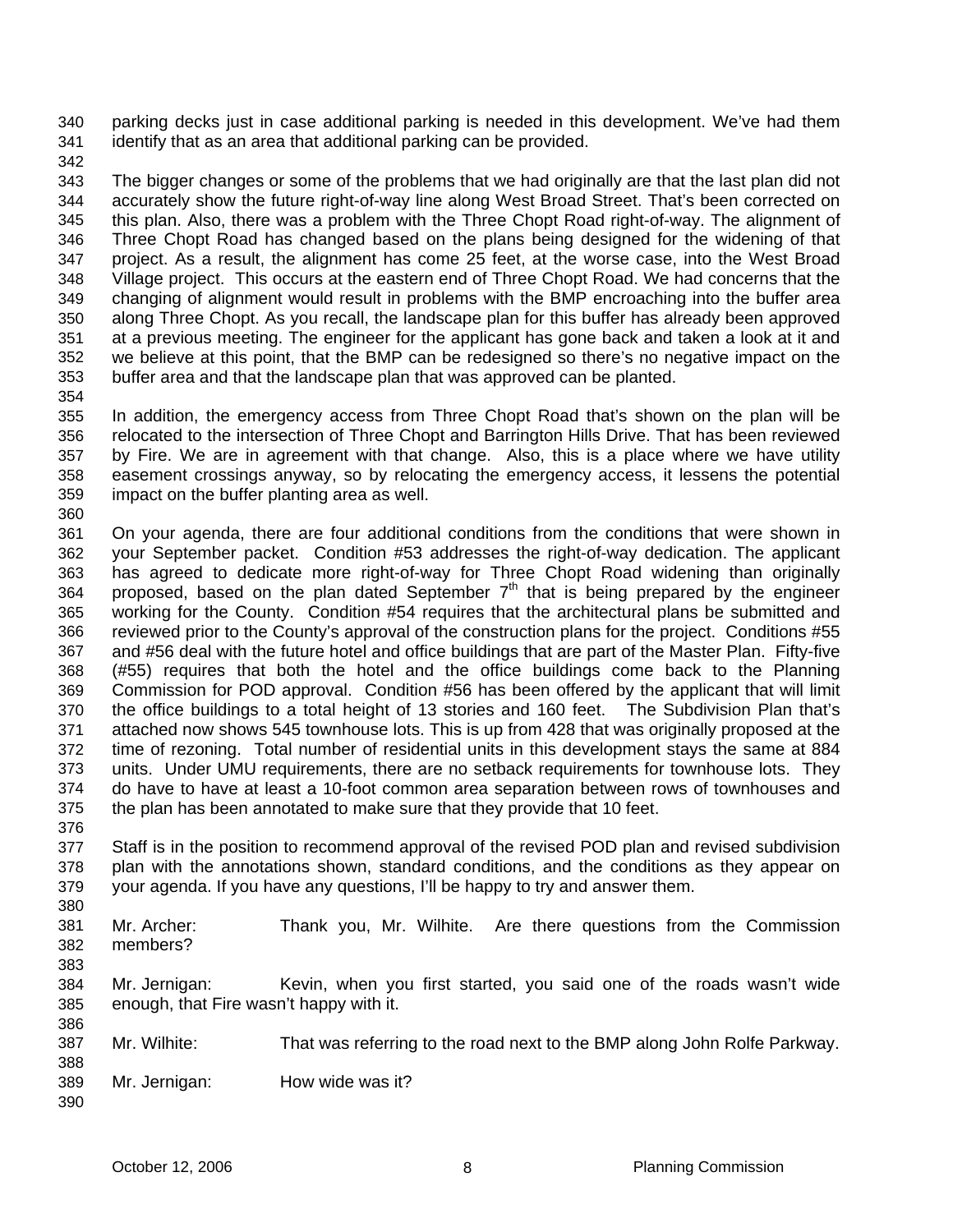- Mr. Wilhite: The travel lane itself was 18 feet. Fire requested it be at least 20 feet wide. That's been annotated on the plan to allow for fire access up that street. It's 20 feet for the travel lane and 8 feet for the parking space, so the total is 28 feet. 391 392 393 394
- 395 396 Mr. Vanarsdall: Kevin, back here under the planning, most all of this has been addressed, hasn't it.
- 398 399 400 Mr. Wilhite: Yes sir. These were the original written comments the staff had back in September. There have been no changes to those comments. A few of the [unintelligible] ones have been addressed with this revised plan.
- 401 402

403

407

410

412

419

- Mr. Vanarsdall: I'm looking at the suggestion of X and W road.
- 404 405 406 Mr. Wilhite: Yes. We tried to get another street converted from two-way down to oneway, and because it's between rows of townhouse units, they weren't sure we could do it. We're still looking at that.
- 408 409 Mr. Vanarsdall: I like your comments on the dumpsters to make them look better. That's good.
- 411 Mr. Archer: All right, any further questions?
- 413 414 415 416 417 418 Mr. Silber: I have a question that may be best answered by the applicant that relates to the parking on the property. There are a large number of parking spaces, I think in excess of 6,600 or 6,800 parking spaces. To the best of our knowledge, this will work based on the uses that are planned here. If we find after this is developed, that there are places where it may be challenged by some parking, are there any possibilities for expanding parking, providing for parking structures? What provisions do you have in case parking does come up short?
- 420 Mr. Archer: Good evening, sir. Identify yourself for the record if you would, please.
- 421 422 423 424 425 426 427 428 429 430 431 432 433 Mr. Whittal: Hi. Chuck Whittal, Unicorp National Development. We do not believe, Randy, that there will be a parking issue, based on everything we did; however, if there was a parking issue, there are two areas on the plans. One is behind I believe the A6 building where we could accommodate another parking structure. There's also the area across the street from Whole Foods, that large parking lot where the hotel is that we have room for another parking structure if we ever needed to. We've actually had an office user contact us. The reason we mention that we may want to have the ability to put a parking structure behind A6 is we had a corporate headquarters contact us over the past week and a half who was interested in doing a corporate headquarters overtop of the retail building, 60,000 (square) feet. We looked into that, if we could put a parking garage there. It will facilitate that if we need to. Does that answer your question?
- 434 435 436 437 438 439 440 441 Mr. Silber: It does. Thank you. Mr. Archer: All right. Anything further? Mr. Branin: Just a couple of comments, if I may, Mr. Chairman. Mr. Archer: You certainly may, sir.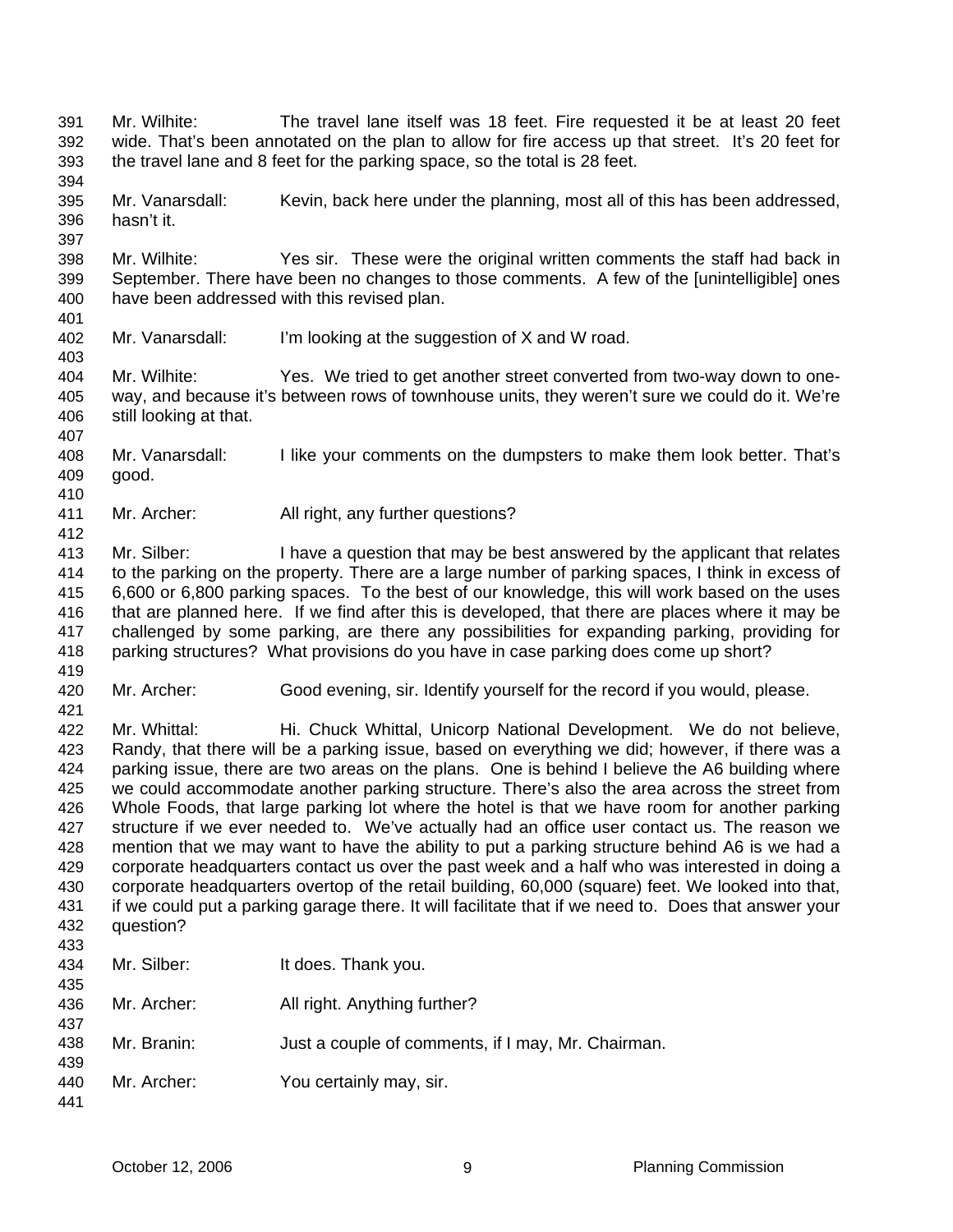Mr. Branin: Thank you, sir. Again, to the group, thank you for working with us on the alignment of Three Chopt. The people of Three Chopt will thank you for being flexible in that back area to possibly give us more land. That's a very important road fix, if you will, that we need to take of, so I appreciate that. Also, giving us the flexibility with parking. I've seen everything that you guys have and I think the parking that you have will be fine, but we really do need to know that we can go up if needed. 442 443 444 445 446 447 448

449 450 451 452 453 454 455 456 457 Mr. Whittal: One other thing I just forgot to mention on the parking is that the number of spaces that are shown in the garages as they're currently configured on the plan is actually less than the number of parking spaces that will be provided. We gave it to our parking structure company over the past month or so. What they've come up with is actually that those garages, the same size that we've designed, will actually accommodate another 130, -40, -50 spaces within that. We drew the structure and our architect lined it out, how many spaces should fit in there. In actuality, now that it's becoming real, it's becoming designed, we're finding out there's actually more room in the garage without changing the size to accommodate another 150 or so spaces. That's just an extra that we didn't expect to have.

- 459 Mr. Branin: Thank you. That's all I have.
- 461 Mr. Archer: Go ahead, Mr. Condlin.

463 464 465 466 467 468 469 470 471 472 473 474 475 476 477 Mr. Condlin: Andy Condlin from Williams Mullen. We had four questions, I guess, with quick comments regarding the conditions. The first one has to do with — and I apologize to Mr. Silber; I think it was the condition that I wrote. We wanted to make sure that it was clear on the hotel that it was a freestanding hotel for the second phase because we do have a hotel in this existing facility. On #55, if we could add the words, "future freestanding hotel," just so it's clear exactly which hotel it is from that respect. The other issue has to do with the Three Chopt Road expansion. The issue being that we had to redesign the landscaping. I know we made a commitment to get that in by the end of the year, as far as all the landscaping, but because we kinda got set back and having to redesign it because of the additional right-of-way, we're hoping, obviously, we'll get some leniency in that if we need it. As we got set back a couple weeks on that, it might take slightly longer to get that taken care of. I don't think that's an amendment of any condition, it's just an acknowledgement of the fact that we're trying to, obviously, work with you all, we had to amend the landscaping buffer in that area. We'll have to try to get it in as quick as possible, but it may fall into January from that respect. I don't think that's a big deal.

478

458

460

462

479 480 481 482 483 484 485 486 487 488 Two other issues, one concerning 38 with respect to the backup on the drive-up teller facilities. The condition actually reads that in the event any traffic backup blocks the public right-of-way all these are private roads. We were a little, I guess, confused as to exactly how that would work because any of the drive-thrus would not be going back into any of the public right-ofways, and certainly where they're located, we don't think there's any issue as far as backup. We have set them out in between the roads a pretty good distance. The concern, really, is whether the banks will accept such, because, obviously, the ATM and drive-up teller facilities are very important to them as part of their business and we can't really have a condition on there that would require to close that if that were the case.

489 490 491 Mr. Wilhite: The condition with the drive-thru tellers is a standard condition we use on all banks. Now, this particular case, we don't anticipate that there's going to be a problem, but if that happens to occur, then there is something major going on here. Staff would just like to point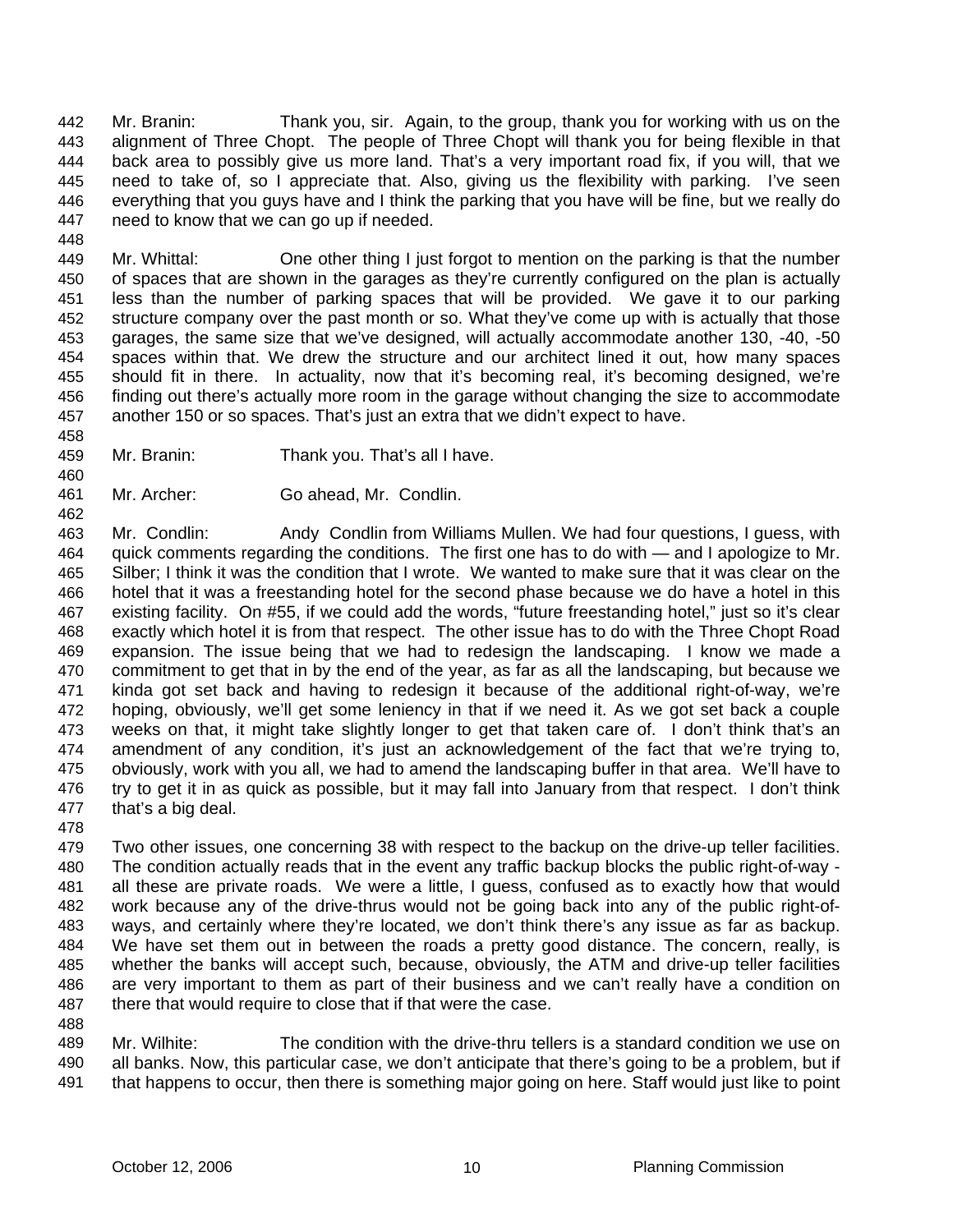out this is something that we use on any bank or any drive-thru facilities, we use this condition. I don't think we've ever had a problem with it in the past. 492 493

494

513

517

527

495 496 497 498 499 500 Mr. Silber: I guess, Mr. Condlin, it seems like there is quite a bit of flexibility with it saying, "public right-of-way." If something backs out from this development onto a public rightof-way, which would be either Broad Street or John Rolfe Parkway, we would have a major problem. I would have thought your concern would have been if that said, "in the private rightof-way." With it being public right-of-way, I don't see how that would be a concern to your banks.

- 501 502 503 504 505 506 507 508 509 510 511 512 Mr. Whittal: The concern with it is it's really not applicable. Looking at the plan, there's no condition where that drive-thru could ever back up on a public right-of-way. Typically, when we're dealing with banks and banks' attorneys, they read through a restriction like that and say, "Wait, our drive-thru could be closed?" It's cumbersome, to say the least, to deal with an issue like that on a plan. I could see if it was adjacent to a public right-of-way that it would be a concern. What it becomes is a title issue and when we're dealing with title agents and attorneys, and they see something like that, and trying to prove to them that the drive-thru doesn't match to any public right-of-ways and the roads are all private — I just don't think that it's applicable to our site plan. We'd like it removed, if possible; if not, we'll, obviously, deal with it. If you look at the site plan, it's not applicable, that comment. There's no situation where that could occur.
- 514 515 516 Mr. Silber: I agree. It's not likely to occur whatsoever. It is one of those standard conditions, Mr. Branin, that we do impose where it is likely to be a situation. We've had many, many banks that have come in and, obviously, have no trouble.
- 518 519 520 521 522 Mr. Branin: Right. Mr. Whittal, it may not be applicable to the case, in your mind, and to the bank's mind it shouldn't be. It's all contained within. They are private roads; they aren't public roads. That should put your bank's mind at ease. I don't know the relevance of taking it out.
- 523 524 525 526 Mr. Condlin: Could we amend that to say that the number of lanes will be reduced versus eliminated with the Director of Planning? It's just a pretty big axe, ultimately, for a bank to look at that. If that actually backs up into the public right-of-way, then we could look at either reducing the number of lanes or closing them at that point, if it's still causing a problem.
- 528 529 530 Mr. Silber: I wouldn't have a problem with that. You're basically saying that it wouldn't necessarily close it down. You'd have to come up with an alternative solution to the problem.
- 531 532 533 534 535 536 537 Mr. Condlin: They're going to blame the attorneys no matter what, apparently, so. The other issue is on #47. Just to clarify, through the Three Chopt Road buffer is not going to be a sidewalk. That's part of the walking trails. I don't know if that needs to change or not, but we didn't want any anticipation of having a sidewalk constructed through County standards. That's going to be part of the walking trail system in that buffer.

538 539 540 541 542 Mr. Wilhite: That particular condition does not reference to a standard County sidewalk. We have asked that they provide a pedestrian access easement, so people walking along Three Chopt Road would be able to use that sidewalk and be able walk through the buffer area. All the sidewalks along West Broad Street, John Rolfe Parkway, and Three Chopt Road are all located outside the right-of-way, which is not typical from what the County would request.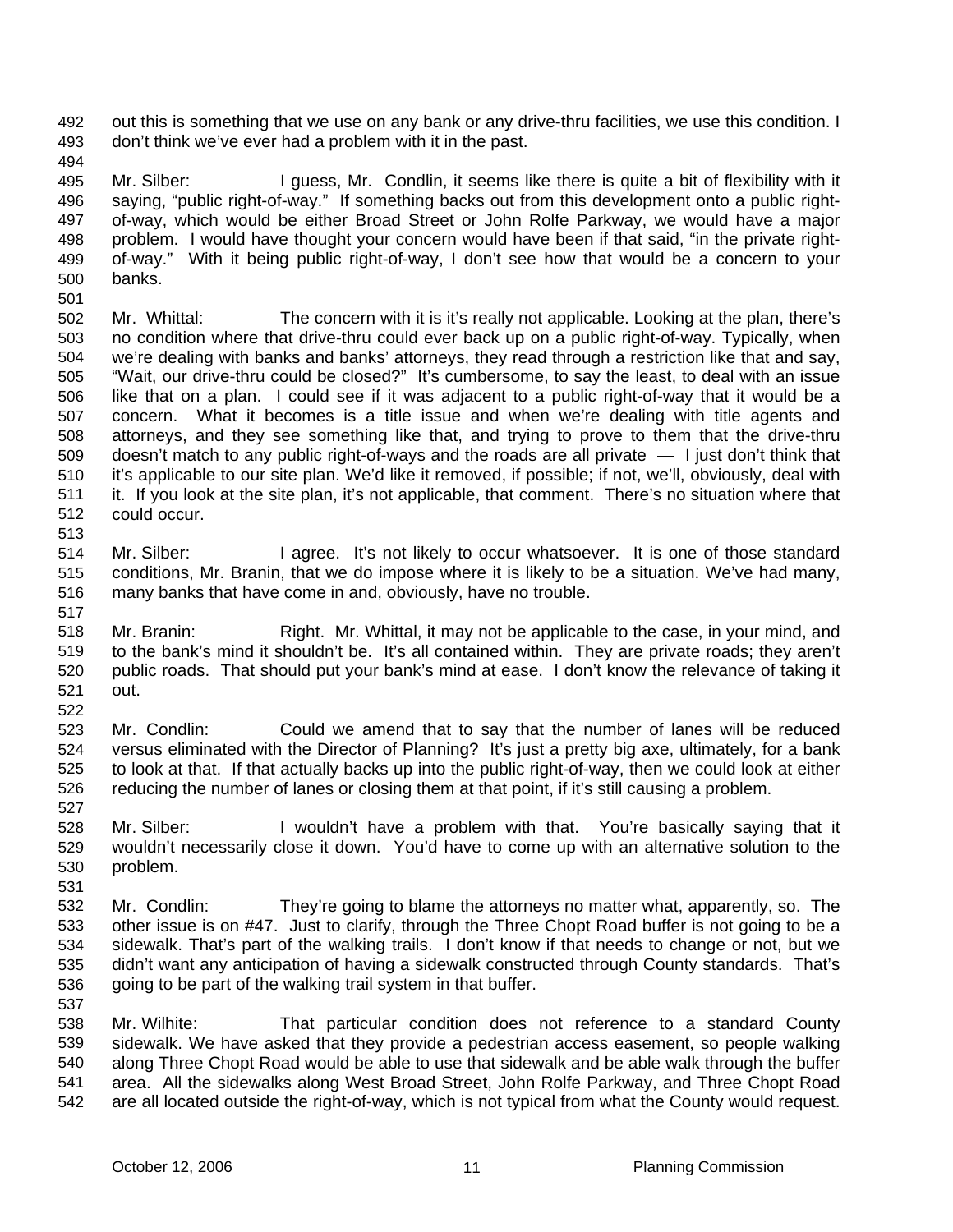We have just stated that if it's located within that buffer area, that pedestrian access easement be granted so anybody can walk along those sidewalks. Mr. Condlin: I don't think there are any problems with the public access. I'm happy to leave it, as long as it's on the minutes with respect to the fact that it's not going to be constructed to County standards. What the expectation is — Mr. Branin: I don't think that needs to be moved and it is, now, on the minutes. Mr. Condlin: I appreciate that. Mr. Branin: You got that one. Mr. Archer: Okay. Any further discussion? Any further questions? All right then, I suppose you're ready for a motion and I guess we'll have to do two motions. First, we'll do the POD-42-06. Mr. Branin: Thank you, Mr. Chairman. Mr. Chairman, I would like to move for approval of POD-42-06, including staff's annotations, standard conditions including 24 through 36. Mr. Vanarsdall: Second. Mr. Archer: Motion by Mr. Branin, seconded by Mr. Vanarsdall. Those in favor of the motion say aye. Those opposed say no. The ayes have it and that motion is granted. Mr. Wilhite: 24 through 56? Mr. Jernigan: 56. Mr. Jernigan: I misunderstood you. Mr. Branin: I definitely said 56. Mr. Silber: I thought there was consideration to two modifications of the conditions. Mr. Branin: We never modified them, including modification to the — Mr. Silber: I guess the one — Mr. Branin: That Andy's concerned about. Mr. Silber: He had one concern with #55 that dealt with the future hotel and suggested that they provide language to include "freestanding," to clarify that that is a freestanding hotel that they're referring to. I don't have a problem with the language reading, "for the future freestanding hotel." Mr. Archer: That's what you would add? Mr. Silber: We would add, "freestanding" after "future."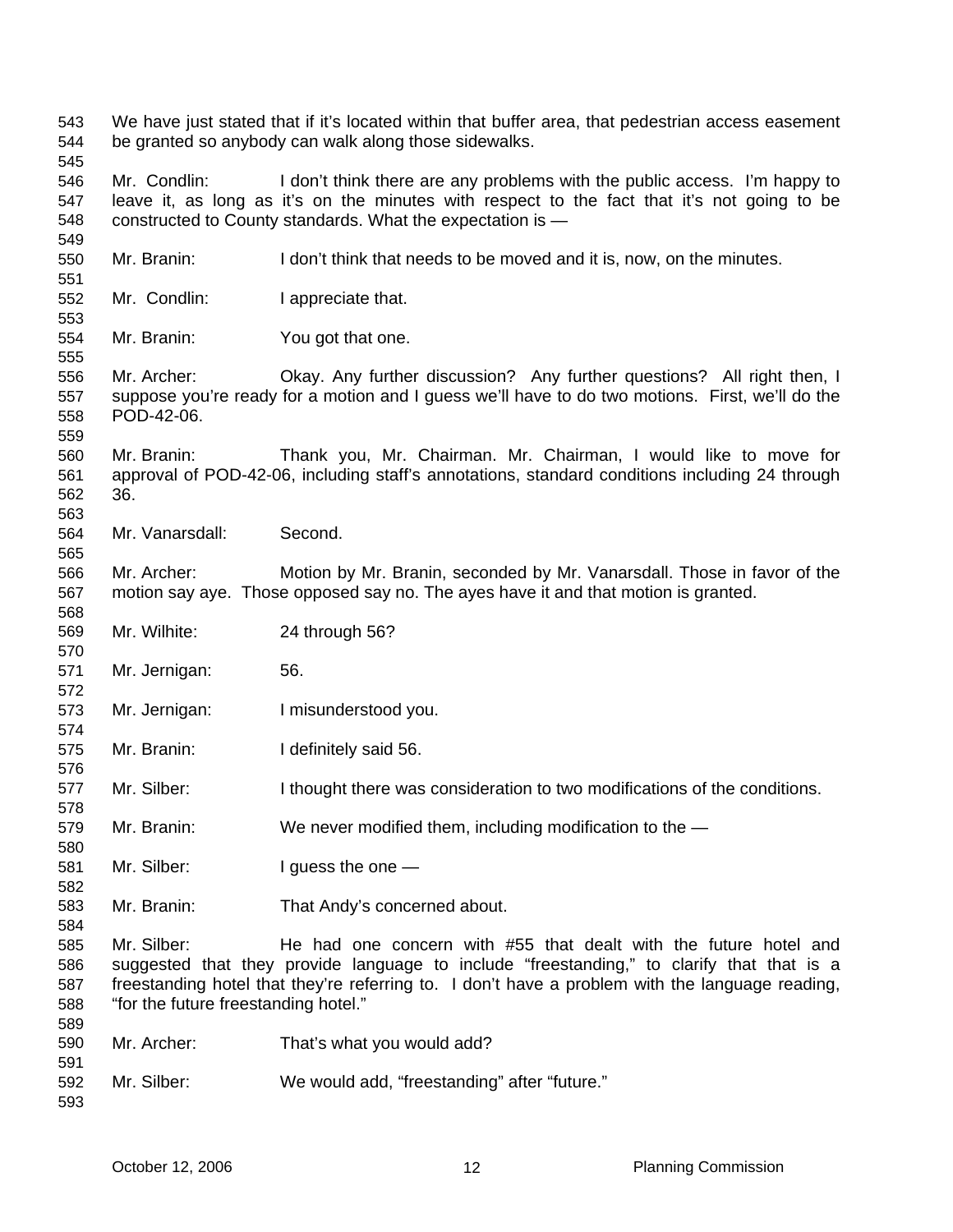| 594<br>595 | Mr. Branin:                                                                            | With amended.                                                                                        |  |
|------------|----------------------------------------------------------------------------------------|------------------------------------------------------------------------------------------------------|--|
| 596        | Mr. Silber:                                                                            | Then relative to his question whether the Commission prefers this or not, I                          |  |
| 597        |                                                                                        | think he, on 38, was asking whether you might consider language that would say that instead of       |  |
| 598        |                                                                                        | the drive-up teller facilities being shut down, that it might say something like, "the owner or      |  |
| 599        | occupant shall make modifications to remove the situation". Maybe some language we can |                                                                                                      |  |
| 600        | come up with. I believe that's what they were asking for there.                        |                                                                                                      |  |
| 601        |                                                                                        |                                                                                                      |  |
| 602        | Mr. Branin:                                                                            | Yes sir, but we haven't set that language, so how would you like me to                               |  |
| 603        | approach this?                                                                         |                                                                                                      |  |
|            |                                                                                        |                                                                                                      |  |
| 604        |                                                                                        |                                                                                                      |  |
| 605        | Mr. Archer:                                                                            | Do you want to do that tonight or have staff come up with the language                               |  |
| 606        | and we can just -                                                                      |                                                                                                      |  |
| 607        |                                                                                        |                                                                                                      |  |
| 608        | Mr. Branin:                                                                            | Just say, "amended"?                                                                                 |  |
| 609        |                                                                                        |                                                                                                      |  |
| 610        | Mr. Archer:                                                                            | Do the motion with, "amended conditions"?                                                            |  |
| 611        |                                                                                        |                                                                                                      |  |
| 612        | Mr. Silber:                                                                            | Do you have any language?                                                                            |  |
| 613        |                                                                                        |                                                                                                      |  |
| 614        | Mr. Condlin:                                                                           | Something of the nature of just, "take corrective measures to remedy the                             |  |
| 615        | situation."                                                                            |                                                                                                      |  |
| 616        |                                                                                        |                                                                                                      |  |
| 617        | Mrs. Jones:                                                                            | In a timely way?                                                                                     |  |
| 618        |                                                                                        |                                                                                                      |  |
| 619        | Mr. Silber:                                                                            | How about take immediate?                                                                            |  |
| 620        |                                                                                        |                                                                                                      |  |
| 621        | Mr. Jernigan:                                                                          | Mr. Silber?                                                                                          |  |
| 622        |                                                                                        |                                                                                                      |  |
| 623        | Mr. Silber:                                                                            | Yes sir.                                                                                             |  |
| 624        |                                                                                        |                                                                                                      |  |
| 625        | Mr. Jernigan:                                                                          | Who would enforce 38?                                                                                |  |
| 626        |                                                                                        |                                                                                                      |  |
| 627        | Mr. Branin:                                                                            | That would be me, sir.                                                                               |  |
| 628        |                                                                                        |                                                                                                      |  |
| 629        | Mr. Archer:                                                                            | A traffic engineer, I supposed, wouldn't it?                                                         |  |
| 630        |                                                                                        |                                                                                                      |  |
| 631        | Mr. Silber:                                                                            | I think a determination would be made by the traffic engineer if it was                              |  |
| 632        |                                                                                        | impeding traffic. Perhaps a policing situation. Then to remedy the situation, I don't think it would |  |
| 633        |                                                                                        | be Mr. Branin. I think that would be a solution that would be made between the property owner        |  |
| 634        | and the traffic engineers.                                                             |                                                                                                      |  |
| 635        |                                                                                        |                                                                                                      |  |
| 636        | Mr. Branin:                                                                            | Okay. Well, if you need me there, sir, I'm there for you.                                            |  |
| 637        |                                                                                        |                                                                                                      |  |
| 638        | Mr. Silber:                                                                            | Good to know.                                                                                        |  |
| 639        |                                                                                        |                                                                                                      |  |
| 640        | Mr. Branin:                                                                            | May I start over, Mr. Chairman.                                                                      |  |
| 641        |                                                                                        |                                                                                                      |  |
| 642        | Mr. Archer:                                                                            | Yes sir, I think you should.                                                                         |  |
| 643        |                                                                                        |                                                                                                      |  |
|            |                                                                                        |                                                                                                      |  |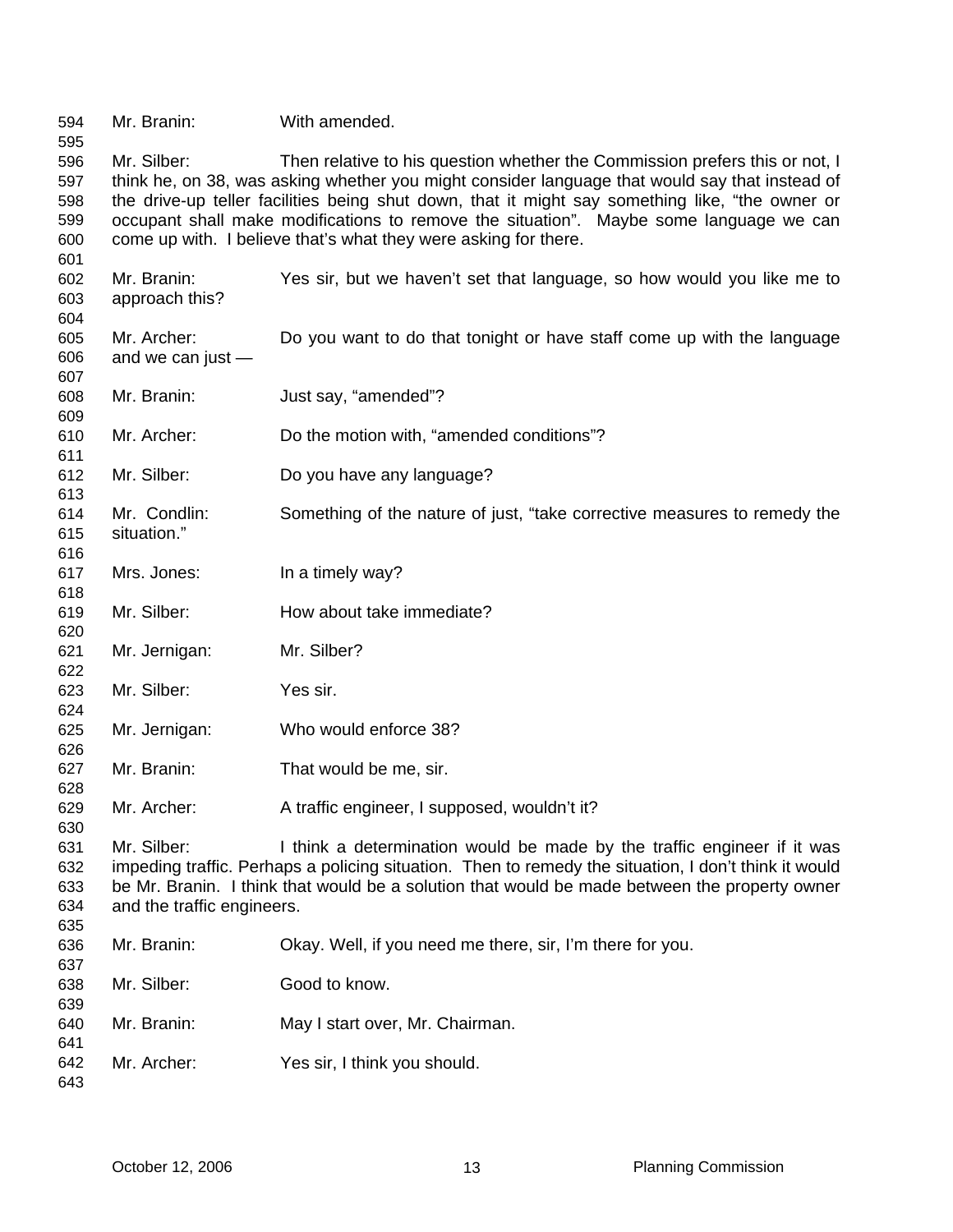- Mr. Branin: Okay. Mr. Chairman, I would like to make a motion for approval of POD-42-06, including staff's annotations and standard conditions, including the annotations to the plans with amended 55 and amended 38, and also including 24 through 56. 644 645 646
- 648 Mr. Vanarsdall: Second.

650 651 652 653 Mr. Archer: Motion by Mr. Branin and seconded by Mr. Vanarsdall. All in favor of the motion say aye. Those opposed say no. The ayes have it; the motion carries. Now the subdivision.

- 654 655 656 657 Mr. Branin: And with that, Mr. Chairman, I'd like to move for approval of the July 2006 subdivision plan for West Broad Village with standard conditions, annotations on the plans, and additional conditions included in the agenda this evening.
- 658 Mr. Vanarsdall: Second.
- 659 660 661 Mr. Archer: Motion by Mr. Branin and seconded by Mr. Vanarsdall. All in favor of the motion say aye. Those opposed say no. The ayes have it; the motion's carried. Okay.
- 662

647

649

### 663 *Deferred from the September 14, 2006 Meeting.*

- 664 665 666 667 668 669 670 671 672 673 **C-35C-06 E. F. Moseley, LLC:** Request to conditionally rezone from A-1 Agricultural District to R-2AC One Family Residence District (Conditional), Parcels 820-689- 0994 and -3688, and part of Parcels 819-689-8194, 820-689-1644, and 818-688-9639, containing 21.33 acres, located on the west line of Doran Road approximately 3,300 feet north of New Market Road (State Route 5). The applicant proposes a single-family residential subdivision at a density of not more than 2.2 units per acre. The R-2A District allows a minimum lot size of 13,500 square feet and a maximum gross density of 3.23 units per acre. The use will be controlled by zoning ordinance regulations and proffered conditions. The Land Use Plan recommends Suburban Residential 1, 1.0 to 2.4 units net density per acre. The site is in the Airport Safety Overlay District.
- 674
- 675 676 677 Mr. Archer: Thank you, Mr. Secretary. Is there anyone present who is opposed to this case, deferred from September  $14<sup>th</sup>$ , C-35C-06, E. F. Moseley, LLC? I see no opposition. Good evening, ma'am.
- 678
- 679 680 681 682 683 Ms. Croft: Good evening, Mr. Chairman, thank you. The property is located on the west side of Doran Road, approximately 3,300 feet north of New Market Road. This project would consolidate portions of five parcels for the single family development. One of two existing homes on the site would be demolished. The property is surrounded by single-family subdivisions and single-family dwellings.
- 684
- 685 686 687 688 A proffered conceptual plan has been submitted, which shows the primary entrance from Doran Road and connectivity with Jarwin Lane to the north. A stub road, shown as "Road B," would provide potential connectivity to the parcel to the south if development were to occur in the future.
- 689 690 691 692 693 694 Revised proffers were received today and relate to the overall site design, including a maximum density of 2.2 units per acre; minimum lot widths of 90 feet for no less than 75% of the lots, and no lot width of less than 85 feet; a 25' landscaped common area along Doran Road, planted to a Transitional Buffer 35; a landscaped entrance feature; construction access from Doran Road only, with limited hours of construction; and screening adjacent to the property lines of adjacent single-family dwellings here, as you can see on the map.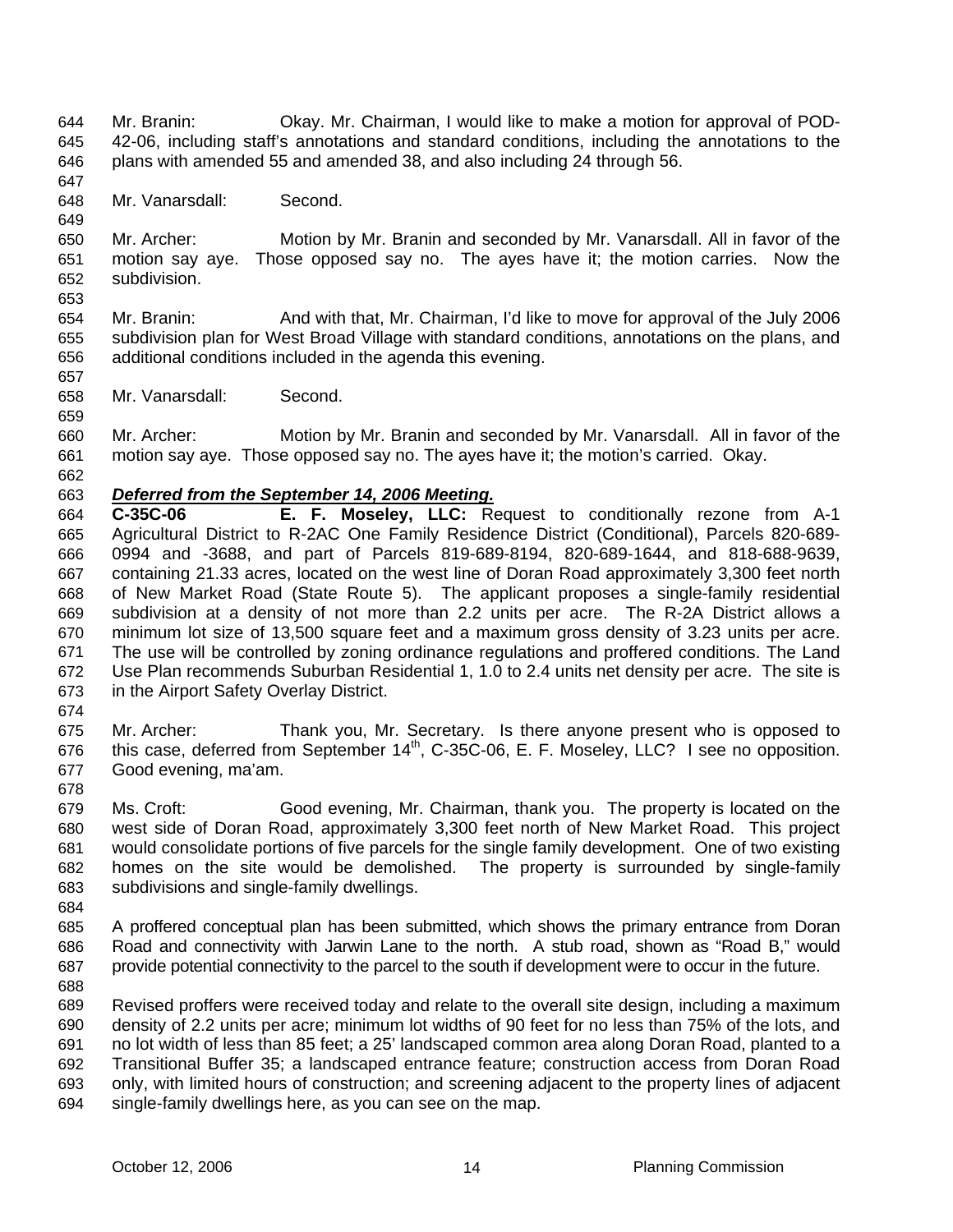| ししし        |                                                                                                 |                                                                                                                                                                                                            |  |  |
|------------|-------------------------------------------------------------------------------------------------|------------------------------------------------------------------------------------------------------------------------------------------------------------------------------------------------------------|--|--|
| 696<br>697 |                                                                                                 | Proffers relating to the individual lots and dwellings include a two-car garage for each dwelling; a<br>minimum of 2 windows per side elevation; a minimum finished floor area of 2,300 square feet for at |  |  |
| 698        | least 80% of the dwellings. Of these dwellings, at least 75% would have a minimum of 50% of the |                                                                                                                                                                                                            |  |  |
| 699        |                                                                                                 | front elevation constructed of brick, stone, or shake, and a side-loaded garage; a minimum of 2,100                                                                                                        |  |  |
| 700        |                                                                                                 | sq. ft. for no more than 20% of the dwellings. All of the dwellings with less than 2,300 square feet                                                                                                       |  |  |
| 701        | would have a minimum of 75% of the front elevation constructed of brick, stone, or shake, and a |                                                                                                                                                                                                            |  |  |
| 702<br>703 |                                                                                                 | side-loaded garage. Foundation plantings are also proffered for each home.                                                                                                                                 |  |  |
| 704        |                                                                                                 | With regards to the proffers, staff does note the proffer relating to garages should be clarified to                                                                                                       |  |  |
| 705        |                                                                                                 | provide minimum internal dimensions for usability and enforcement purposes.<br>Elevation                                                                                                                   |  |  |
| 706        |                                                                                                 | drawings have also been provided but not proffered.                                                                                                                                                        |  |  |
| 707        |                                                                                                 |                                                                                                                                                                                                            |  |  |
| 708        |                                                                                                 | A community meeting was held on September 12, 2006 and attended by approximately 20 nearby                                                                                                                 |  |  |
| 709        | residents.                                                                                      |                                                                                                                                                                                                            |  |  |
| 710        |                                                                                                 |                                                                                                                                                                                                            |  |  |
| 711        |                                                                                                 | The 2010 Land Use Plan recommends Suburban Residential 1 (1.0 to 2.4 units per acre). The                                                                                                                  |  |  |
| 712        |                                                                                                 | proposed single-family use and density are consistent with this designation. It does represents                                                                                                            |  |  |
| 713        |                                                                                                 | a logical continuation of one-family residential development existing in the area, and the                                                                                                                 |  |  |
| 714        |                                                                                                 | submitted proffers would provide for a higher quality of development than would otherwise be                                                                                                               |  |  |
| 715        | possible. Therefore, staff does support this request. The time limits would need to be waived   |                                                                                                                                                                                                            |  |  |
| 716        |                                                                                                 | on these proffers. I would be happy to try to answer any questions you may have regarding this                                                                                                             |  |  |
| 717        | case.                                                                                           |                                                                                                                                                                                                            |  |  |
| 718        |                                                                                                 |                                                                                                                                                                                                            |  |  |
| 719        | Mr. Archer:                                                                                     | Thank you, Ms. Croft. Are there questions from the Commission?                                                                                                                                             |  |  |
| 720<br>721 | Mr. Jernigan:                                                                                   | Nathalie, we have the elevations, but there's no proffer that they will be                                                                                                                                 |  |  |
| 722        | similar to.                                                                                     |                                                                                                                                                                                                            |  |  |
| 723        |                                                                                                 |                                                                                                                                                                                                            |  |  |
| 724        | Ms. Croft:                                                                                      | That's right. One of the big differences on the elevations is that some of                                                                                                                                 |  |  |
| 725        |                                                                                                 | them do not have windows as proffered on the side elevations, so they included that as a                                                                                                                   |  |  |
| 726        | proffer.                                                                                        |                                                                                                                                                                                                            |  |  |
| 727        |                                                                                                 |                                                                                                                                                                                                            |  |  |
| 728        | Mr. Jernigan:                                                                                   | What time did these come in today?                                                                                                                                                                         |  |  |
| 729        |                                                                                                 |                                                                                                                                                                                                            |  |  |
| 730        | Ms. Croft:                                                                                      | I think they were here before lunchtime.                                                                                                                                                                   |  |  |
| 731<br>732 | Mr. Vanarsdall:                                                                                 | Does that mean 12:00?                                                                                                                                                                                      |  |  |
| 733        |                                                                                                 |                                                                                                                                                                                                            |  |  |
| 734        | Ms. Croft:                                                                                      | Sure.                                                                                                                                                                                                      |  |  |
| 735        |                                                                                                 |                                                                                                                                                                                                            |  |  |
| 736        | Mr. Archer:                                                                                     | Anything further?                                                                                                                                                                                          |  |  |
| 737        |                                                                                                 |                                                                                                                                                                                                            |  |  |
| 738        | Mr. Jernigan:                                                                                   | I don't have anything else. We can hear from the applicant.                                                                                                                                                |  |  |
| 739        |                                                                                                 |                                                                                                                                                                                                            |  |  |
| 740        | Mr. Archer:                                                                                     | All right. The applicant can come forward please.                                                                                                                                                          |  |  |
| 741        |                                                                                                 |                                                                                                                                                                                                            |  |  |
| 742        | Mr. Johns:                                                                                      | Good evening. My name is Bill Johns. Ray, how are you this evening?                                                                                                                                        |  |  |
| 743        |                                                                                                 |                                                                                                                                                                                                            |  |  |
| 744        | Mr. Jernigan:                                                                                   | Fine, how are you?                                                                                                                                                                                         |  |  |
| 745        |                                                                                                 |                                                                                                                                                                                                            |  |  |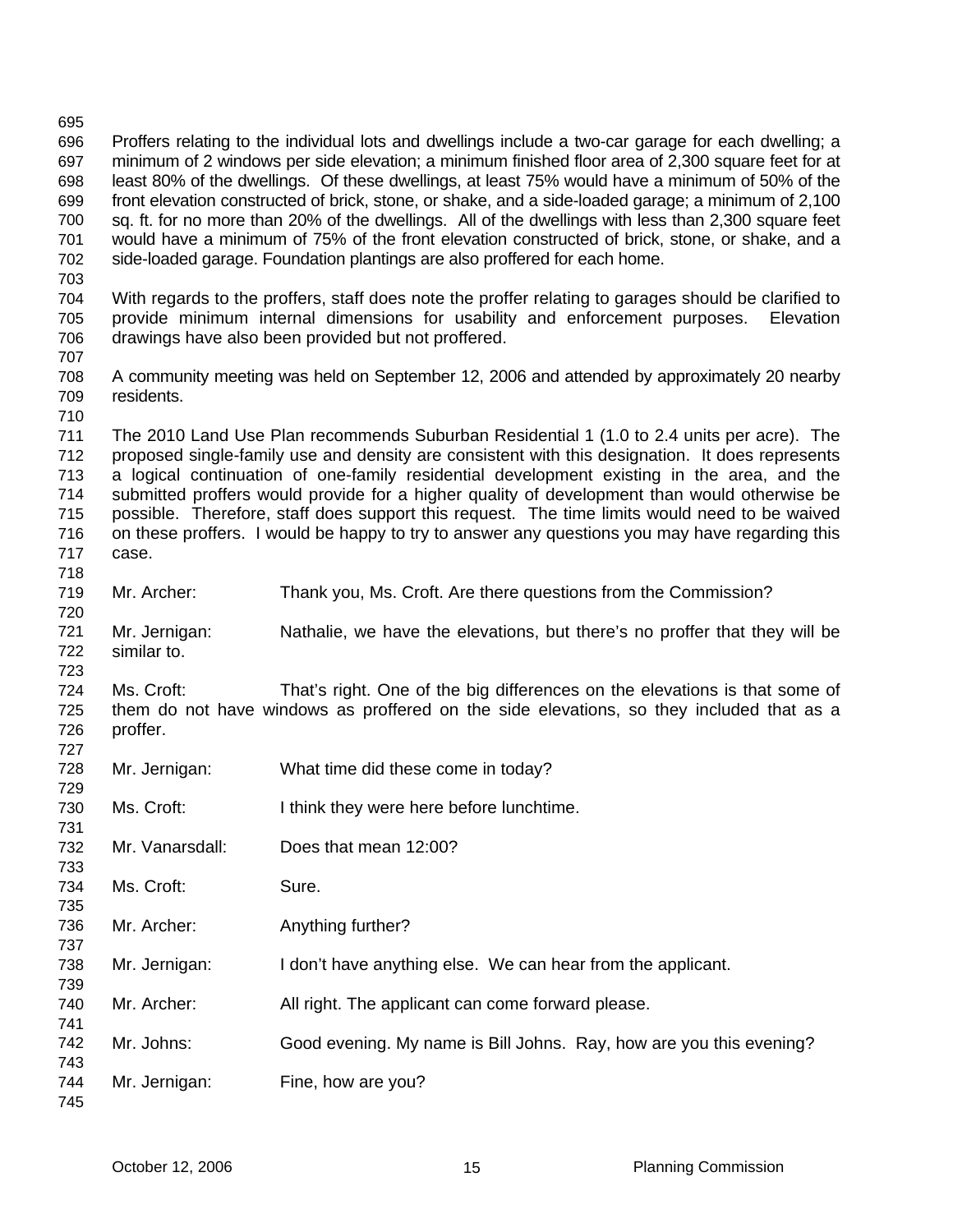Mr. Johns: Just fine. As you know, we had a citizen meeting a while back and everyone seemed to be extremely supportive of the project. We've subsequently met with staff and gone over these proffers. I think at that point, we're pretty comfortable with all of the things that we proffered and I'll be glad to answer any questions that you may have relative to two items that you just brought up. 746 747 748 749 750

752 753 754 Mr. Jernigan: Normally, what we do get proffers on is the elevation that you give us, maybe it's 5 or 6, or A, B, C, D. We don't ask that they're proffered to be exactly like that, but they would be similar to. Would you be willing —

755 756 757

760

762

771

773

775

781

785

787

791

751

Mr. Johns: We'd be willing to agree to that, it would be similar to.

758 759 Mr. Jernigan: That the elevations you gave us will be similar to the exhibits A through D, whatever.

761 Mr. Johns: We do not have a problem with that at all.

763 764 765 766 767 768 769 770 Mr. Jernigan: There were some discussions on Jarwin Lane and I see Mr. Jennings has made it. I know Mr. Jeffries is here. He didn't raise his hand in opposition, but I know that he is concerned about Jarwin Lane. I told him at the night of the hearing, that my personal feeling, I thought we'd be better to have road connectivity through there because it's safer for school buses and kids traveling from house to house to go through there. I'm pretty comfortable. Nathalie is comfortable with things and I think we're good now. In the next case, try to get these in a little bit earlier. It puts the squeeze on the staff to go over this stuff and get it all done before the hearing.

772 Mr. Johns: We'll certainly do our best.

774 Mr. Jernigan: I would appreciate it. So would staff. Thank you.

776 777 778 779 780 Mr. Silber: Can I ask you one question, please? There's a proffer on the street tree plan and it talks about street trees being 10 feet from the curb. Typically, the right-of-way would extend about 7 feet beyond the curb, leaving about 3 feet if you're planting outside of the rightof-way. Are there any plans for any easements that might be along that area in front of the lot that might preclude the location of a street tree?

- 782 783 784 Mr. Johns: No. We're looking at putting the utilities and so forth in the rear of the lots with this particular development. I wouldn't see where there would be any easements that would be parallel with those right-of-ways that would encumber the growth of those trees.
- 786 Mr. Silber: So, you see all your easements being in the back of the lots?
- 788 789 790 Mr. Johns: Well, I would say predominantly most of them in the back or side of the lots, something like that. I don't see how any of that would encumber the growth of trees or prevent the trees from being placed within that strip.
- 792 793 794 Mr. Silber: Okay. We've had that as a problem before for a subdivision where they proffer something like this and then easements are placed there. The utility companies will not want trees planted in those easements and then you have an issue.
- 795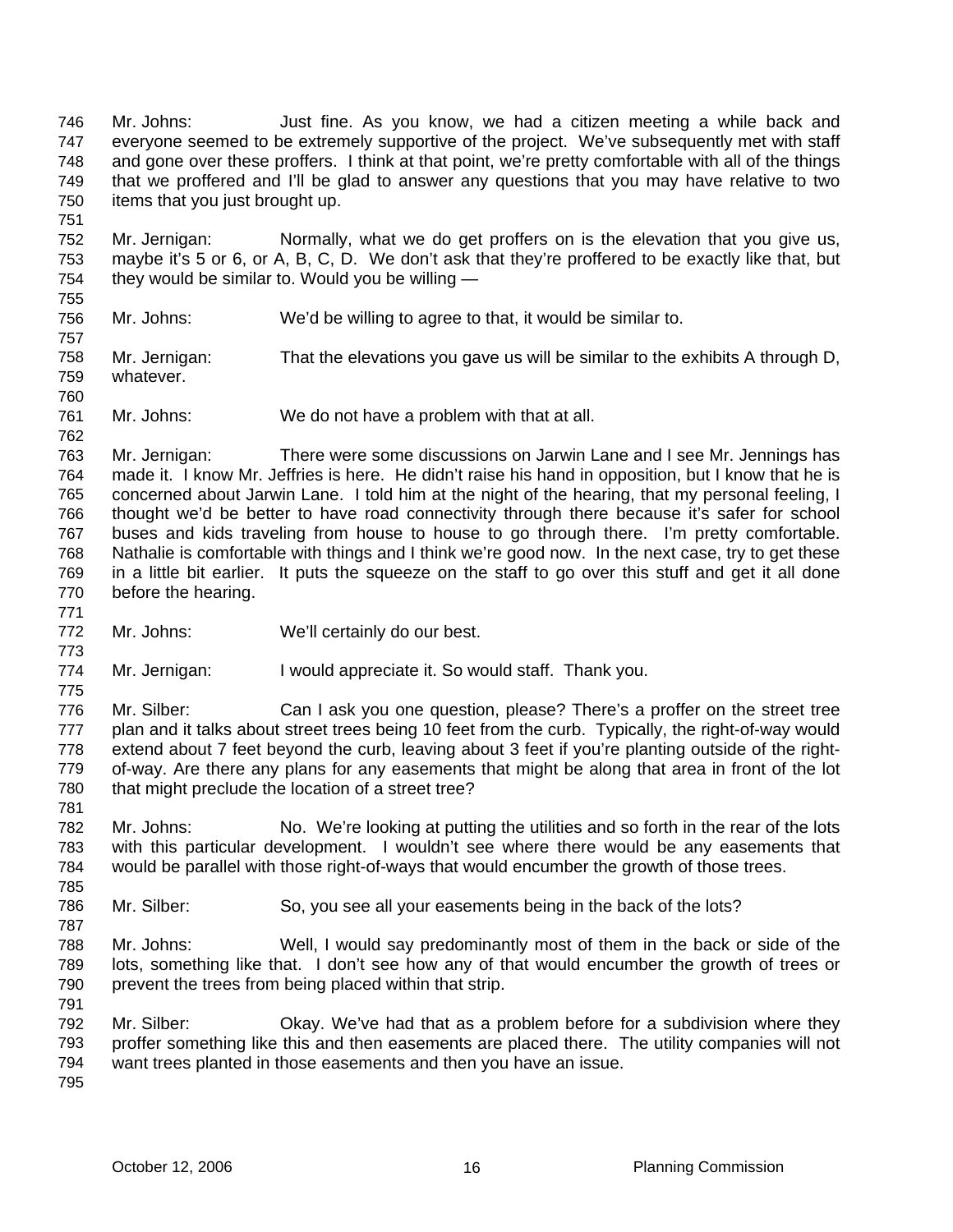Mr. Johns: I've experienced that before also. I know exactly where you're coming from. I wouldn't think that the easements on this would be problematic, not the way this is laid out, not too much parallel with those public right-of-ways. 796 797 798

800 801 802 Mr. Silber: Because these did come in late, Mr. Jernigan, some of us have just had a chance to look at it late today. I have a few other small matters that I'd like to maybe see corrected before it goes to the Board. We can work with the applicant.

804 Mr. Jernigan: Okay.

799

803

805

807

810

812

815

817

806 Mr. Silber: Thank you.

808 809 Mr. Archer: All right. Any further questions for this gentleman before he takes a seat? Thank you, sir.

811 Mr. Johns: Thank you, sir.

813 814 Mr. Jernigan: Mr. Jeffries is in the audience. He didn't raise his hand in opposition, but I would like to give him a chance to speak.

816 Mr. Archer: All right. Come on up, Mr. Jeffries. Good evening, sir.

818 819 820 821 822 823 824 825 826 827 828 829 830 831 832 833 Mr. Jeffries: Good evening. Thank you, Mr. Jernigan, and, of course, the Chairman as well, and the Planning Commission. My name is Horace Jeffries. I did not raise my hand in opposition to the proposed development, obviously. Thanks for inviting us to the meeting. We support the development, so obviously this is redundant. We do not oppose it whatsoever. We have one concern. I live in Lot 29, if you look at the C-35C-06 standing development with Prospect Homes. Adjacent to that lot is Lot 30, the Secor's. Our concern is simply this. This is a stretch, perhaps, but we would like to request your non-objection to consider in the new development with Centex Homes that the end of the present Jarwin Lane remain as a cul-desac, as it now exists, and that the connectivity that's proposed with the homes abutting the present Jarwin Lane, if you look at the map, end as a nice viable cul-de-sac. So, we'll be a back-to-back cul-de-sac. This would simply enhance the aesthetics of the area. I understand in listening, that the trees have not been proffered at this point for the developer. There is a stand of trees adjacent to the Secor home and adjacent to my home that we would like to remain there. Worse case scenario, back-to-back cul-de-sacs. There has been some opposition as to "connectivity" there. If you look at the map, we are asking very simply and succinctly, make it a back-to-back cul-de-sac, Jarwin Lane connecting with the present Jarwin Lane.

835 836 837 Mr. Jernigan: Nathalie, could you make this bigger so we can see where Lot 29 is, please?

838 Mr. Jeffries: You can blow up Lot 29 and Lot 30.

840 Mr. Jernigan: She's going to enhance it on there.

842 843 Ms. Croft: This dark, bold line here represents the break between Doran Forest subdivision and the proposed case before you.

844

834

839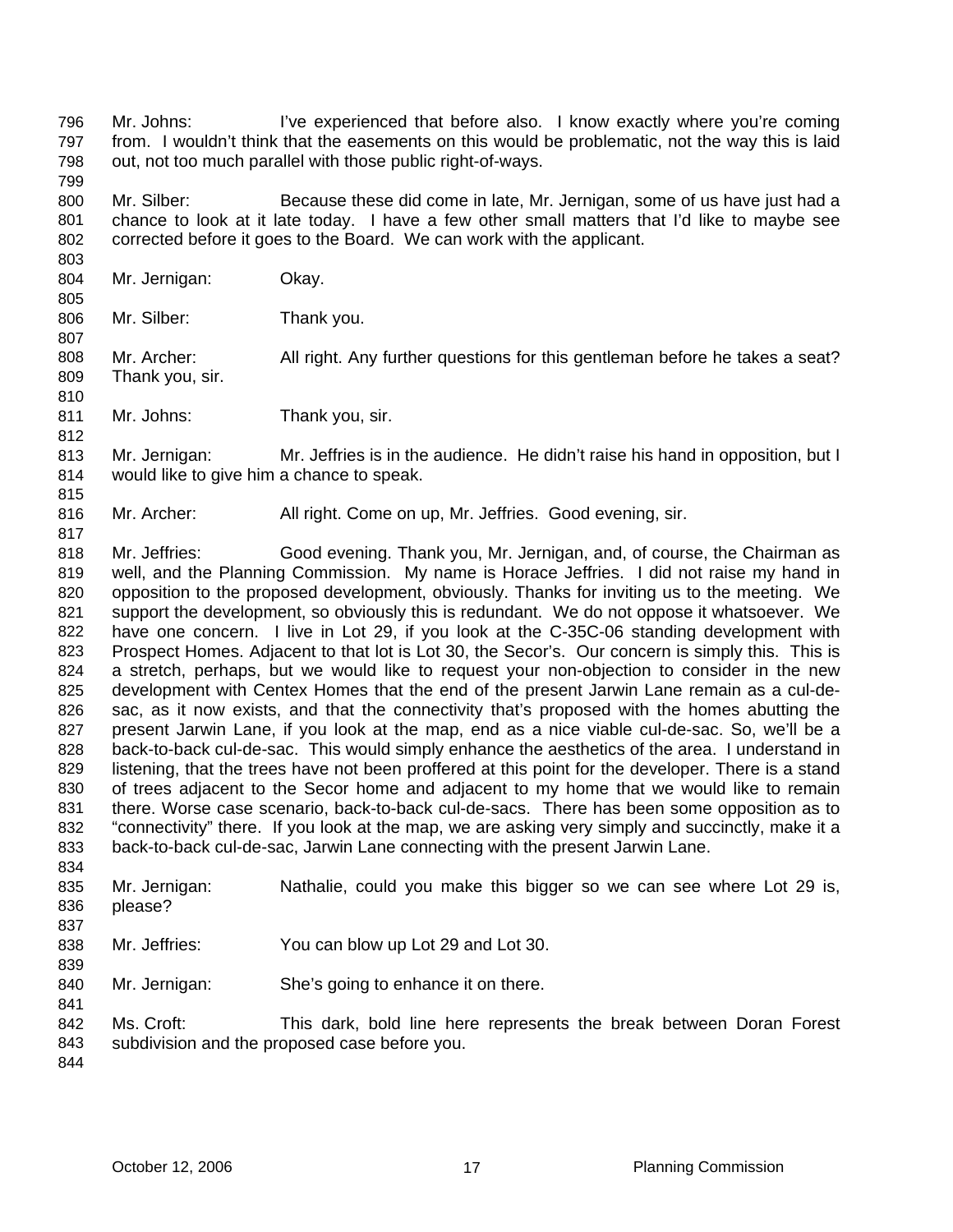Mr. Jernigan: When we were talking about this on the phone the other day, I believe it is in the proffers of the previous case that that is a temporary cul-de-sac and there's a stub road that is made to come through there. 845 846 847

849 850 851 852 853 Ms. Croft: Yes sir. The proffers from the Doran Forest rezoning case, C-74C-99, show a conceptual plan. This conceptual plan was proffered with the case. This road here is Jarwin Lane shown as a stub road. I pulled the subdivision plat as well and it's oriented a different way this time. Jarwin Lane comes down through here. It's shown with a temporary turnaround easement with a radius of 50 feet.

855 856 Mr. Silber: Mr. Jeffries, is your concern with the connection going through being a concern with construction traffic going through as this development is being constructed?

858 859 860 861 862 863 864 865 Mr. Jeffries: Two concerns. On the PowerPoint, she did not show Lot 29. Lot 30 is there and there's the line there. Yes. To answer your question, yes, the construction traffic coming through there, as well as a safety factor. Jarwin Lane runs parallel to Doran Forest connecting Route 5 and Darbytown Road. It's of the opinion of many of the residents in that area that that would be a second Doran Road expressway. I hope that answers your question. Yes, one, we're concerned with excessive traffic. Two, looking at the feasibility with your nonobjection, make that a back-to-back cul-de-sac, if she blows it up on the PowerPoint again.

- 866 867 868 869 870 Mr. Silber: Right. I understand what you're asking for and I think she was pointing out that the cul-de-sac that exists in your subdivision was a temporary cul-de-sac with easements so that when the adjacent property, the subject property tonight, is rezoned and developed, then that temporary cul-de-sac would go away and this connection would come through. I understand you're not in favor of that.
- 872 873 Mr. Jeffries: Yes, absolutely. We weren't aware that that would be a temporary culde-sac there.
- 875 Mr. Silber: You were not aware of that.
- 877 878 879 880 Mr. Jeffries: No, absolutely not. There is not a Prospect Home representative here, obviously, so I can't speak for them. When we purchased the home a year ago, 13 months ago, we were not aware of that.
- 881 882 883 884 885 886 Mr. Silber: What I was going to offer as maybe an alternative, if the applicant is willing to do this, is perhaps — and perhaps staff has already discussed this with the applicant — from a construction standpoint, we can force all the construction traffic to go out to Doran Road and not back through the subdivision. Perhaps not open up that connection until the majority of the subdivision is completed. That would solve the problem with the construction traffic.
- 888 Mr. Jernigan: That's 25. Proffer 25 covers that.
- 890 Mr. Silber: I'm sorry. That's already been proffered.

892 893 894 895 Mr. Jernigan: Construction traffic shall be required to use the construction entrance on Doran Road where Road A is shown. Construction traffic via Jarwin Lane will be prohibited in Doran Forest. We've already got that.

848

854

857

871

874

876

887

889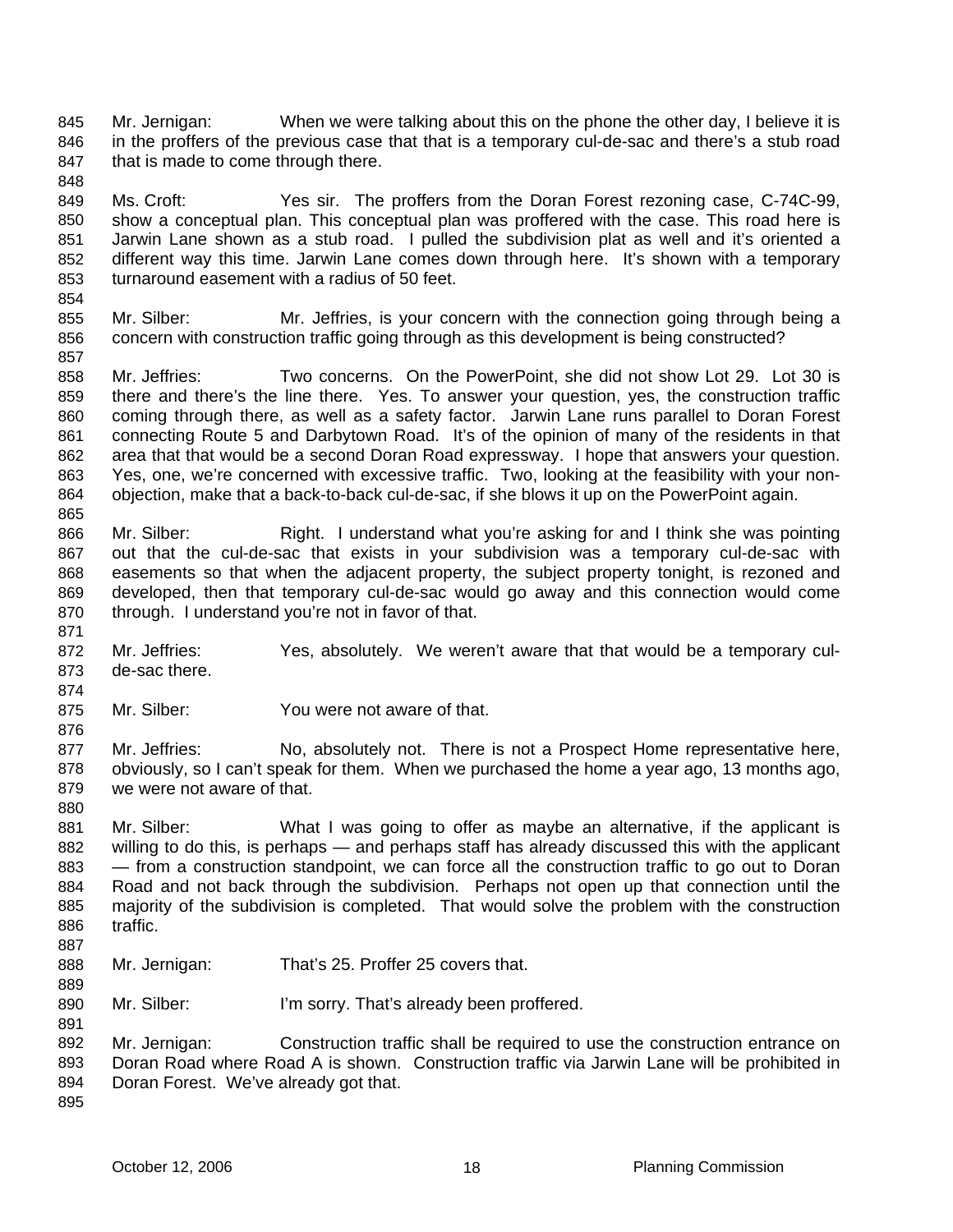| 896<br>897 | Mr. Jeffries:                                                                                      | Did he say 25?                                                                                        |
|------------|----------------------------------------------------------------------------------------------------|-------------------------------------------------------------------------------------------------------|
| 898<br>899 | Mr. Jernigan:                                                                                      | It's proffer #25. I don't know if you have the most recent set.                                       |
| 900<br>901 | Mr. Jeffries:                                                                                      | I don't have it.                                                                                      |
| 902        | Ms. Croft:                                                                                         | This is what it looks like.                                                                           |
| 903        | Mr. Jeffries:                                                                                      | Thank you.                                                                                            |
| 904        |                                                                                                    |                                                                                                       |
| 905        | Mr. Jernigan:                                                                                      | Number 25, sir.                                                                                       |
| 906        |                                                                                                    |                                                                                                       |
| 907        | Mr. Jeffries:                                                                                      | Okay.                                                                                                 |
| 908        |                                                                                                    |                                                                                                       |
| 909        | Mr. Branin:                                                                                        | Thank you, ma'am.                                                                                     |
| 910        |                                                                                                    |                                                                                                       |
| 911        | Mr. Jernigan:                                                                                      | Mr. Jeffries, we were just in one of our sessions for our 2026 Land Use                               |
| 912        |                                                                                                    | map and we were discussing road connectivity. That's a sensitive issue. I know a lot of people        |
| 913        |                                                                                                    | don't want it, but sometimes you have to do what you feel is going to be best for the County in       |
| 914        |                                                                                                    | general. I still have my feelings about the school bus and kids moving back and forth from            |
| 915        |                                                                                                    | neighborhood to neighborhood. We did bring a professional in with us tonight - Mr. Jennings           |
| 916        |                                                                                                    | — who is with Public Works. He's a road specialist. If he would, I'd like to have him come up to      |
| 917        | the podium.                                                                                        |                                                                                                       |
| 918        |                                                                                                    |                                                                                                       |
| 919        | Mr. Jeffries:                                                                                      | Sure. I'm not an engineer.                                                                            |
| 920        |                                                                                                    |                                                                                                       |
| 921        | Mr. Jernigan:                                                                                      | I'm not either.                                                                                       |
| 922        |                                                                                                    |                                                                                                       |
| 923        | Mr. Jennings:                                                                                      | Good evening. I am Michael Jennings. I'm Assistant Traffic Engineer                                   |
| 924        |                                                                                                    | with the County. I have looked at this case, because Nathalie called me and informed me it was        |
| 925        |                                                                                                    | going to be on the agenda tonight. As you know, we do like to encourage interconnectivity             |
| 926        |                                                                                                    | within neighborhoods in Henrico County. I look at this connection as a plus. I don't foresee it       |
| 927        |                                                                                                    | being a problem. For one thing, for a fire or emergency, it's not required. They are under the 50     |
| 928        | lot rule. If something did happen at the intersection, there is another way out. Also, Jarwin Lane |                                                                                                       |
| 929        |                                                                                                    | goes over to Kinvan, which is actually a minor collector on the major thoroughfare plane.             |
| 930        |                                                                                                    | Looking at that, I don't foresee a lot of traffic using that, because I looked at the overall picture |
| 931        |                                                                                                    | and Doran Road up to Darbytown or down to New Market is by far the easiest way to get out of          |
| 932        |                                                                                                    | this development and anywhere to go west towards the city. I've told you in the past if I think       |
| 933        |                                                                                                    | something is going to encourage cut-through traffic; I don't feel this is. I think this could only be |
| 934        | a plus for the whole road system.                                                                  |                                                                                                       |
| 935        |                                                                                                    |                                                                                                       |
| 936        | Mr. Jernigan:                                                                                      | Like Nathalie said, this case was proffered to be a stub road, the Doran                              |
| 937        | Forest case.                                                                                       |                                                                                                       |
| 938        |                                                                                                    |                                                                                                       |
| 939        | Mr. Jennings:                                                                                      | Yes sir.                                                                                              |
| 940        |                                                                                                    |                                                                                                       |
| 941        | Mr. Jernigan:                                                                                      | That would be going against the proffers of that case if we didn't put this                           |
| 942        | road through.                                                                                      |                                                                                                       |
| 943        |                                                                                                    |                                                                                                       |
| 944        | Mr. Jennings:                                                                                      | Yes sir. It would be nice to have that connectivity.                                                  |
| 945        |                                                                                                    |                                                                                                       |
| 946        | Mr. Jernigan:                                                                                      | Thank you, Mike.                                                                                      |
|            |                                                                                                    |                                                                                                       |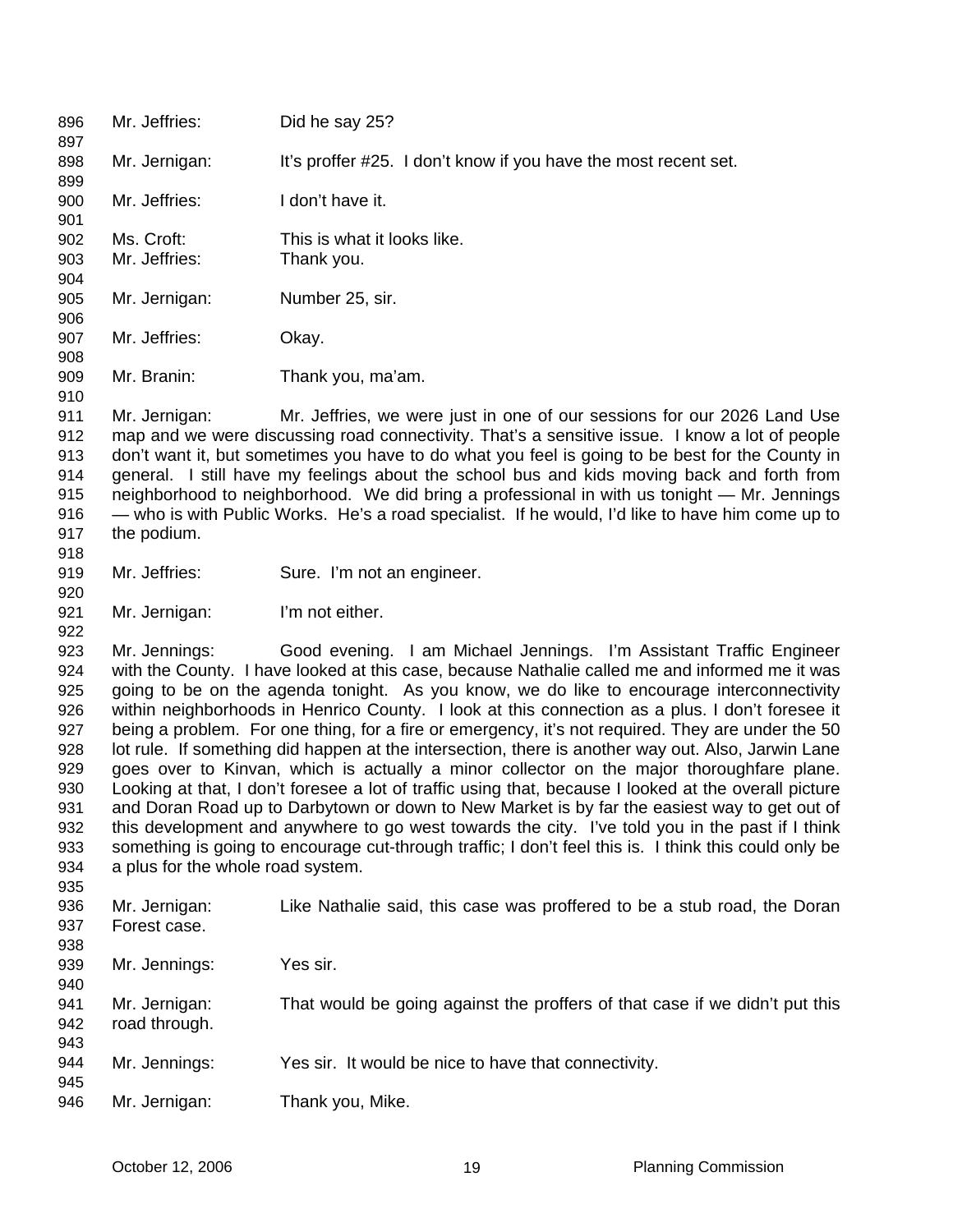| 947                                                  |                                             |                                                                                                                                                                                                                                                                                                                                                                                                                                                                                                                                                                                                                                                                                                                                                                                              |
|------------------------------------------------------|---------------------------------------------|----------------------------------------------------------------------------------------------------------------------------------------------------------------------------------------------------------------------------------------------------------------------------------------------------------------------------------------------------------------------------------------------------------------------------------------------------------------------------------------------------------------------------------------------------------------------------------------------------------------------------------------------------------------------------------------------------------------------------------------------------------------------------------------------|
| 948<br>949                                           | Mr. Jennings:                               | You're welcome.                                                                                                                                                                                                                                                                                                                                                                                                                                                                                                                                                                                                                                                                                                                                                                              |
| 950                                                  | Mr. Archer:                                 | Thank you, Mr. Jennings. Any further discussions? I think Mr. Jeffries                                                                                                                                                                                                                                                                                                                                                                                                                                                                                                                                                                                                                                                                                                                       |
| 951<br>952                                           | wants to say something again, too.          |                                                                                                                                                                                                                                                                                                                                                                                                                                                                                                                                                                                                                                                                                                                                                                                              |
| 953<br>954                                           | Mr. Jernigan:                               | Go ahead, Mr. Jeffries.                                                                                                                                                                                                                                                                                                                                                                                                                                                                                                                                                                                                                                                                                                                                                                      |
| 955<br>956                                           | Mr. Jeffries:                               | I've lost this, that's for sure. I'm still fighting. If this has been proffered,<br>obviously, I've lost the argument. Are there others from Centex Homes here?                                                                                                                                                                                                                                                                                                                                                                                                                                                                                                                                                                                                                              |
| 957                                                  |                                             |                                                                                                                                                                                                                                                                                                                                                                                                                                                                                                                                                                                                                                                                                                                                                                                              |
| 958<br>959                                           | Mr. Jernigan:                               | They're here, yes sir.                                                                                                                                                                                                                                                                                                                                                                                                                                                                                                                                                                                                                                                                                                                                                                       |
| 960<br>961<br>962                                    | Mr. Jeffries:                               | Okay. Is there a feasibility - then I'll let Rod Secor speak. Is there a<br>feasibility of providing some form of buffer at that connectivity if you -                                                                                                                                                                                                                                                                                                                                                                                                                                                                                                                                                                                                                                       |
| 963<br>964                                           | Mr. Jernigan:                               | The trees that are existing there?                                                                                                                                                                                                                                                                                                                                                                                                                                                                                                                                                                                                                                                                                                                                                           |
| 965<br>966<br>967                                    | Mr. Jeffries:                               | Yes. Could you throw it up again on PowerPoint, please? There you see<br>Lot 30 and the adjacent lot there, which is not shown, is my lot. Put some type of buffer there, if<br>Centex would find that cost-effective, or even not cost-effective.                                                                                                                                                                                                                                                                                                                                                                                                                                                                                                                                           |
| 968<br>969<br>970<br>971                             | Mr. Jernigan:<br>tree buffer in there.      | Bill? I believe we discussed at the neighborhood meeting about leaving a                                                                                                                                                                                                                                                                                                                                                                                                                                                                                                                                                                                                                                                                                                                     |
| 972<br>973<br>974<br>975                             | Mr. Johns:                                  | We did, Ray. I think we would be agreeable on what's Lot 13 and 14 right<br>there to leave a 20-foot tree buffer that would be a part of the lot there adjacent to Lot 30 and<br>Lot 1 of that subdivision. I don't think we'd have a problem with that at all.                                                                                                                                                                                                                                                                                                                                                                                                                                                                                                                              |
| 976<br>977<br>978                                    | Mr. Jernigan:<br>but you're fine with that. | I knew we had discussed that, but we hadn't settled the issue of the road,                                                                                                                                                                                                                                                                                                                                                                                                                                                                                                                                                                                                                                                                                                                   |
| 979<br>980                                           | Mr. Johns:                                  | Yes, we're fine.                                                                                                                                                                                                                                                                                                                                                                                                                                                                                                                                                                                                                                                                                                                                                                             |
| 981<br>982                                           | Mr. Jernigan:                               | Okay. Mr. Jeffries, is that okay?                                                                                                                                                                                                                                                                                                                                                                                                                                                                                                                                                                                                                                                                                                                                                            |
| 983<br>984<br>985                                    | Mr. Jeffries:<br>we will.                   | Yes. If they'll proffer that and if my honorable neighbor will agree to that,                                                                                                                                                                                                                                                                                                                                                                                                                                                                                                                                                                                                                                                                                                                |
| 986<br>987                                           | Mr. Jernigan:                               | Yes, he said he would.                                                                                                                                                                                                                                                                                                                                                                                                                                                                                                                                                                                                                                                                                                                                                                       |
| 988<br>989                                           | Mr. Jeffries:                               | Okay.                                                                                                                                                                                                                                                                                                                                                                                                                                                                                                                                                                                                                                                                                                                                                                                        |
| 990<br>991<br>992<br>993<br>994<br>995<br>996<br>997 | Mr. Silber:                                 | Mr. Jernigan and Mr. Jeffries, let me point out one thing, and this is just<br>coming from the professional staff in regards to this. I understand the developer is willing to do<br>this and that is fine. I will point out that this is somewhat unusual to buffer a single-family<br>community from a single-family community, a single-family home from a single-family home.<br>What this, in essence, will do is it will place an encumbrance on the people that own Lot 13 and<br>14 so that they have to maintain trees on their property, whereas you don't have to maintain<br>trees on your property or anybody else in these two subdivisions, as a means of protection. I'm<br>assuming that these subdivisions are going to be very compatible; they're going to look similar. |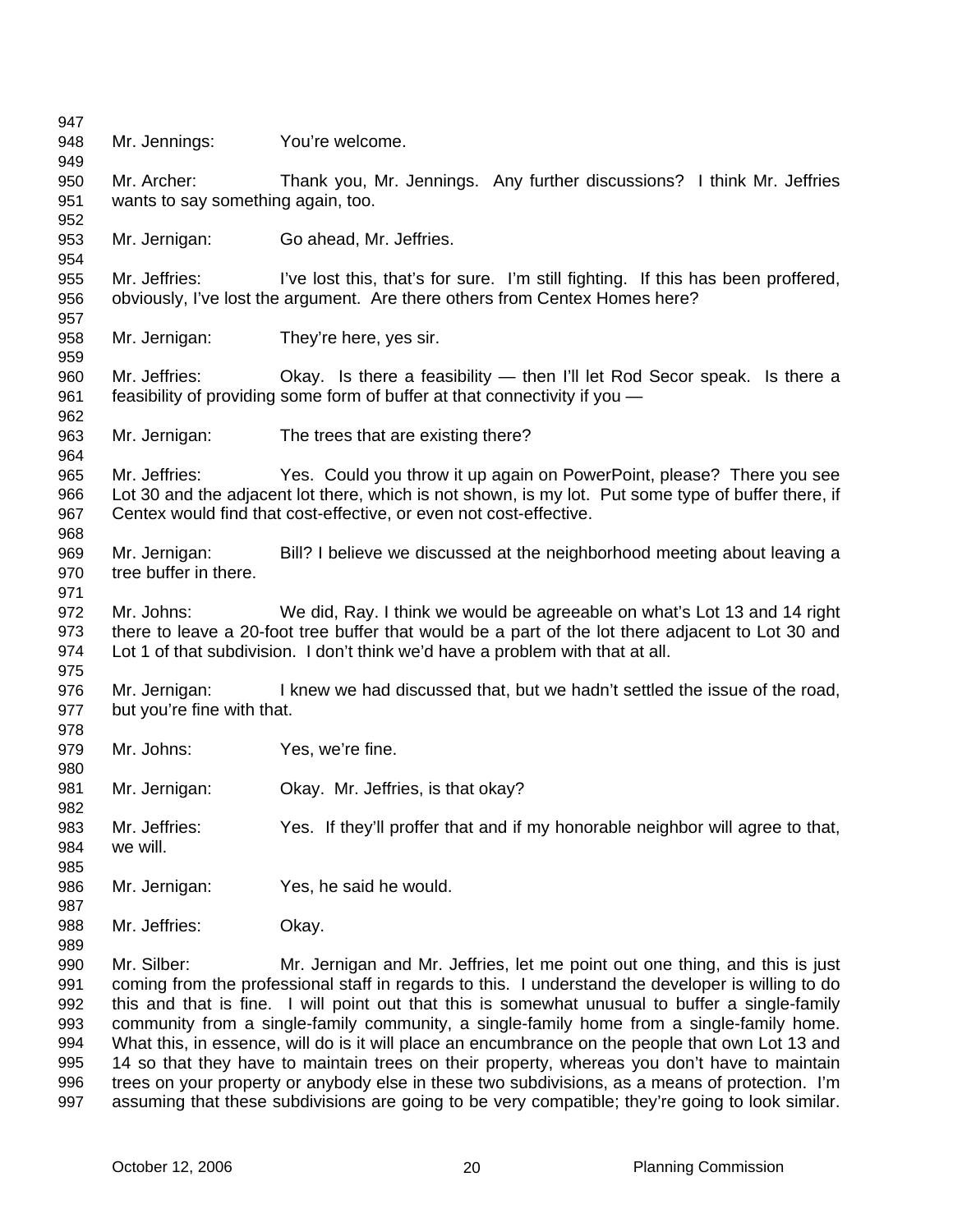The homes are going to be similar. So, it's somewhat unusual for us to place this buffer there. I understand where you're coming from. If that's what they want to commit to, the County can accept that. What will happen in the future, potentially, is this could be an enforcement problem for someone who buys Lot 13 and 14 who may want to go in and take down a tree or two. The County, then, ends up being in enforcement mode to have to make sure they don't do that. It's unusual for us to buffer single-family from single-family. I just want to point that out, Mr. Jernigan. 998 999 1000 1001 1002 1003 1004

1006 1007 1008 Mr. Jernigan: Thank you. This is natural, it's standing now. They're not planting anything.

1009 Mr. Silber: I understand.

1005

1010

1027

1035

1038

1040

1042

- 1011 1012 1013 1014 Mr. Jernigan: Randy, when somebody buys that property, though and the developer has proffered that he will leave the trees there, but once somebody buys that property, that's not the developer's anymore.
- 1015 1016 1017 1018 1019 1020 Mr. Silber: It would have to be worded in a fashion to say that at the time of initial construction of the home, the trees will be left there. Once someone buys a home, they can do with it as they please. I'm not sure if that's what Mr. Jeffries thinks is going to take place. If he's looking for those trees to be there forever, that is going to be a struggle between the property owners of 13 and 14, and the County.
- 1021 1022 1023 1024 Mr. Jernigan: Do you understand? When the developer leaves them there, once those houses are sold, if some of those trees are dead, then they may go in there and cut those out. They don't have to replace them.
- 1025 1026 Mr. Jeffries: I understand that very clearly. Those are spec homes, 12 and 13, as I understand that, with Centex Homes.
- 1028 1029 Mr. Jernigan: 13 and 14.
- 1030 Mr. Jeffries: 13 and 14, yes.
- 1031 1032 1033 Mr. Jernigan: It's a step in the right direction. The developer said before that he would be willing, even before we asked him to proffer it. He's willing to leave the trees in there.
- 1034 Mr. Jeffries: I'll live with that.
- 1036 1037 Mr. Jernigan: Okay. I'll tell you what. Let's do that, rather than him proffering it. We don't want to have an enforcement issue.
- 1039 Mr. Jeffries: Okay.
- 1041 Mr. Jernigan: Is that all right?
- 1043 1044 1045 1046 Mr. Silber: Or else, Mr. Jernigan, it could be proffered that they'd be willing to leave the 20-foot strip of trees until someone buys the homes and that property owner can then do with those trees as they please.
- 1047 Mr. Jeffries: We'll get a proffer on that, then, okay?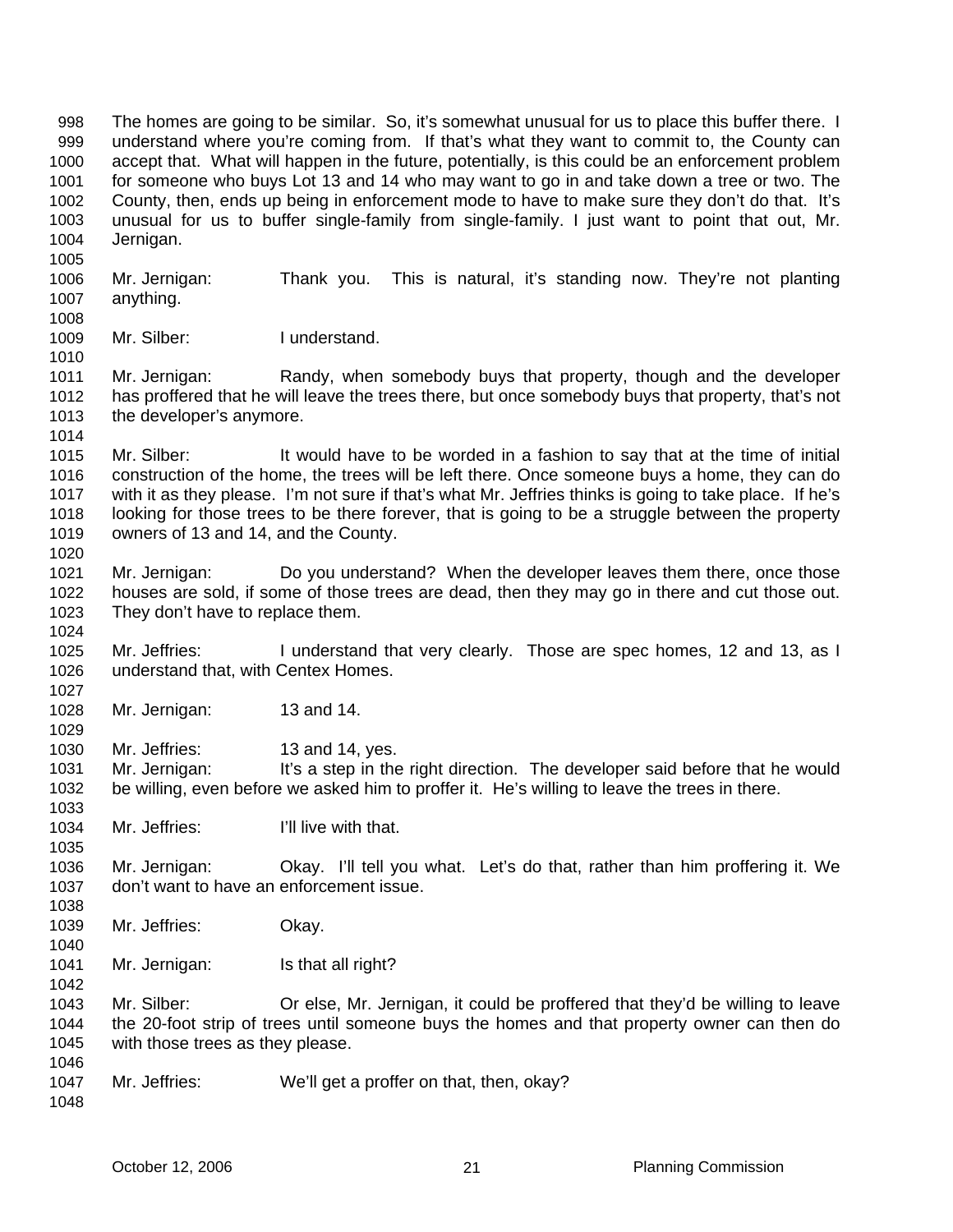| 1051<br>1052                                                                                                                                 | Mr. Jeffries:                                      | If Centex is willing to live with it, I'm willing to live with it.                                                                                                                                                                                                                                                                                                                                                                                                                                                                                                                                                                                                                                                                                                                                                                                                                                                                                                                                                                                                                                                                                                                                                                                                                                                                                                                                                                                                                                                                                                                                                                                     |
|----------------------------------------------------------------------------------------------------------------------------------------------|----------------------------------------------------|--------------------------------------------------------------------------------------------------------------------------------------------------------------------------------------------------------------------------------------------------------------------------------------------------------------------------------------------------------------------------------------------------------------------------------------------------------------------------------------------------------------------------------------------------------------------------------------------------------------------------------------------------------------------------------------------------------------------------------------------------------------------------------------------------------------------------------------------------------------------------------------------------------------------------------------------------------------------------------------------------------------------------------------------------------------------------------------------------------------------------------------------------------------------------------------------------------------------------------------------------------------------------------------------------------------------------------------------------------------------------------------------------------------------------------------------------------------------------------------------------------------------------------------------------------------------------------------------------------------------------------------------------------|
| 1053<br>1054                                                                                                                                 | Mr. Silber:                                        | We can enforce that.                                                                                                                                                                                                                                                                                                                                                                                                                                                                                                                                                                                                                                                                                                                                                                                                                                                                                                                                                                                                                                                                                                                                                                                                                                                                                                                                                                                                                                                                                                                                                                                                                                   |
| 1055<br>1056                                                                                                                                 | Mr. Jeffries:                                      | Thank you.                                                                                                                                                                                                                                                                                                                                                                                                                                                                                                                                                                                                                                                                                                                                                                                                                                                                                                                                                                                                                                                                                                                                                                                                                                                                                                                                                                                                                                                                                                                                                                                                                                             |
| 1057<br>1058                                                                                                                                 | Mr. Silber:                                        | Okay. Thank you.                                                                                                                                                                                                                                                                                                                                                                                                                                                                                                                                                                                                                                                                                                                                                                                                                                                                                                                                                                                                                                                                                                                                                                                                                                                                                                                                                                                                                                                                                                                                                                                                                                       |
| 1059<br>1060                                                                                                                                 | Mr. Jernigan:                                      | Yes sir, good evening.                                                                                                                                                                                                                                                                                                                                                                                                                                                                                                                                                                                                                                                                                                                                                                                                                                                                                                                                                                                                                                                                                                                                                                                                                                                                                                                                                                                                                                                                                                                                                                                                                                 |
| 1061<br>1062<br>1063<br>1064<br>1065<br>1066<br>1067<br>1068<br>1069<br>1070<br>1071<br>1072<br>1073<br>1074<br>1075<br>1076<br>1077<br>1078 | Mr. Secor:                                         | Good evening. My name is Rod Secor. I live at Lot 30, 7725 Jarwin<br>Lane, and I also speak for the owner of Lot 1 that is directly behind me, 7724 Jarwin Lane. My<br>concern is the following. It is a temporary cul-de-sac right now. If we will have connectivity,<br>which it looks like we will, converting that temporary cul-de-sac to the through road has<br>significant implications on Lot 30 and Lot 1 from the Doran Forest subdivision. Some examples<br>would be, obviously, you're taking a circle and now putting straight lines through it, making it a<br>road, removing of asphalt, extension of landscaping, sod, mailbox moving, irrigation removal,<br>stuff like that. We talked about this at the community meeting. My wife was there and you were<br>there, I believe, as well. I think Centex Homes and Mr. Moseley have been pretty<br>accommodating in working with us on that. Just want to get that on the record that I believe they<br>have agreed to make those corrections to those existing areas. I'd also like to have those<br>corrections, upgrades or repairs, or however you'd like to word it towards the front of the project.<br>I can only speak for Lot 30 on that one. The reason would be is I don't want those properties in<br>a state of limbo in terms of value, if I had to sell, which I know have to sell next summer.<br>Meaning, trying to sell Lot 30 by saying, "This is how Lot 30 looks now, but in the future it will be<br>extended," so on and so forth. I would just like to see those repairs made at the beginning of<br>this project, or towards the beginning of this project. |
| 1079<br>1080<br>1081                                                                                                                         | Mr. Jernigan:<br>Works handles that portion of it. | I'll have to ask Mr. Jennings about that, because I don't know how Public                                                                                                                                                                                                                                                                                                                                                                                                                                                                                                                                                                                                                                                                                                                                                                                                                                                                                                                                                                                                                                                                                                                                                                                                                                                                                                                                                                                                                                                                                                                                                                              |
| 1082<br>1083<br>1084<br>1085<br>1086                                                                                                         | Mr. Jennings:                                      | Hello again. During the submittal of the official plans, we would make<br>sure that those changes are taken care of. Get rid of the extra asphalt. It's probably not a curb-<br>and-gutter section out there, but make sure there are proper ditches, fix his mailbox and all that.<br>I've never heard of a condition that it has to be done up front.                                                                                                                                                                                                                                                                                                                                                                                                                                                                                                                                                                                                                                                                                                                                                                                                                                                                                                                                                                                                                                                                                                                                                                                                                                                                                                |
| 1087<br>1088                                                                                                                                 | Mr. Jernigan:                                      | I haven't either.                                                                                                                                                                                                                                                                                                                                                                                                                                                                                                                                                                                                                                                                                                                                                                                                                                                                                                                                                                                                                                                                                                                                                                                                                                                                                                                                                                                                                                                                                                                                                                                                                                      |
| 1089<br>1090<br>1091                                                                                                                         | Mr. Jennings:                                      | It is a condition of Public Works approving that plan, that they do take<br>care of it and make it a normal through street and not leave that extra asphalt.                                                                                                                                                                                                                                                                                                                                                                                                                                                                                                                                                                                                                                                                                                                                                                                                                                                                                                                                                                                                                                                                                                                                                                                                                                                                                                                                                                                                                                                                                           |
| 1092<br>1093                                                                                                                                 | Mr. Jernigan:                                      | When the street is built, then at that point - correct me if I'm wrong -<br>they'd have to come in and make the correction of the cul-de-sac.                                                                                                                                                                                                                                                                                                                                                                                                                                                                                                                                                                                                                                                                                                                                                                                                                                                                                                                                                                                                                                                                                                                                                                                                                                                                                                                                                                                                                                                                                                          |
| 1094<br>1095<br>1096                                                                                                                         | Mr. Jennings:<br>that bubble there.                | Yes sir. We wouldn't let them just connect to the cul-de-sac and leave                                                                                                                                                                                                                                                                                                                                                                                                                                                                                                                                                                                                                                                                                                                                                                                                                                                                                                                                                                                                                                                                                                                                                                                                                                                                                                                                                                                                                                                                                                                                                                                 |

1049 Mr. Silber: Okay, that's fine.

1050

1098 Mr. Jernigan: Okay. Does that answer your question?

1097

1099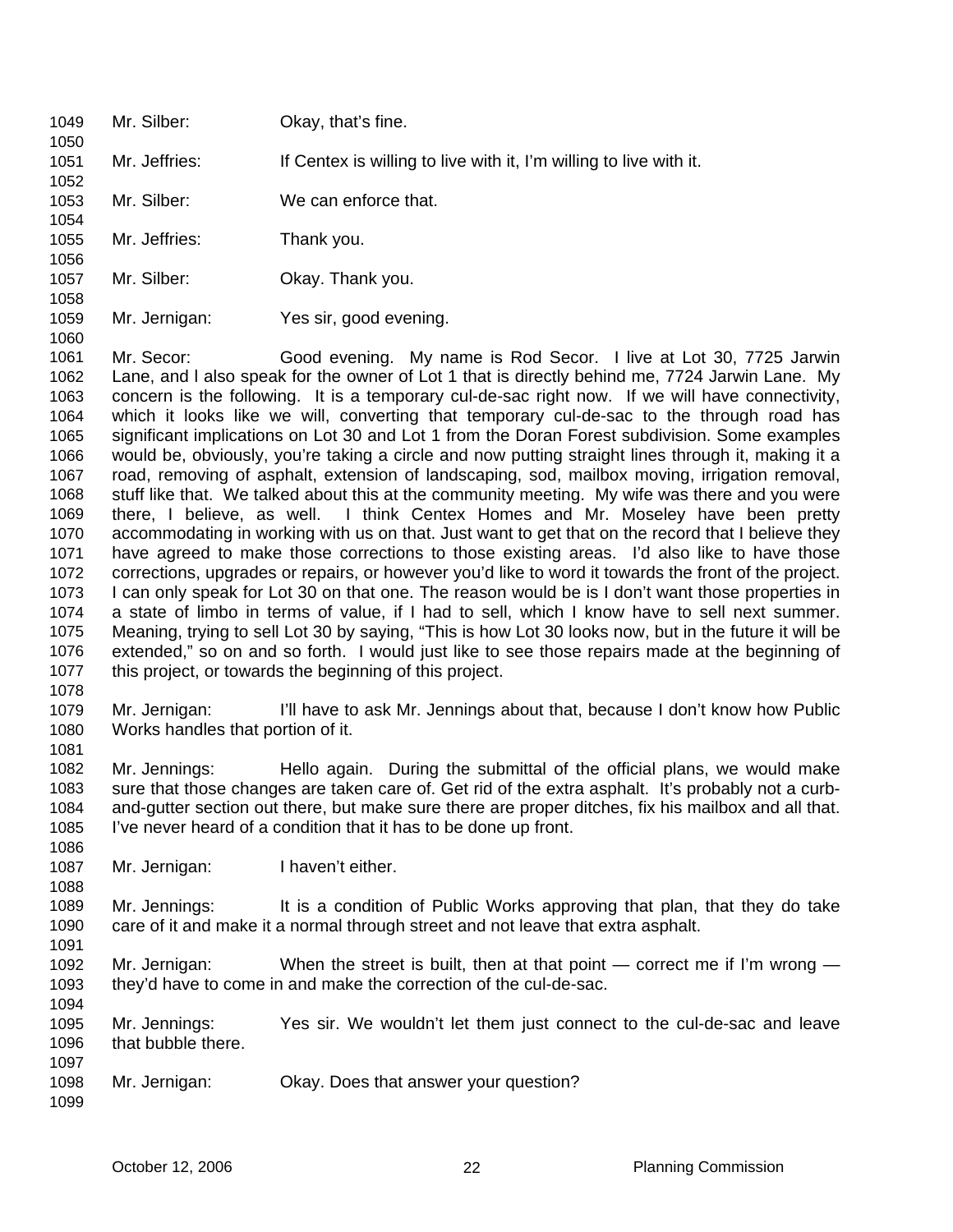Mr. Secor: That answers the questions about the street portion, but how about the portion for the sod, the irrigation, the mailbox? Who would be responsible for that? Mr. Jernigan: The developer. Mr. Secor: The developer. Mr. Jernigan: What Mr. Jennings was saying, once the road is open, Jarwin is extended, then they would come back at that point and take the cul-de-sac out. Mr. Secor: I knew trying to get it up front was a stretch, but at least if we have it in writing, I can at least show it. I know personally that I have to sell the lot and it would be somewhat difficult. I appreciate them working with us on that. Mr. Jernigan: Ckay. You understand, now, that it'll be done — Mr. Secor: I understand. Mr. Jernigan: Okay. Mr. Secor: I understand. Mr. Jernigan: Hello. Ms. Kim Moore: Hello. Good evening. My name is Kim Moore. My question is, basically, my property line is actually shared between Lot 17 and 14. I'm trying to determine if the agreement that is being done for Lot 1 and Lot 30, the tree buffer, is still going to be applicable to my property as well. Mr. Silber: You're wanting to know if this tree buffer would extend back to the back of 14, in fact, all the way across the back of your lot, which I don't see a lot number. Mr. Jernigan: Which lot is your, ma'am? Ms. Kim Moore: My lot is 4C, but it's like the little triangle shape shared between 17 and 14. Mr. Silber: Where the cursor is. Mr. Jernigan: Okay. Mr. Archer: It abuts 17 and 14. Mr. Silber: I think they would just have to work the proffer that the tree save area would go back across the full length. Mr. Jernigan: The full length of the property line. Yes ma'am. Ms. Kim Moore: Okay, thank you. Mr. Jernigan: Okay.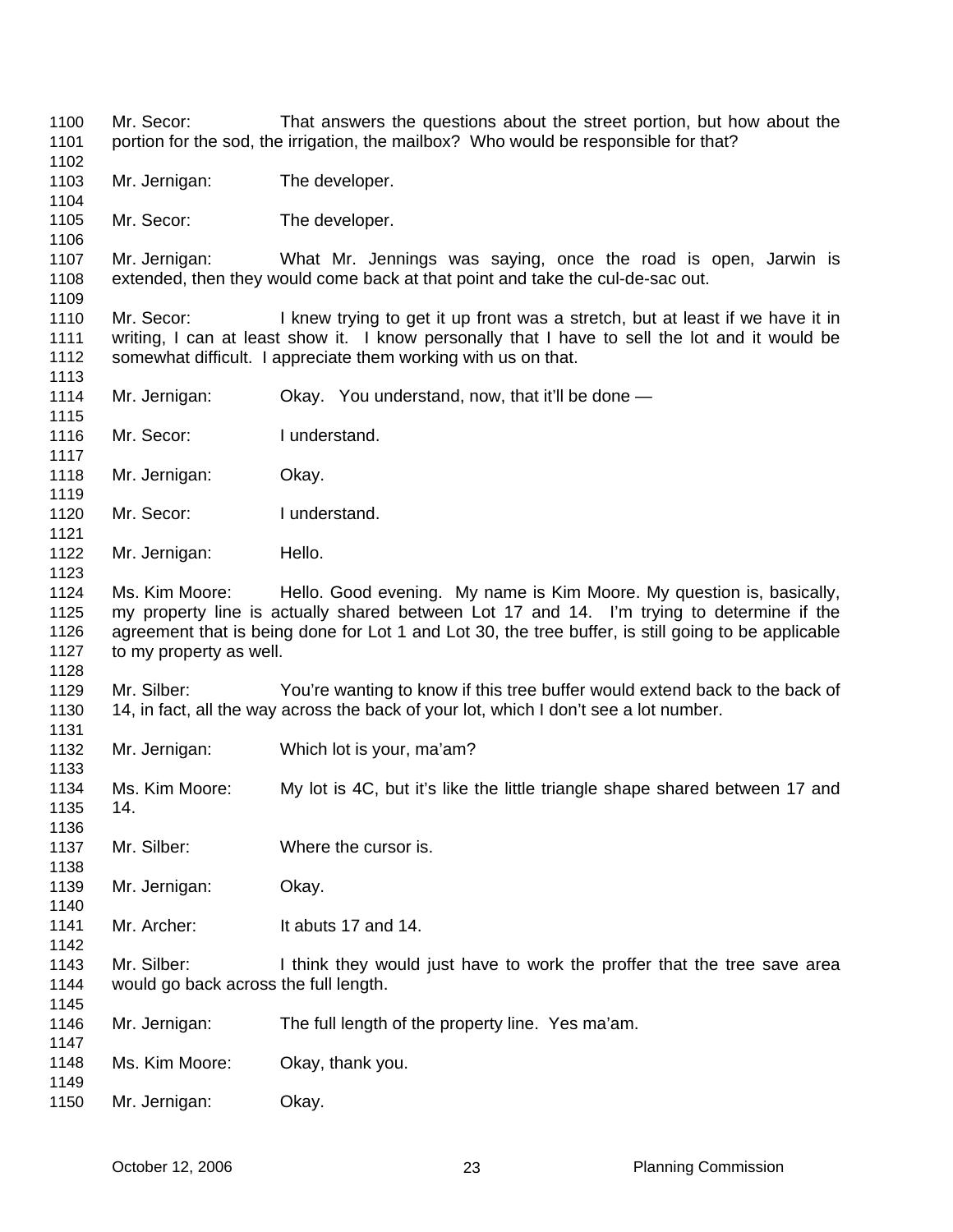1151

1154

1152 1153 Mr. Archer: Thank you, Ms. Moore. All right. Is there anybody else who wants to speak to this? All right. Mr. Jernigan?

1155 1156 1157 1158 1159 1160 Mr. Jernigan: Mr. Chairman, this case was in pretty good shape and I did want to give Mr. Jeffries, who had been so nice at the meeting, a chance to speak. He supported the project; just wanted to clear up on the road issue. I'm sorry we couldn't do it exactly the way that he wanted it, but I think in the long run, it'll be better off the way we're going to do it. With that, I will move for approval of zoning case C-35C-06, E. F. Moseley, LLC, and send to the Board of Supervisors for their approval.

1161 1162

1163

1166

1173

1175

1177

1189

Mr. Branin: Second.

1164 1165 Mr. Archer: Motion by Mr. Jernigan and seconded by Mr. Branin. All in favor of the motion say aye. Those opposed say no. The ayes have it; the motion carries.

1167 1168 1169 1170 1171 **REASON:** The Planning Commission voted 5-0 to recommend the Board of Supervisors grant the request because it represents a logical continuation of existing one-family residential development existing in the area, and the submitted proffered conditions provide for a higher quality of development than would otherwise be possible.

- 1172 Mr. Jernigan: Mr. Chairman, I do have to waive the time limits.
- 1174 Mr. Archer: We have a motion for that, then.
- 1176 Mr. Vanarsdall: Second.

1178 1179 1180 Mr. Archer: Motion by Mr. Jernigan and seconded by Mr. Vanarsdall to waive the time limits on the proffers. All in favor say aye. Those opposed say no. The ayes have it. That motion carries.

- 1181 1182 1183 1184 1185 1186 1187 1188 **C-52C-06 Caroline Nadal for Susan Ware:** Request to conditionally rezone from A-1 Agricultural District to B-1C Business District (Conditional), Parcel 814-688-7044, containing approximately 1.896 acres, located at the northwest intersection of New Market Road (State Route 5) and Recreation Road. The applicant proposes a veterinary clinic. The use will be controlled by zoning ordinance regulations and proffered conditions. The Land Use Plan recommends Environmental Protection Area and Suburban Residential 1 (1.0 to 2.4 units net density per acre). The site is in the Airport Safety Overlay District.
- 1190 1191 1192 1193 Mr. Archer: All right. Okay, is there present anyone who is opposed to C-52C-06, Caroline Nadal for Susan Ware? Hello, Ben. I see no opposition, or do I? No. Good evening, sir.
- 1194 1195 1196 1197 1198 1199 1200 1201 Mr. Sehl: Good evening, Mr. Chairman. The applicant is proposing to rezone 1.896 acres from A-1, Agricultural District to B-1C, Business District (Conditional) to permit the use of a veterinary hospital or clinic. The site is located at the northwest intersection of New Market Road and Recreation Road, and is currently improved with a single family dwelling, and associated outbuildings. The 2010 Land Use Plan recommends Environmental Protection and Suburban Residential 1 land uses for the parcel. Approximately 85% of the property is designated as EPA, where no future development is planned. The proposed use is not consistent with the land uses designated in the 2010 Plan. The property abuts parcels zoned A-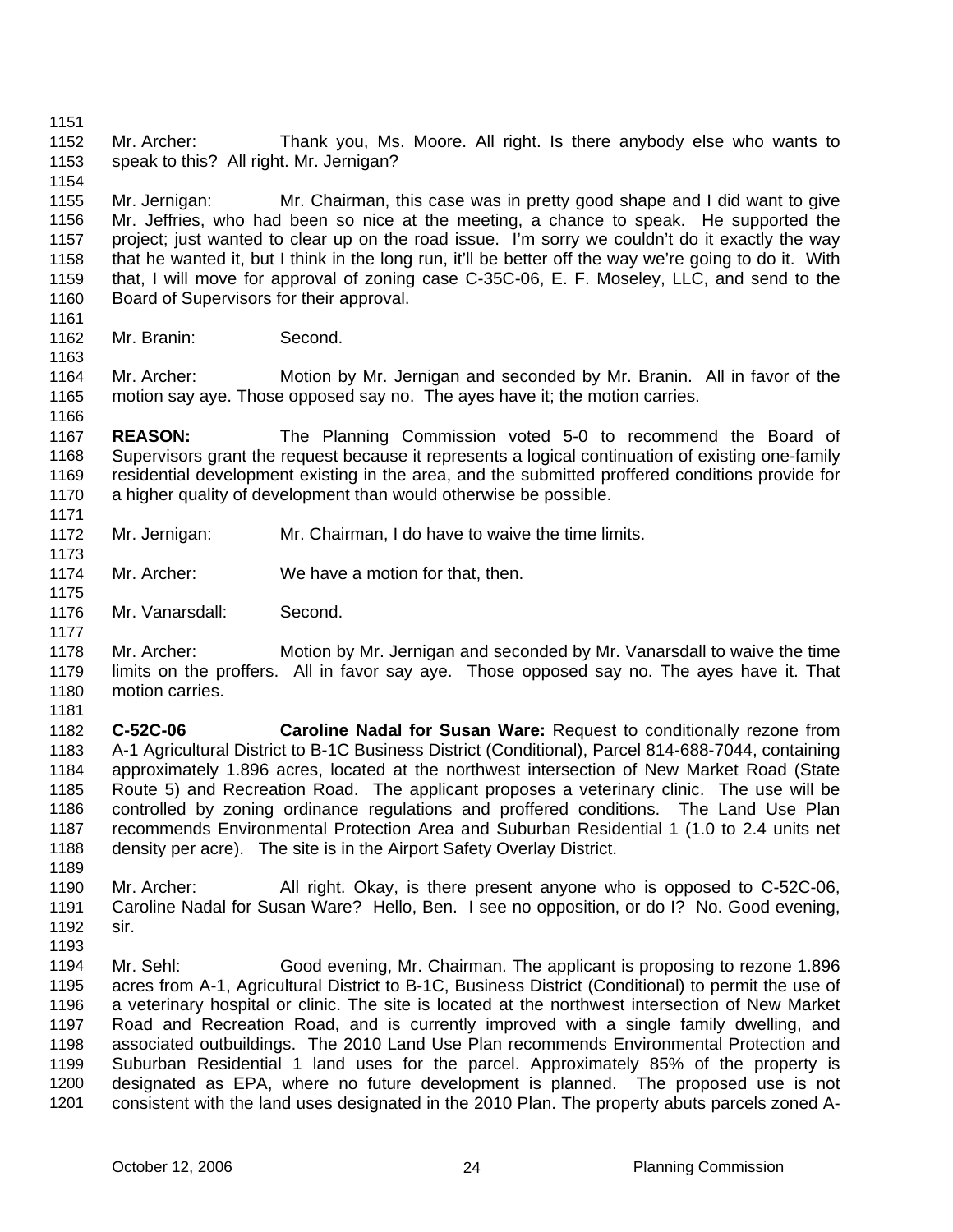1 to the east, west, north, and across the road to the south. Varina Episcopal Church is also located across New Market Road to the south. The applicant has submitted amended proffers dated October 11, which were distributed to you this evening, in an attempt to mitigate potential impacts of the development. The proffers limit the use to a veterinary clinic, and address architectural requirements, access, lighting, trash receptacles, parking lot screening, and limits on the disturbance of historical earthworks located on the property. Time limits would need to be waived to accept these proffers. The applicant held a community meeting on Monday, October 9, at Varina High School. The meeting was attended by several local residents and a representative from the Varina Beautification Committee. 1202 1203 1204 1205 1206 1207 1208 1209 1210

1211

1212 1213 1214 1215 1216 1217 1218 1219 1220 1221 1222 1223 Staff has several concerns with this request. Approval of this request would set a precedent for commercial zoning along this section of New Market Road. With the 2010 Plan, current development patterns, and center commercial development at the intersection of Strath and New Market Roads - staff feels that future commercial development in this area should be centered on this intersection as recommended in the 2010 Land Use Plan. In addition, there are vacant B-1 zoned parcels at this intersection, and the Plan discourages the rezoning of parcels when there is adequate similarly zoned land in the area. If this request were to be approved, it could limit the ability of this parcel to be developed in a cohesive manner in the future. Piecemeal development of parcels in this area would be a detriment to the development of the New Market Road corridor. Approval of this request would be inconsistent with the 2010 Land Use Plan and set a precedent for this area of New Market Road. For these reasons, staff recommends denial of this request.

1224

1229

1234

1236

1239

1241

1245

1247

1225 1226 1227 This concludes my presentation, I would be happy to try to answer any questions you might have.

1228 Mr. Archer: All right, thank you, sir. Are there questions from the Commission?

1230 1231 1232 Mr. Silber: Probably should have reintroduced Mr. Sehl. I believe this is his first presentation before the Planning Commission.

- 1233 Mr. Jernigan: You did good, Ben.
- 1235 Mr. Silber: Appreciate that presentation.

1237 1238 Mr. Archer: You did fine. If the Director hadn't said anything, you'd have blended right in.

- 1240 Mr. Jernigan: Ben, I don't have any questions for you at his time. Thank you.
- 1242 1243 Mr. Archer: All right, anyone else.
- 1244 Mrs. Jones: I'd like to hear from the applicant.
- 1246 Mr. Archer: Good evening, ma'am.

1248 1249 1250 1251 1252 Ms. Nadal: Good evening, Mr. Chairman, members of the Commission. My name is Caroline Nadal. I am at Hirschler Fleischer and I am here on behalf of Dr. Susan Ware, the applicant. I believe I have a PowerPoint presentation. As Mr. Sehl indicated, Dr. Ware would like to operate a small vet clinic out of an existing home on the property. This is at 2458 New Market Road. When Dr. Ware first came to us and wanted to change the use of this property,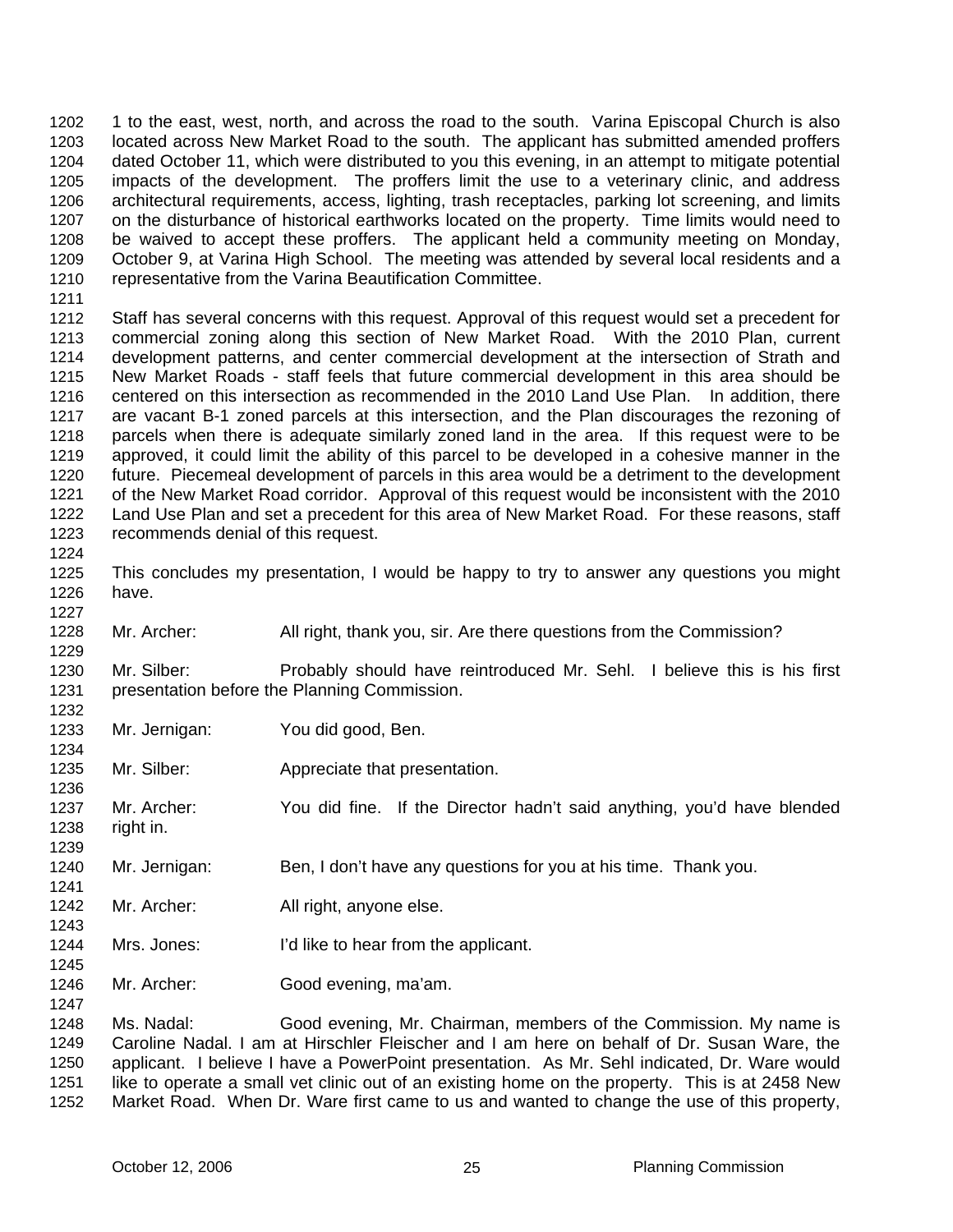we were faced with a bit of a quandary because with A-1 zoning, if you have a big enough parcel of land, you can actually operate a vet clinic, but here we don't have enough acreage to qualify for that conditional use. In searching through the zoning ordinance and looking for a designation, what we were left with was B-1 zoning. Dr. Ware does not have any intention of using this in any fashion other than as a vet clinic; therefore, we have offered a proffer that would limit the use to simply the running of a small animal vet clinic. What she plans to do is use the existing home on the property, which is a residence, and it is currently in keeping with the corridor along New Market Road. She has also offered a number of other proffers. 1253 1254 1255 1256 1257 1258 1259 1260 1261

1262 1263 1264 1265 1266 1267 1268 1269 1270 1271 1272 I do have some photographs of the area for you that I'll just show you real fast. This is the home itself where Dr. Ware would like to operate her clinic. This is down towards Strath Road. This is a church across the street, an elementary school. The proposed proffered conditions that Dr. Ware's offered, as I've said, limit the use to only a veterinary clinic. She's also provided that there will be no outdoor runs or cages for animals, to prevent any noise that would be created by barking dogs. She has provided that any additional buildings on the property would be in keeping with the character of the existing home, and that the home itself, she will not change or alter the front façade facing New Market Road. Also, she's proffered a sign in the front that would be of Colonial style and color and there would be only low intensity, low-level lighting, trashcans screened. She's going to screen any parking areas of three or more spaces with lowlying evergreen shrubs. She's also going to preserve the earthworks.

1273

1274 1275 1276 1277 1278 1279 1280 1281 There are a couple of points I want to touch upon to address the 2010 Land Use Plan, which calls for SR-1 and Environmental Protection. What we really tried to do here is by not making this an open-ended B-1 zoning classification, is to try to keep this as consistent with the residential area as it exists at the time. I also want to say one other thing. It's been told to me, and I understand that the 2026 Plan is in draft form and it is not authority; however, the current draft does contemplate some commercial use spreading down towards Dr. Ware's property. I think this is indicative, or at least evinces the fact that down the road, there is contemplated commercial activity. Let me clarify that a little bit.

1282

1283 1284 1285 1286 1287 1288 1289 1290 1291 1292 Several years ago, the Varina Beautification Committee drafted a Varina Village Plan. I actually have Nelda Snyder here tonight from the Varina Beautification Committee who has graciously offered us the support of the Varina Beautification Committee. Several years ago, the Varina Village Plan was drafted by this committee. It calls for a village concept in the area with clusters of stores, homes, and communities that would extend down to Dr. Ware's property. The 2026 Plan, the latest draft, while it is in draft form, contemplates TND, traditional neighborhood development, coming down towards Susan Ware's property, which does provide for a small amount of commercial use. There has certainly been contemplation that this area is going to allow for some more commercial activity down the road, even though that isn't reflected in the current 2010 Plan.

1293

1294 1295 1296 1297 1298 1299 1300 1301 1302 I also want to say a few things about the community support that we've received on this. Dr. Ware and I have made an effort to reach out to the community members. We've had a community meeting, and weeks ago, Dr. Ware started calling her neighbors and her clients to support her in this effort. She has actually been a vet in the area for about 19 years and spent 16 of those years at the Varina Vet Clinic. That clinic is actually about 3-1/2 miles down the road on New Market Road. She's developed quite a favorable representation, has a very loyal following of clients who would like to use her services. One of the things that I do want you all to be aware of is there is a need for another vet in this area. The Varina Vet Clinic, Dr. Ware will attest after spending so many years there, is overbooked, cannot meet the current demands of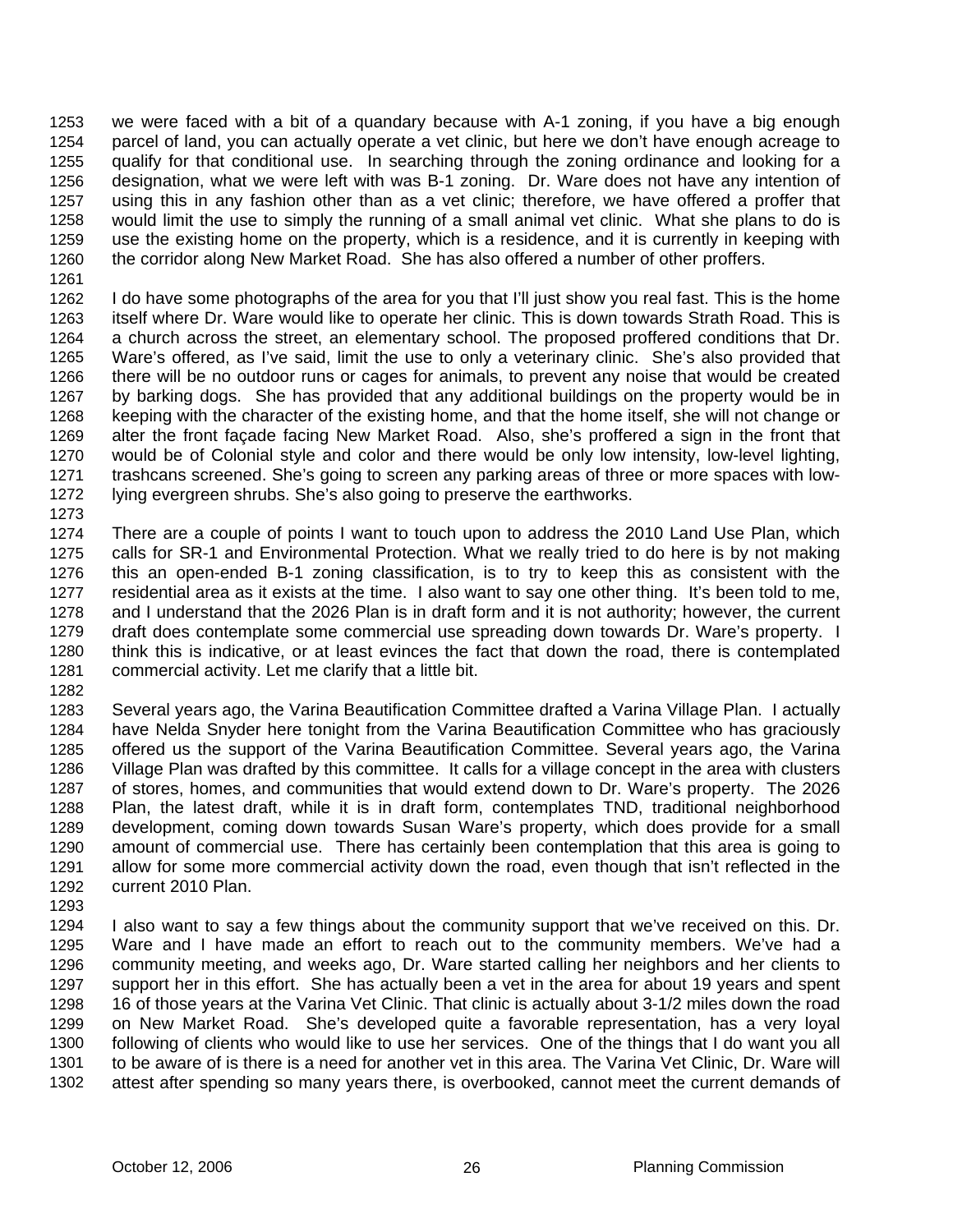the community. Therefore, a veterinary clinic a few miles down the road will serve those needs. We have had a great deal of support. 1303 1304

1305

1306 1307 1308 1309 I understand that there have been, in recent days, a couple of issues raised by some folks who I've tried to reach to and talk with, but have not had any response from them. A couple of which I think we have addressed through our proffers, namely with the commercial activity, any noise disturbance or light disturbance.

1310

1311 1312 1313 1314 1315 1316 One other thing I do want to say in wrapping up is that she has actually looked at other sites in trying to find another place for this. Currently, she actually leases a site that's just down the road closer to the Varina Vet Clinic. That property is for sale or lease; however, it is just too small of a facility for her to operate. She did look further east to find property, but found that the pricing on that property was prohibitive for her. This is why she settled on 2458 New Market Road.

1317

1318 1319 1320 1321 1322 1323 1324 1325 1326 So in sum, I know I've got some community members here who, I believe, may say a word or two of support, but I just wanted to sum up in saying that this is, I think, going to be consistent with the future development of this area. A small veterinary clinic is consistent with what I think we're going to see down the road and it is consistent and in keeping with the current condition of the area because we're not disturbing the residents. We're proffering that the quality will remain high and higher than what is required at the moment. With that said, I ask that you send this to the Board of Supervisors with a recommendation of an approval. I'm here to answer your questions.

1327 1328 Mr. Archer: Thank you, ma'am. Are there questions from the Commission?

1329 1330 1331 1332 1333 Mrs. Jones: My question was about the reasons why this parcel was chosen and you've touched on that because there are certainly alternatives and it was clear that this was going to be a rezoning issue. Basically, that the cost of other areas was prohibitive and the size.

1334 Ms. Nadal: Dr. Ware would like to say word?

1336 1337 1338 1339 1340 1341 1342 1343 1344 Dr. Ware: I'm Susan Ware. One reason why I touched on this site was it's a beautiful place. It's very eye-appealing, it's very in keeping with the historic nature of the area and it's just a very beautiful building and I love it. Another reason is that it has utilities, sewer and water, which is difficult to find along New Market. There's some business sites further west where Carlton's Store used to be, but there's no sewer and water available. That would have been a very real issue for me. This is close to what, at the moment, is downtown Varina. I'm sure that'll change over time. It felt right. It's a beautiful place; it's in a good location and I really like this place.

- 1345 Mrs. Jones: Thank you.
- 1347 Mr. Archer: Anything further?

1349 1350 1351 Mr. Jernigan: Mr. Chairman, there was no opposition to the case, I believe, but we do have a couple of people who want to speak in favor.

1352 Mr. Archer: Okay.

1346

1348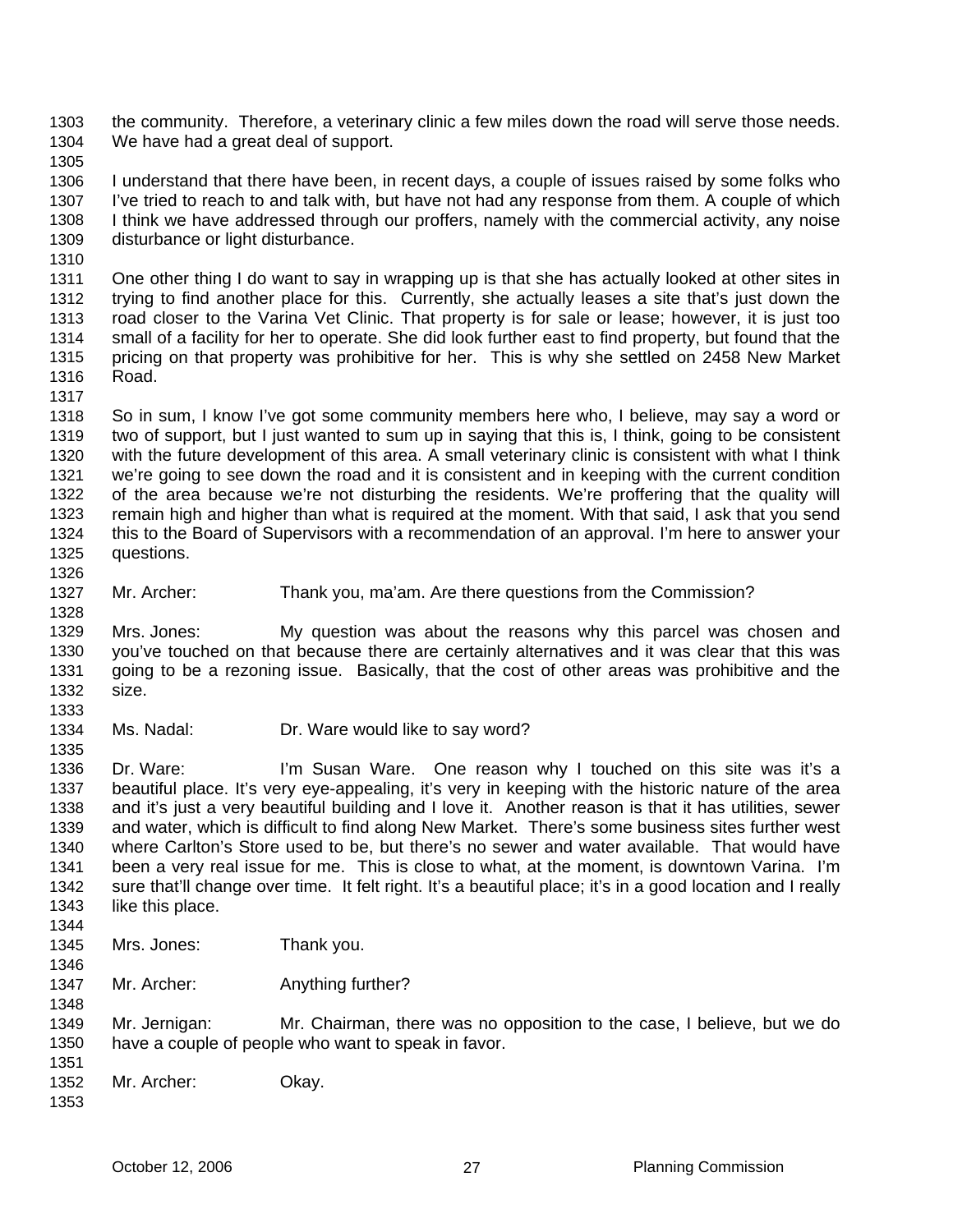Ms. Lipford: Mr. Chairman, Members of the Board, my name is Virginia Lipford. I'm a lifelong resident of Varina. I have known Dr. Ware — Suzie — since she was a child, a very little girl with very long braids. I know that that doesn't affect your decision, but because I've known her so long, I can tell you she's an excellent vet, she's a good person, and we do need some more veterinarians in the area because Varina Vet Clinic is overworked. I just would say that because I've known Suzie, too, that I can say if she offers the proffers and says that she will keep the building in accordance with what the rest of the neighborhood is going to be, that she will do it. All of us will support her. We hope that you will consider having the rezoning go through so that we can have another vet in Varina where we need one. Thank you. 1354 1355 1356 1357 1358 1359 1360 1361 1362 1363

- 1364 Mr. Archer: Thank you, ma'am.
- 1366 Mr. Jernigan: Thank you.

1365

1367

1373

1382

1388

1390

1393

1397

1368 1369 1370 1371 Ms. Snyder: Good evening Mr. Jernigan, Commissioners. I'm Nelda Snyder from the Varina Beautification Committee. I know you never thought you'd see us come and support a business zoning in an agricultural area.

1372 Mr. Archer: I didn't think you would.

1374 1375 1376 1377 1378 1379 1380 1381 Ms. Snyder: I'm sure you didn't, but we do support this because it has everything we would always ask of a business that wanted to locate on Route 5. It is set back; it is Colonial; it's beautiful; it's well landscaped. It's going to have the low Colonial sign and the correct lighting. It has everything that we would normally ask for. We haven't found any opposition in the community and we've found widespread support. So, we do support it. We did ask for a little clarification in the proffers, which we have. I think I need one more thing — low lying evergreen shrubs. How low is low-lying? They should screen the parked cars. Do you need to qualify or? Randy, what would that be for a landscape plan?

- 1383 1384 1385 Mr. Silber: As far as the shrub height to screen a car? Probably around four feet, four or five feet.
- 1386 1387 Ms. Snyder: Would it better to have that, because low-lying is like those things that cover hillsides, to me.
- 1389 Mr. Silber: I think that could be modified at some point.
- 1391 1392 Ms. Snyder: Okay. Is that okay? Okay. So, we do support and we'll be glad to have Dr. Ware back in the community, from a personal standpoint also. Thank you. Any questions?
- 1394 1395 Mr. Jernigan: Thank you.
- 1396 Mr. Archer: Thank you.

1398 1399 1400 1401 1402 1403 1404 Ms. Davis: Hi. My name is Carroll Davis and I've known Dr. Ware for probably 16 or so years. She's been my vet. When I first went to her, she was in one location and then they moved and I went there. I don't know if you own animals, but they become part of you and part of your family. Right now, I'm without a vet and I've got a dog that is physically handicapped. I really don't have a vet that I trust. I'm sorry; I get a little emotional here. I do think that we do need more vets out in that area. With the area that she chose, I can see that in just riding by, maybe it's not a business that's between her and that barbershop strip, but in the past, it's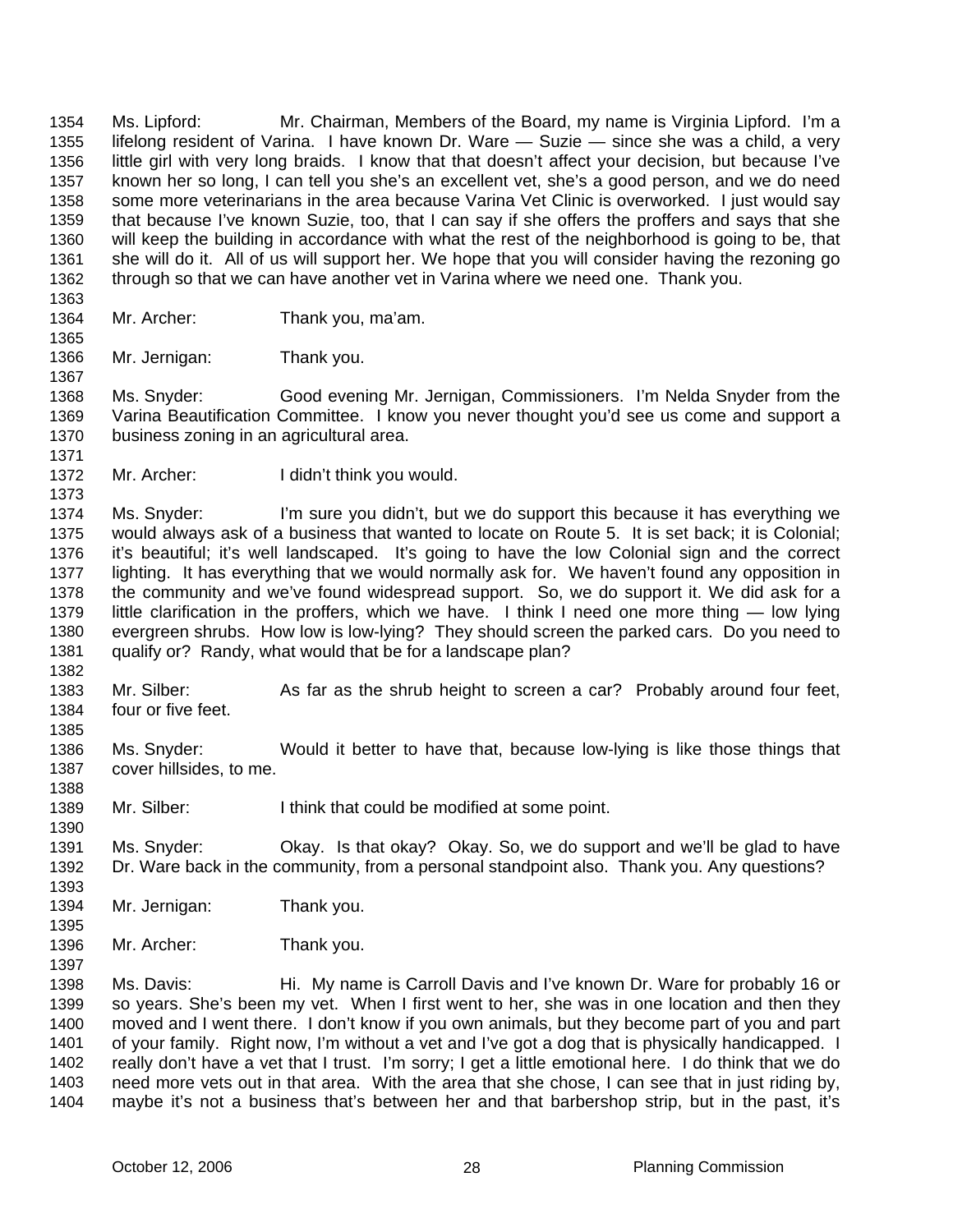looked like a business. You've ridden down there and seen a trailer that has shrubs and plants. Maybe that's agriculture. I know nothing about that sort of thing, but that did look like a business to me, but it wasn't an appealing business, as far as being seen. For what she's proposing, I'm seeing something that is something nice. It is old, it is Colonial, and in the keeping of what is expected in the Varina area. 1405 1406 1407 1408 1409 1410

1411 1412 1413 1414 1415 1416 1417 1418 1419 1420 1421 1422 1423 1424 1425 Mr. Jernigan: Thank you, Ms. Davis. Ms. Davis: Thank you. Mr. Archer: From what you're saying, it'll be in good hands with Dr. Ware. Ms. Davis: Yes. Mr. Jernigan: Just like Allstate. Mr. Archer: Thank you, ma'am. Is there anyone here who doesn't like Dr. Ware? Mr. Archer: Mr. Jernigan, I've got to turn to you now. Mr. Jernigan: Yes. I'll tell you, when I first looked at this case, I said, "Oh no." Ben did

1426 1427 1428 1429 1430 1431 1432 1433 1434 1435 1436 1437 1438 1439 1440 1441 1442 a fine job. It does not fall in with the land use map and staff people have to say it. He did a good job on his report and he was factual, and that's what he's supposed to do. So Ben, I thank you. I think the reality of this case struck me the other day when I went into a very dense neighborhood in Sandston and I went by my babysitter's house that used to keep my kids when they were young. It's a full-blown daycare service now; they keep about 40 people in a residential neighborhood. She's all licensed and everything's straight. I got to thinking. Gosh, you don't have to have zoning in a neighborhood to keep your kids, but when I looked at the veterinary, a lot of folks, your animals are your children. So, I said, well, maybe this will help me along. Maybe I went by there for a good reason. After really thinking about this case, I'm comfortable with it. She's proffered out that it'll be only used as a vet, so if she was to sell out, anybody that would go in there would have to come back before this Commission to change the proffers. I think that with the proffers that she's included to the landscaping, the additional landscaping for the parking lot and all. The traffic in there will be probably minimal compared to the daycare. With that, I'm going to move for approval of zoning case C-52C-06, Caroline Nadal for Susan Ware and move to the Commission for their approval. Also, I have to waive the time limits on the proffers that came in today.

- 1443 Mr. Branin: Second on the first.
- 1445 1446 Mr. Archer: Is that for the case or the time limits?
- 1447 Mr. Branin: Case.

1444

1448

1449 1450 1451 Mr. Archer: Okay. Motion by Mr. Jernigan, seconded by Mr. Branin. All in favor of the motion say aye. Those opposed say no.

1452 1453 1454 1455 **REASON:** The Planning Commission voted 5-0 to recommend the Board of Supervisors grant the request because the use is reasonable, would provide needed services in the area, and would not adversely affect adjacent property owners.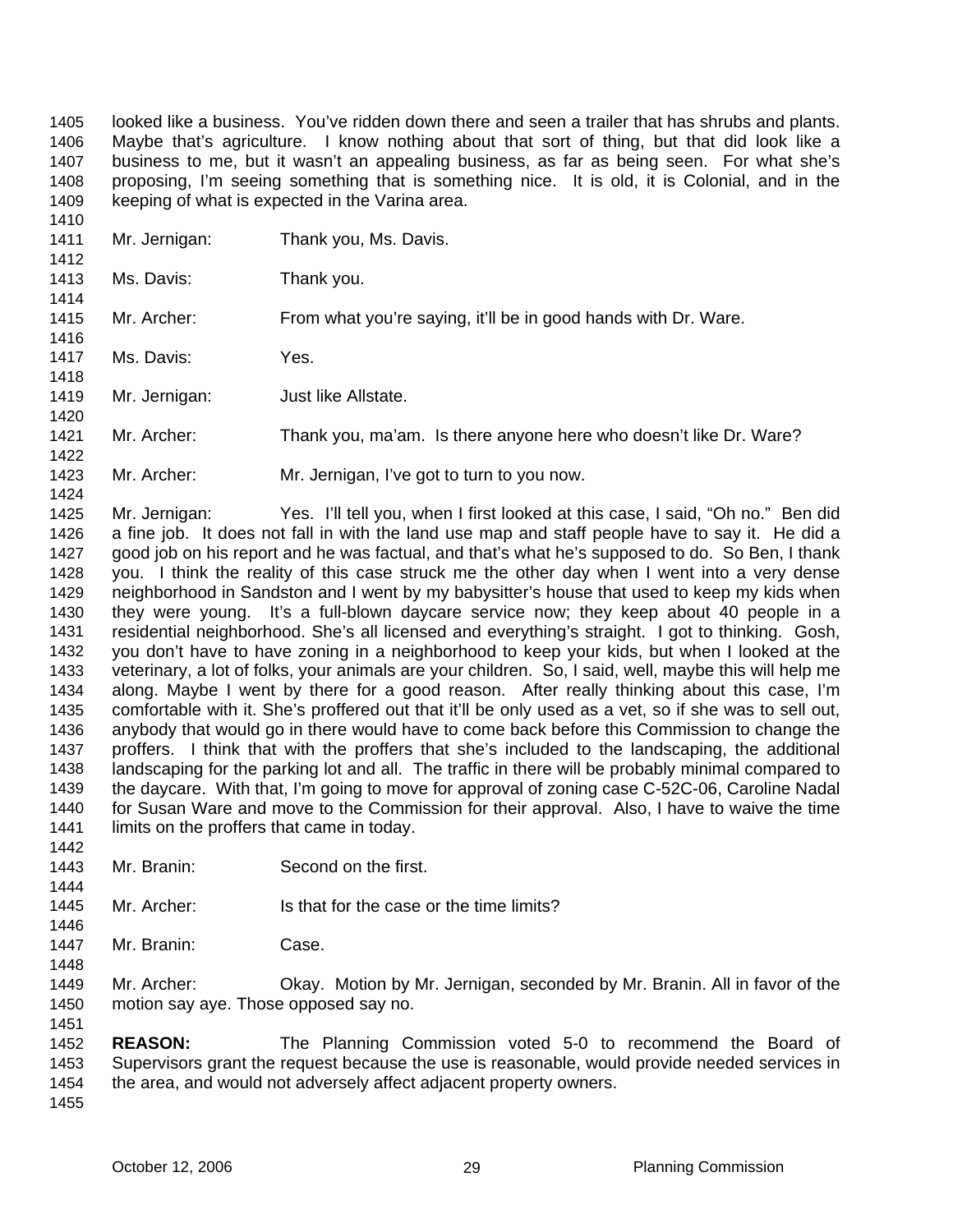1456 Mr. Jernigan: I make a motion to waive the time limits.

1458 Mr. Vanarsdall: Second.

1460 1461 1462 Mr. Archer: Motion by Mr. Jernigan and second by Mr. Vanarsdall. All in favor of that motion say aye. Those opposed say no. The ayes have it and the case is passed.

1463 *Deferred from the September 14, 2006 Meeting.*

1464 1465 1466 1467 1468 1469 1470 **P-17-06 Jacqueline Karp for Verizon Wireless:** Request for a Provisional Use Permit under Sections 24-92.2, 24-95(a), 24-120 and 24-122.1 of Chapter 24 of the County Code in order to construct a 150' high monopole telecommunications tower on part of Parcel 802-736-8028, located at the northwest intersection of E. Laburnum Avenue and Mechanicsville Turnpike (US Route 360). The existing zoning is B-2 Business District. The Land Use Plan recommends Commercial Concentration. The site is in the Airport Safety Overlay District.

1471 1472 1473 Mr. Archer: Is there anyone here who is in opposition to P-17-06, Verizon Wireless, Glen Lea Shopping Center? No opposition? All right, Mr. Garthwright. Thank you. Mr. Coleman.

1474

1457

1459

1475 1476 1477 1478 Mr. Coleman: Mr. Chairman, Members of the Commission. Approval of this request would permit a monopole-style communication tower up to 150 feet in height at the rear of the Glen Lea Shopping Center. The site is zoned B-2 and designated Commercial Concentration on the Land Use Plan.

1479

1480 1481 1482 The applicant conducted a balloon float and hosted two community meetings. Several area residents attended and expressed opposition to this request.

1483 1484 1485 1486 1487 1488 1489 1490 1491 Adjacent uses to the north, east, and south along Mechanicsville Turnpike and Laburnum Avenue are primarily retail and retail service. Henrico Plaza shopping center abuts the site to the north and west. Henrico Plaza is primarily zoned B-2 but includes R-6 zoning along its western boundary. March Funeral Home lies in close proximity to the west. The funeral home property is primarily zoned O-2 but also includes R-3 zoning. The "R" zoned portions of the funeral home and Henrico Plaza are within 240 feet of the proposed tower and are close enough to impact site design and setbacks. Austin Heights, an established neighborhood zoned R-3 is northwest of the site. The closest dwellings in Austin Heights would be approximately 530 feet northwest of the tower.

1493 1494 1495 1496 1497 1498 1499 The property is zoned for business and recommended for Commercial Concentration on the Land Use Plan. This request is consistent with the County's siting policy stating a preference for commercial land uses when considering a new site for a tower. The applicant provided evidence this tower would improve coverage in the area and demonstrated the tower would meet setbacks. This site may be acceptable for a tower; however, due to the nearby "R" zoned areas, staff recommends utilizing flush-mounted antennae to reduce the visual profile of this proposal. Recommended Condition #10 supports this intent.

1500

1492

1501 1502 Should the Planning Commission recommend approval of this Provisional Use Permit, staff recommends the permit be granted subject to the conditions listed in the staff report.

1503

1504 That concludes my presentation. I would be happy to answer any questions.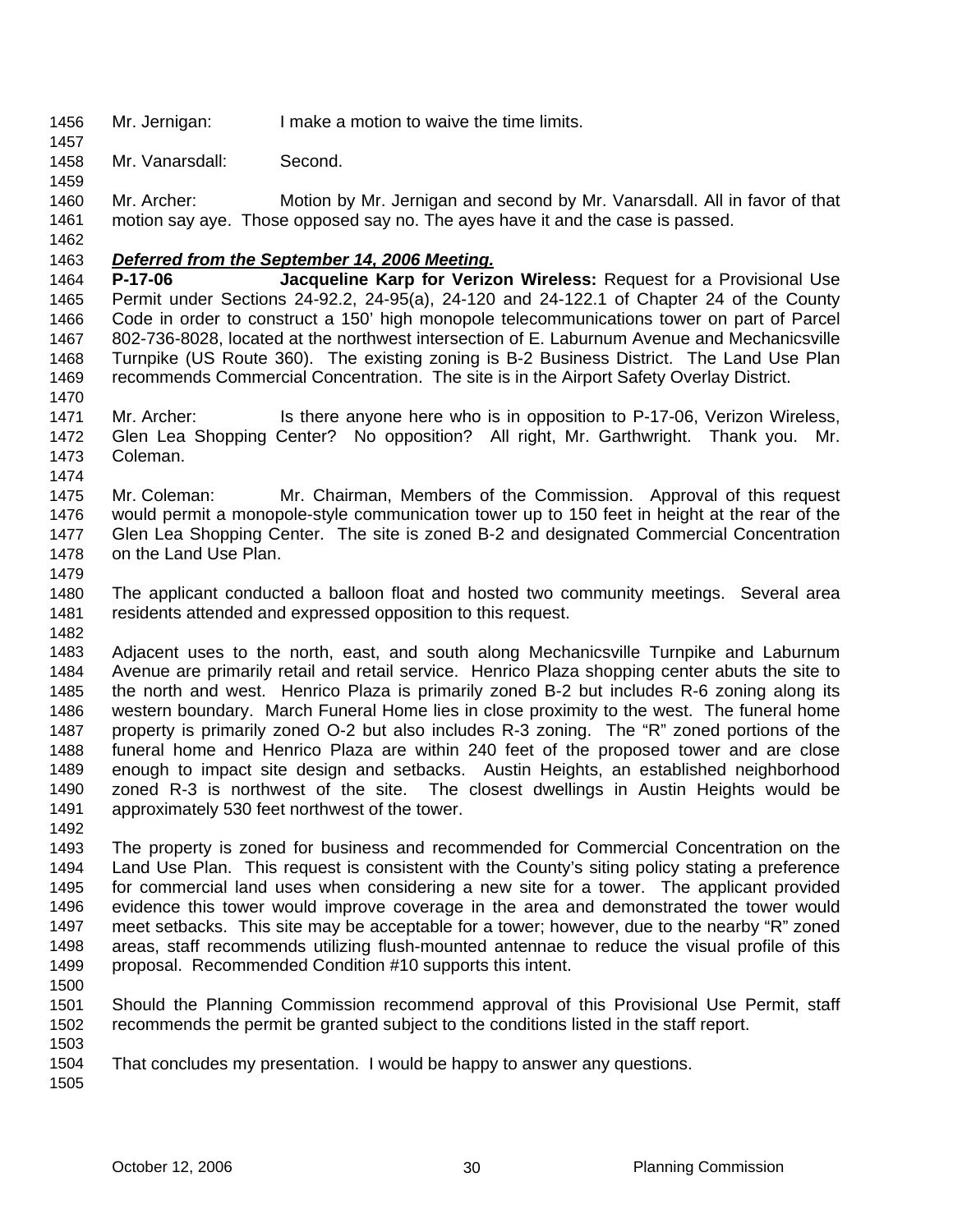Mr. Archer: Thank you, Mr. Coleman. Are there questions for Mr. Coleman from the Commission? We do have opposition. I'll state the rules for opposition. There are 10 minutes allotted for the opposition and 10 minutes for the applicant. As many people as want to can speak, but don't use up your 10 minutes. If there's one person who is the spokesperson, it might be good for that person to use the entire 10 minutes. First, we'll hear from the applicant. Good evening, Mr. Rothenberg. 1506 1507 1508 1509 1510 1511

- 1513 1514 1515 Mr. Rothenberg: Mr. Chairman, Members of the Planning Commission, my name is Chuck Rothenberg with Hirschler Fleischer, here tonight on behalf of Verizon. If it's okay, Mr. Chairman, I'd like to reserve three minutes for rebuttal.
- 1516 1517

1518

1512

Mr. Archer: That'll be fine, sir.

1519 1520 1521 1522 1523 1524 1525 Mr. Rothenberg: This is a request for a provisional use permit for the construction, operation and maintenance of a wireless communication facility up to 150 feet in height behind the Glen Lea Shopping Center in the northwest quadrant of Mechanicsville Turnpike and east of Laburnum Avenue. Verizon's goal is to provide high-quality, seamless wireless coverage with as few new communication towers as possible. Unfortunately, there are no towers existing in the vicinity of this site upon which Verizon could co-locate and meet the coverage needs of the area.

1526

1527 1528 1529 1530 1531 1532 1533 1534 1535 1536 1537 1538 1539 The tower and ground equipment will fit within a quarter area surrounded by a fence. Verizon's ground equipment will be located in a 10 by 30 foot building located at the base of the tower. We believe that the provisional use permit is appropriate for the following reasons. As the staff report indicates, the use is consistent with the Land Use Plan, which designates the area for commercial concentration. Very little activity will occur on the site after the initial construction is complete. A very small area of land will be disturbed to install the tower and equipment. No County utilities are required. The site is located on and surrounded by commercial property. The nearest home is about 530 feet away, as Mr. Coleman indicated. The use poses no environmental or health risk to the public. The required utilities, electric and phone service, are available to the site, as well as adequate vehicular access in the areas for parking. The necessary safeguards in the form of the 10 conditions recommended by staff, with one modification we would ask for, are acceptable to Verizon and provide protection for the surrounding area, persons, and neighborhood values.

1540

1541 1542 1543 1544 1545 1546 1547 1548 1549 1550 1551 1552 1553 1554 1555 Condition 10 requires flush-mounted antennas instead of Verizon's typical triangular array. We would like you to consider deleting that condition because flush-mounted antennas reduce the coverage otherwise available by a full antenna array for two reasons. First, four antennas on Verizon's typical array per sector, there are 12 on the triangular array, 4 per sector, are more likely to capture the signal transmitted by wireless phones, which are relatively weak. If you think of this as a net, the more antennas you have on one sector of the array, the more likely you are to capture the signal coming from handsets on the ground, which are relatively weak. They are very weak. They are highly regulated by the FCC and the power they're allowed to use is very low. Second, Verizon will need to take two slots on the tower if it's forced to use flushmounted antennas. That's because one set will be used for normal wireless phone service and the other will be used for the data transmission service, a separate service that Henrico's emergency services and customers use. Given the distance of the tower from the nearest residences and screening provided by existing trees and buildings, we believe that flushmounted antennas will provide little aesthetic benefit, but will increase the likelihood that coverage to constituents in emergency services will be compromised, requiring additional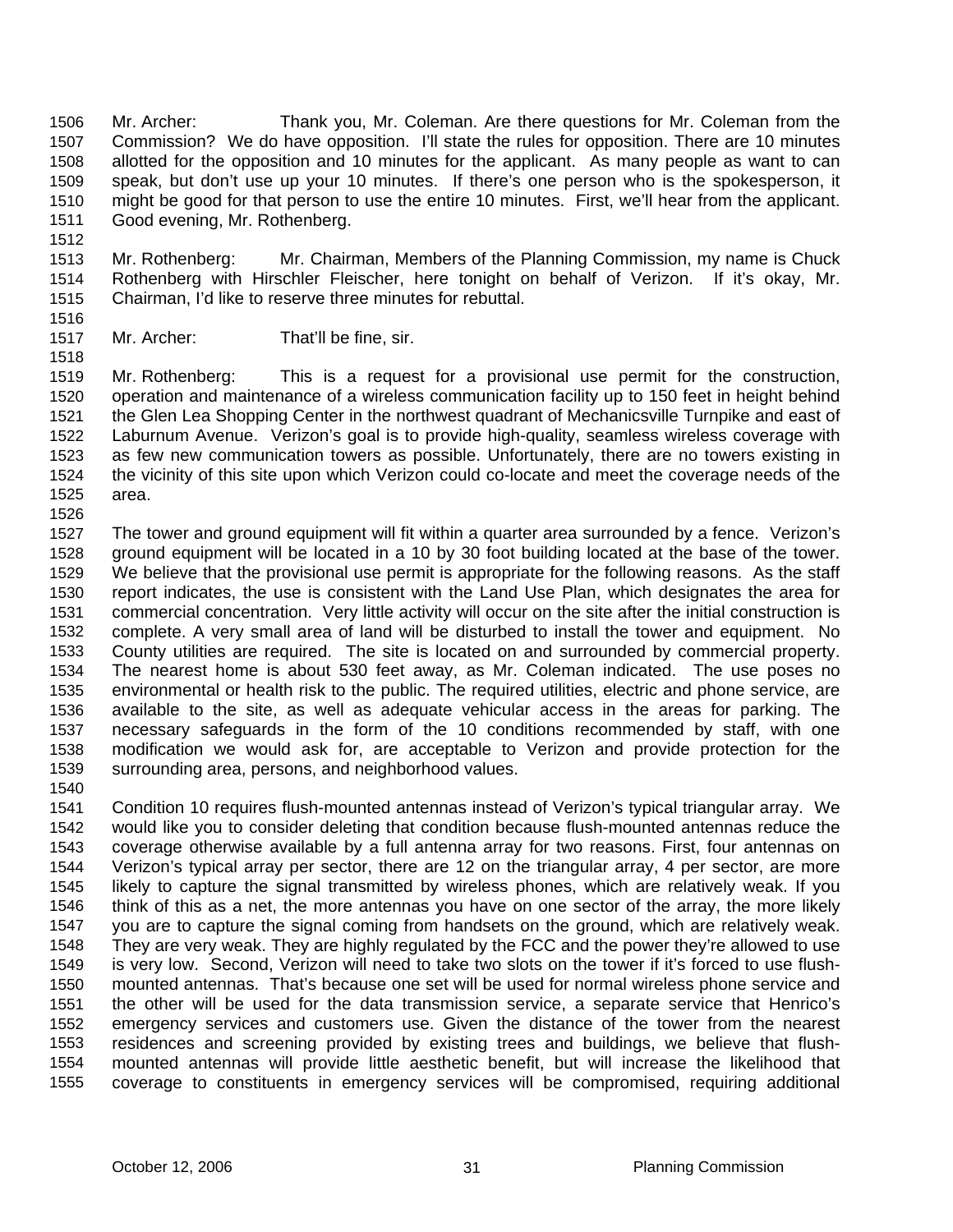towers in the area, which, to us, appears to be contrary to the County's goal of promoting colocation and reducing the number of towers. 1556 1557

1559 1560 1561 1562 1563 The provisional use permit, if granted, will have no material affect on existing or future development. We believe the tower will benefit the area by providing improved wireless communications and enhance access to and in between emergency services. We respectfully ask that you recommend approval of this case to the Board of Supervisors, as recommended by staff, with the exception of Condition 10. I'm happy to answer any questions.

- 1565 Mr. Archer: Thank you, Mr. Rothenberg. Any question from the Commission?
- 1567 Mr. Branin: I have none.

1558

1564

1566

1568

1570

1575

1569 Mr. Archer: Mr. Rothenberg, is that your engineer there with you?

1571 1572 Mr. Rothenberg: Yes. Mr. Walker is our radio frequency engineer from Verizon.

1573 1574 Mr. Archer: Mr. Walker, could you give us a little bit of insight into why the triangular array would be much better for propagation that the flush-mount antenna?

1576 1577 1578 1579 1580 1581 1582 1583 1584 1585 1586 1587 1588 1589 1590 1591 Mr. Walker: Basically, as Mr. Rothenberg touched on, the more antennas that you have per sector, the better the tower is able to receive the signals coming from the mobiles. As you look at the phones nowadays, they're much smaller, they have much smaller antennas and, as he alluded to, the power is much smaller. So, the tower, basically, needs to have those additional antennas to pick up those weak signals. What it actually does, as the phone tries to communicate back to the towers the radio frequencies are not going in a direct line. Some go in a direct line, some bounce off of buildings, some go through trees and are attenuated. So, what the multiple antennas do, they take all of those signals, those weak signals, and through processing within the equipment, they sum all of those signals together to one coherent signal so that you have a balanced path between the tower and the mobile. That is the reason why the multiple antennas are usually required. With the flush mounting, you look at a compromise because, basically, you're trying to put several different elements, antenna elements into one radial. Whenever you try to do that, put everything into one antenna, there are some compromises made. Traditionally, what I've seen in other sites where we had to use this flushmount configuration, you usually see a decrease of around about 35% to 40% in the total footprint, so we try to stay away from it.

1593 Mr. Archer: The propagation would be reduced by that amount?

1595 Mr. Walker: The usable footprint of the site would be decreased.

1597 1598 Mr. Archer: Would that, then, entail having to have another antenna somewhere close by to try to make up for the loss in propagation?

1600 1601 1602 1603 Mr. Walker: Most likely, I would probably send out the request to real estate to go out and find another tower in the area, but as Mr. Rothenberg has already touched on, there are no other existing towers in the area. So, we would probably come looking for another raw land situation where we'd be looking to put a tower somewhere that is not already there.

1605 Mr. Archer: Thank you sir. Anybody else have questions?

1604

1592

1594

1596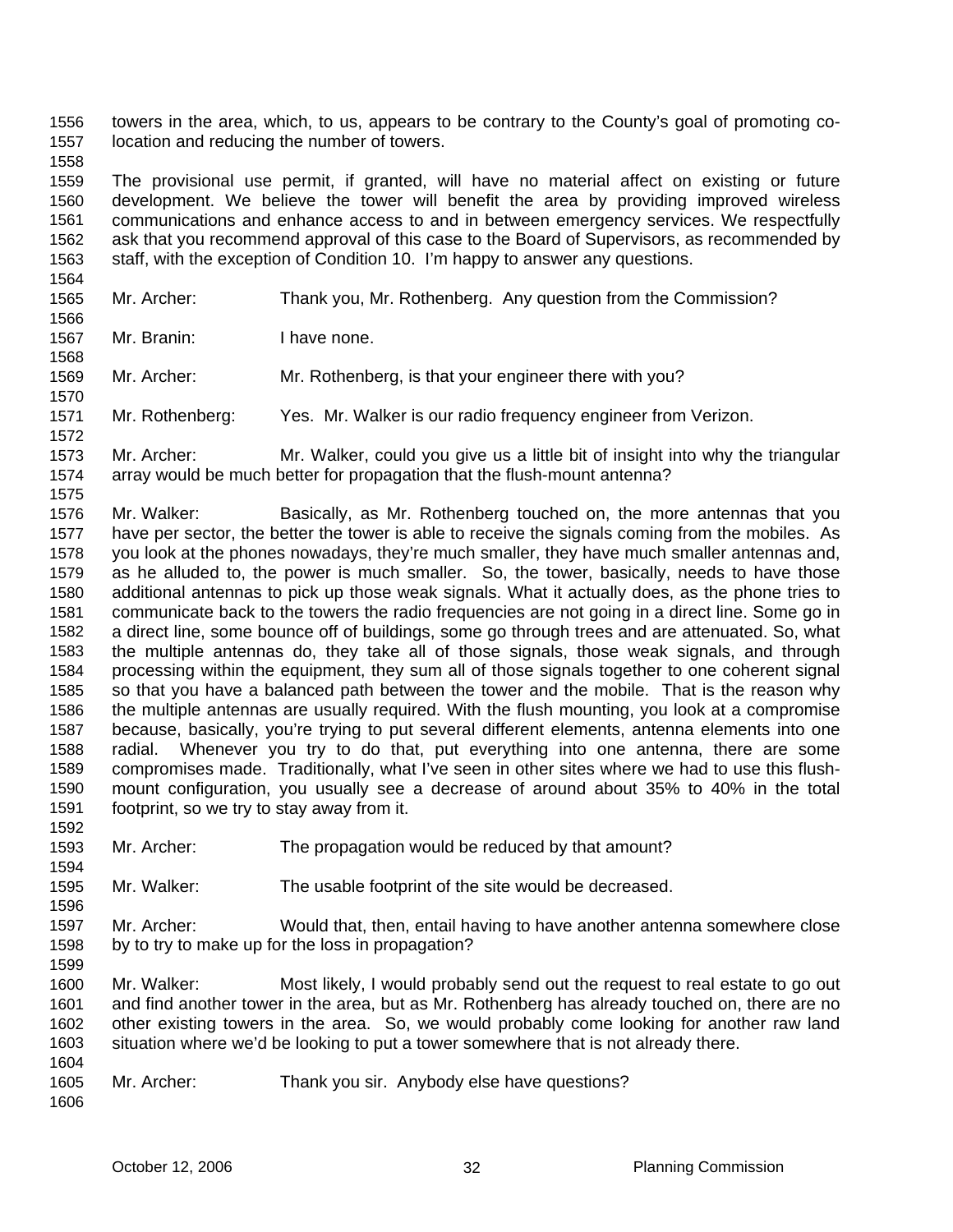Mr. Jernigan: I have one. How far are we away from satellites? Instead of having to have cell towers, what's the future? Verizon, I'm sure, you all are the biggest. How many years are we looking at that we won't have to have cell towers? 1607 1608 1609 1610

1611 1612 Mr. Walker: Verizon has no plans to use satellite technology.

1613 1614 1615 1616 1617 1618 1619 1620 Mr. Rothenberg: Mr. Jernigan, I can fill in a little bit of that. The last statistics I heard were that it cost about \$70 million, and this is going back probably 8 years, to launch a satellite and they had about 30% failure rate within a very short period of time. The technology really isn't there and the other issue is that the amount of area that a satellite would cover would be huge. You can't have a large volume of users on a satellite. If you think about each antenna array as sort of the old-fashioned telephone systems where you had an operator plugging in little switches, there's a limit as to how much each one can carry. So you have to have a lot of satellites and it would be cost prohibitive to do, and not very reliable.

- 1622 1623 1624 Mr. Jernigan: Well, I'm glad I asked that question because everybody tells me that it's not going to be too long. I figured you're the pro on this, you ought to know. So, we're not looking at it any time soon.
- 1626 1627 1628 1629 Mr. Branin: Mr. Jernigan, I asked the same question on one of my cases and they said satellite technology is far too expensive and there are also lots of problems with cutting through —
- 1630 1631 Mr. Vanarsdall: I have a son that studies that and I asked him a good while ago and he said the same thing.

1633 Mr. Jernigan: I guess we need to put to the best use of what we have.

- 1635 Mr. Walker: Yes.
- 1637 1638 Mr. Archer: Okay, thank you, sir.
- 1639 Mr. Walker: Thank you.

1641 1642 Mr. Archer: All right. I think we have some opposition. Will you come forward, sir, and state your name for the record. Good evening, Mr. Garthwright.

1644 1645 Mr. Garthwright: How you doing, sir, Mr. Archer? You guys have cut me close. I have a hard time in ten minutes telling anybody who I am, but I'll try.

1646 1647

1648

1621

1625

1632

1634

1636

1640

- Mr. Archer: I believe you can do it.
- 1649 1650 1651 1652 1653 1654 1655 1656 1657 Mr. Garthwright: I'm Arthur Garthwright. I live at 1907 North Battery Drive. In a real quick recap. We did have two community meetings; however, the first community meeting was held in Hanover and I thought that was a little bit unusual because they were putting the tower in Henrico. We got that rectified and moved the meeting to a Glen Lea school in Henrico. The reason there's not many people here tonight, because of the situation, it's commercial property so therefore you don't have to notify too many people of what you're doing. There are more towers in the area other than this one. There are towers close by. There's a huge one at the fairgrounds. There's one on Laburnum Avenue by Ruffin & Payne. There's one over on Creighton Road. So, there are more towers in the area.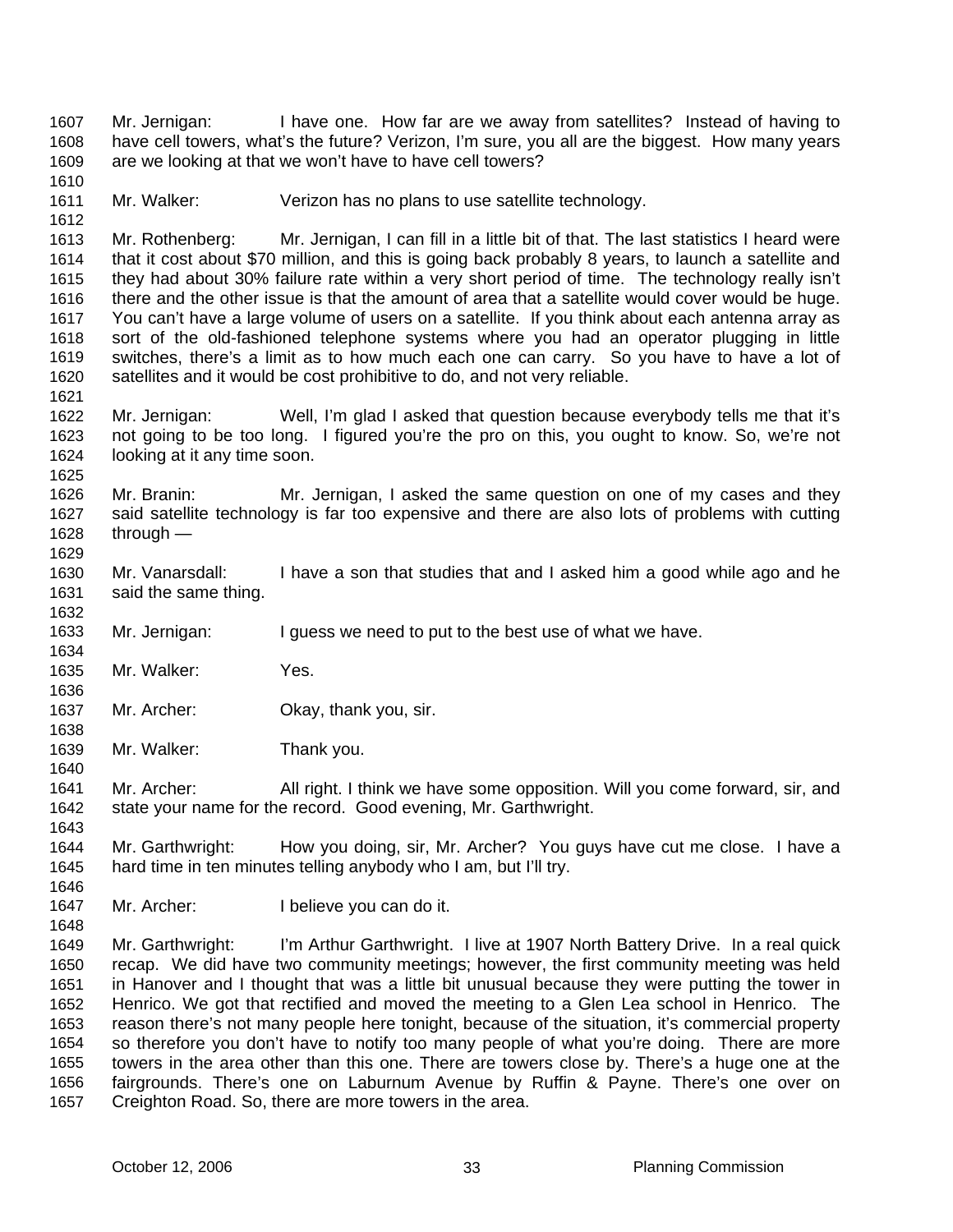#### 1658

1659 1660 1661 1662 1663 1664 1665 1666 1667 A couple of things come to mind. First of all, I think some people may have gotten scared off the meeting because we were told at the Glen Lea meeting at the school that if this tower wasn't constructed, it's a very good possibility when the race is going on, we could lose emergency services in that area. Now, this troubled me if Henrico County is allowing this to happen. Now, I'm just going by what they said, because I'm not an engineer and I don't have papers up there because I'm not a computer person. They said that this is happening. Now, this is not the neighborhood's fault that this is happening if, in fact, this is happening. If there are so many people at the race that the fire truck, which I can almost see from the house, will lose communications, this is something the County needs to look into.

1668

1669 1670 1671 1672 1673 1674 1675 Next thing is I suggested to them that maybe we put the antenna on the water tank, which the County owns right behind #7 fire station. One of the gentleman said they were going to tear that down. I said, you gotta be kidding, they just spent millions of dollars building it a while back. This is an ideal thing. I traveled around through the County and I see where they put antennas on a lot of things: church steeples, telephones poles, and all kinds of things. The water tank was there in place, but they say they're going to tear that down, so that was no longer an option. I guess this is good information. I haven't been able to track all this down.

1676

1677 1678 1679 1680 1681 The next thing is in traveling around through the County, I haven't seen a tower — I realize this is not a shopping center like Short Pump or anything like that, but it's my neighborhood and it means a whole lot to me. I have not seen a tower in between two shopping centers. Now, I've seen them sitting on the back of a shopping center. You understand this is going to be right in between these two shopping centers that are kinda in disarray.

1682

1683 1684 1685 1686 1687 1688 1689 1690 1691 1692 1693 1694 Okay. There's also a street, Adams Road, that runs right to where this tower is going to set. Now, this, I believe, is a private road. My wife and I sat out there the other evening looking at the balloon. I know the guys tried and I told the young man he did a good job with his video, but I don't have good eyesight. I was looking up in the air at the balloon where it was tied to the cinderblock and had a hard time seeing it. This visual thing wasn't too good for me, but anyway. This Adams Road comes through there and what people are doing to cut off that light at Laburnum and 360 in the evening, they're cutting through that old shopping center. We sat there for what, honey, less than 10 minutes and about 25 cars came through there. When they came through there, they thought they were maybe on the racetrack. This antenna's going to sit right in that [unintelligible] there where these cars are coming through. It's at the end of Adams Road, because I think Adams Road is a private road.

1695 1696 1697 1698 1699 1700 The gentleman has said to me, "Okay, there's nothing else available in this neighborhood to put up a tower." He said if you don't use these flush mounts, then you'll have to build another tower. You can't build another tower because he just said there's no more property available. There's plenty of property like up by Ruffin and Payne. The County owns property there, off course, like I said, at the water tank. No problem in the world. I've seen antennas on water tanks. The tank is already there. It's probably higher than what he wants to go.

1701

1702 1703 1704 1705 1706 1707 1708 I just hate to see it because we're in an older neighborhood. We don't have a community association like some new neighborhoods have so we're not able to get the people out. I don't know what can be done. I hate to see the tower out there, because I know it's going to be a real eyesore. The only thing that bothers me is it's right on the line of the shopping center and I mean like right on the line of two shopping centers. I can understand why the man that owns the shopping center would want to put the tower there and get the rent, but I'm thinking like what happens if both of these shopping centers are sold and somebody wants to come in there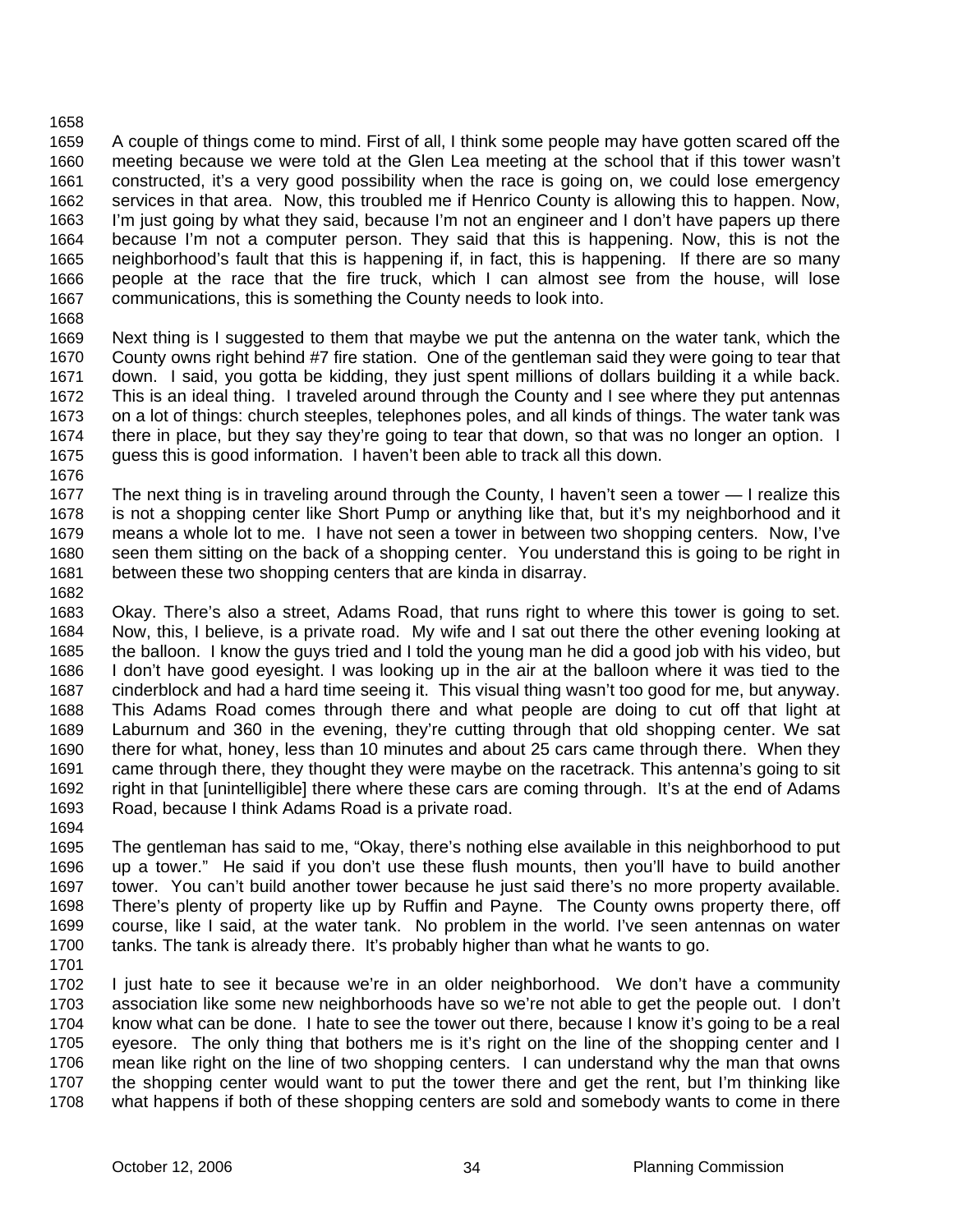and put a nice shopping center there, which is a possibility because they did one down in East End. Then, all of a sudden, they realize they got a tower sitting in the middle of it. Then it's close to school. Well, you can't say the thing's unsafe because the government said they are safe, so that's kind of the end of that. 1709 1710 1711 1712

1713

1714 1715 1716 1717 1718 1719 1720 1721 1722 1723 1724 1725 1726 1727 1728 1729 I don't know what we can do. I told him it's David and Goliath and I think David's going to lose this one. I understand it's going to be hard for you guys to kind of go against these fellows because they provide your telephone service. I wish it could be deferred and could really take a look at that water tank, that water tank that's sitting back there. The reason I say this is because this would put some money into the County's pocket because the County would be getting the rent. I don't see why anybody would object to this because you've already got a water tank there. I'm not all up in this technology and all like that, but I know we've never had any trouble. I guess the biggest thing that concerns me is the statement that was made that if we don't get this tower, we may lose our emergency services in that area. If nothing else, if it could be deferred until this could be clarified and, as a matter of fact, is this true or is this not true. What kind of a situation are we in in that immediate area when the race is going on? I guess the biggest thing that concerns me is that you've got the school sitting there on the corner. My wife is the nurse up there at the school and she uses the people up there at Company 7 quite often. So, if a race is going on and she had an emergency at school, the people might be telling me you can't get an emergency call through.

1730 1731 1732 1733 1734 1735 Mr. Archer came to the meeting and I appreciate him coming. I guess what happened is we started off wrong when we had that meeting in Hanover. I guess it concerned me that they had the meeting in Hanover, and I don't know where it fell through the cracks. Seems like they couldn't get with the County to find out a place to have it. Then, of course, the County got with them. I've been assured that we're not going to have any more meetings that could pertain to Fairfield District in Hanover County. I'll be glad to answer anything.

1736 1737

1738

1741

Mr. Archer: Any questions for Mr. Garthwright from the Commission?

1739 1740 Mr. Jernigan: Yes. Mr. Garthwright, at the meeting, did they show you the propagation map, the map that shows where the holes are?

1742 1743 1744 1745 1746 1747 1748 1749 1750 1751 1752 1753 1754 1755 1756 1757 Mr. Garthwright: They showed me the holes and all like that, but like I said, I'm not high into this high tech. I guess I'm still operating off pencil and paper, and it seems to work because it never goes down. If they say these are where the holes are at, what have I got to do but say they are the holes. What happens is, what I can't understand is, there's some holes in the propagation map that they say is a problem, but we haven't got that many people living in that neighborhood. They've got a tower down at Creighton Road. If they have to have a tower to cover that hole, they'll need a hundred more towers because they're only covering, supposedly covering that little Glen Lea area, but that's not the real problem. What they're covering is the problem they've got up at the fairground. When all these race people come in there's too many people talking on the telephone and communication, so they need to put this in there. I suggested that they go on the backside of the fairground, which going through the woods is only like a half mile and it's nothing but open spaces. Goodness knows, as much money that's created in that area from those races. I know you all don't have anything to do with it, but it seems like to me Glen Lea could get more than a 150-foot pole stuck up in the middle of a shopping center.

1758 1759 Mr. Garthwright: I know this thing about these telephones, but I've seen you've deferred a couple more cases. Things may not be right with these things.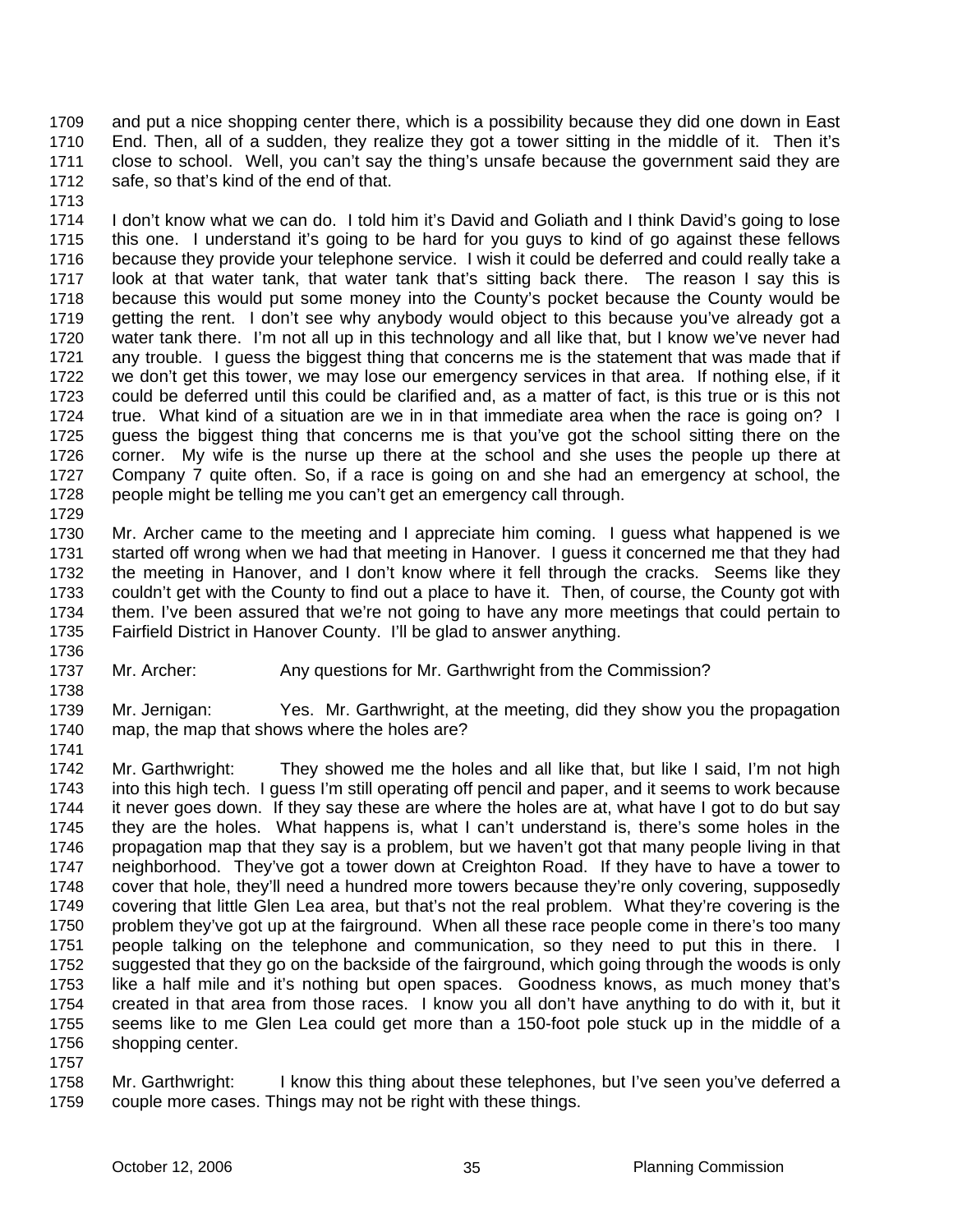1760 1761 1762 1763 1764 1765 1766 1767 1768 1769 1770 1771 1772 1773 1774 1775 1776 1777 1778 1779 1780 1781 1782 1783 1784 1785 1786 1787 1788 1789 1790 1791 1792 1793 1794 1795 1796 1797 1798 1799 1800 1801 1802 1803 1804 1805 1806 1807 1808 1809 1810 Mr. Jernigan: Well, the case that I had that got deferred, I have to have two towers. One was ready and the other one wasn't, so I wanted to try both of them at the same time. Mr. Garthwright: I understand. Mr. Jernigan: I figured I'd pass both or fail both. Mr. Garthwright: Is there a possibility that we can defer this until we can look at that water tank there and see what the story on that is? Mr. Archer: Well, Mr. Garthwright, I'm going to try to see if I can get some answers on that tonight while we're here. Let's play it out and see what happens. Mr. Garthwright: If we could get the answer on that water tank and if that's true that if this tower doesn't go up we're going to lose emergency services in that area. We've got 120-some thousand people up at the racetrack and we're going to lose emergency services — Mr. Archer: Let me ask the applicant how he can address that issue. Mr. Rothenberg, can you clarify? I think he's talking about statements that you made at the meeting the other night that we could lose emergency services if that existing tower got overcrowded with calls. Can you expound on that a little bit and also let us know whether or not the water tower would be able to provide the type of array and the height that we will need to fill in for this tower. Mr. Rothenberg: Yes sir, I'm happy to do that now or if there are other people you want to hear from who might be in opposition. Mr. Archer: Well, is there anyone else in opposition who wants to speak? We have about a minute left. [ Off mike. ] **[ Several voices speaking – unintelligible.]** Mr. Archer: Not to my knowledge, Mr. Garthwright. Go ahead, Mr. Rothenberg, see if you can help us out. Mr. Rothenberg: Sure, sure. Let me first address the coverage issue that Mr. Garthwright is raising. As we explained at the community meeting, the second meeting, and I'm certainly happy to do for all of you, the fairground has a tower that Verizon is located on. The fairgrounds has plenty of coverage for Verizon. The issue comes about because when there's an event at the fairground, the very, very smart technology that Verizon uses actually shrinks the footprint of that tower down so that it doesn't lose calls within the footprint. It forces the other towers around the fairground's tower to expand and they take the extra calls that are on the periphery of the fairgrounds. What the technology tries to do is it makes sure that the sites actually grow and shrink based on the volume of calls that are coming through. So, at an event at the fairgrounds when there are a lot of people there and folks are using their phones, that site shrinks down and that's fine because the other sites that Verizon has will expand to fill in the gaps. The problem is, there is no site here. If you're traveling along Mechanicsville Turnpike or you're in the vicinity of these residences, Verizon doesn't have a way of filling that gap right now. That's where the loss in coverage occurs. As you probably know, the County's emergency services uses Verizon, subscribes to Verizon on the EVDO, on the data transmission service. So, in the back of an ambulance when the guys are typing, transmitting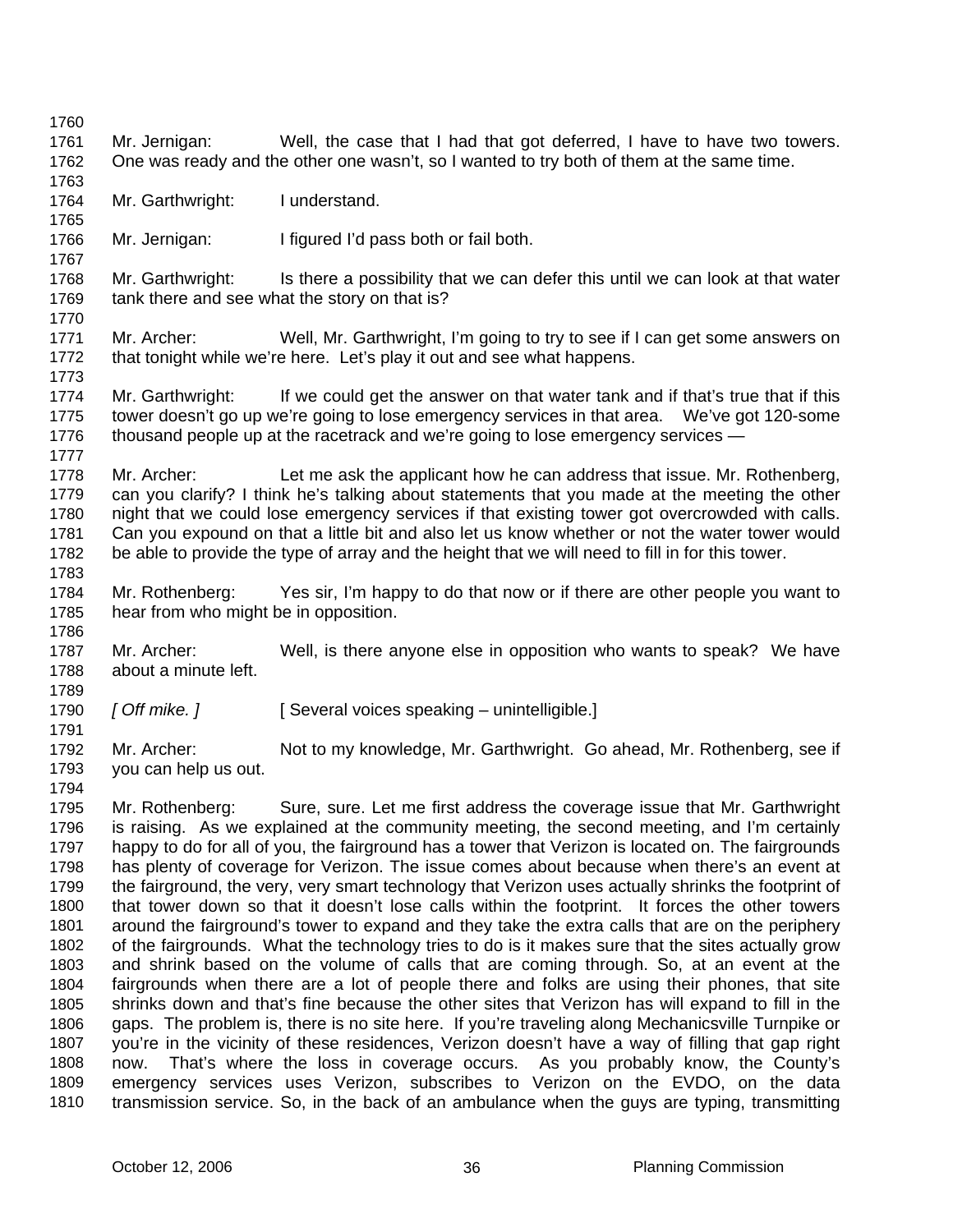information to a hospital, that's actually going over a Verizon service. So, that's our concern with the safety issue is that given those circumstances, and they occur frequently when there's an event at the fairground, you have that loss of coverage. In general, even without that, going up and down Mechanicsville Turnpike, there is poor coverage there in this vicinity. 1811 1812 1813 1814

1815

1824

1826

1828

1830

1832

1848

1850

1816 1817 1818 1819 1820 1821 1822 1823 The other issue, the water tank, that is actually a site that Verizon looked at. I can assure you that Verizon, the last thing they want to do is build a new tower. It's expensive. We know you don't like it. We know that the constituents don't like it. It's the last thing Verizon wants to do; however, when there's simply not an existing structure or another communication tower in the area, Verizon is forced to do something that's a raw land build. They take a hard look at all the existing structures in the area. They actually did look at the water tank and it doesn't provide the coverage in the area that Verizon would need, and also, the County indicated that that water tank is due to be dismantled.

- 1825 Mr. Vanarsdall: Nowhere to co-locate anything either, was it?
- 1827 Mr. Rothenberg: Right. So those were the issues there.
- 1829 Mr. Archer: Any questions for Mr. Rothenberg?
- 1831 Mr. Silber: You have some rebuttal time, if you had anything else you wanted to add.

1833 1834 1835 1836 1837 1838 1839 1840 1841 1842 1843 1844 1845 1846 Mr. Rothenberg: I would mention a few things. I was called in sort of late on this case and I missed the first meeting. I wasn't involved at that point. Certainly at the second meeting, we certainly understand the constituents' frustration with the meeting in Hanover. Clearly, no ill intent there, just probably a bad choice on location. We did send out notices to about 60 neighbors on the second meeting and we had about 8 people show up, 8 or 10 people. The comment that Mr. Garthwright made about the effect of this tower on the commercial property, there are numbers of towers in front of or around shopping centers. Regency Mall, I think, has a lattice tower with a full array on it that is much closer to residences than this proposal. There are towers up and down West Broad Street in front of Bruce's. I think there's one at Haynes. There are certainly towers in the vicinity of Short Pump Town Center. None of those have any adverse affect on commercial property. I think folks are very accustomed to them and I don't see that having any adverse effect on the commercial properties. I think that's it, unless you have some other questions.

- 1847 Mr. Archer: Any other questions? Thank you, sir.
- 1849 Mr. Vanarsdall: Thank you, sir.

1851 1852 1853 1854 1855 1856 1857 Mr. Archer: Well, now, I guess, the tower's in my court. First of all, I'd like to thank Mr. Garthwright and the neighbors that you brought with you, both for attending the meeting and for coming here tonight. You show a strong sense of pride in your community and I appreciate that because I don't live that far away. In trying to make a logical decision as to what we need to do with this, I'm trying to weigh the benefits of having this tower as opposed to the nonbenefit of what it would provide in the community.

1858 1859 1860 1861 The good thing about the tower that is proposed, is that it is not a lattice tower. I think lattice towers are really unattractive. Those are the ones with the cobweb design. They are big and obtrusive, as far as I'm concerned. I'm also concerned about the fact that these emergency situations could happen. I don't know of any that has happened right now, but I guess you have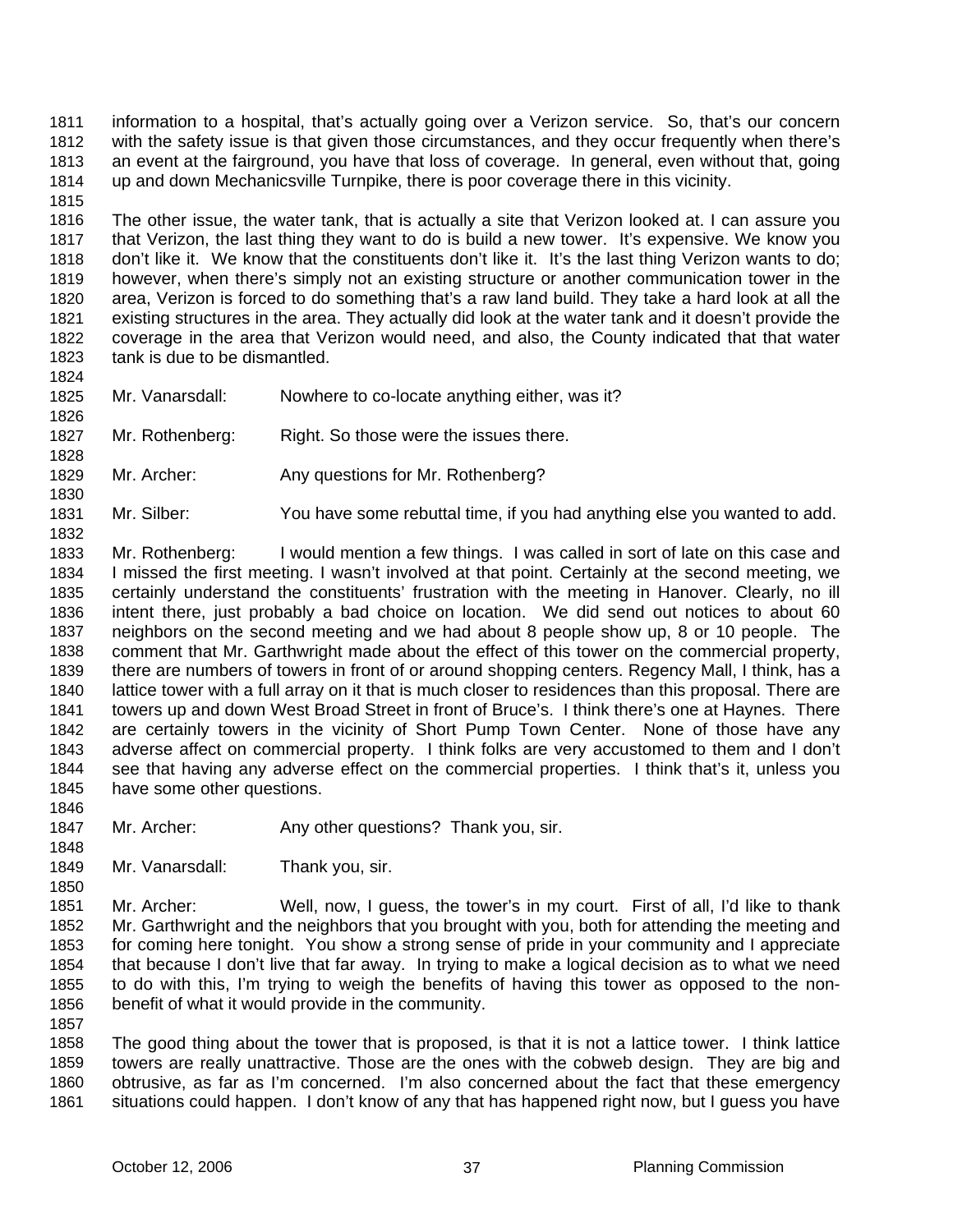to have the right set of circumstances all come together at one time when this kind of thing could happen. The use of cell phones, and not just cell phones, but other kinds of emergency information is becoming much more apparent all the time. I don't see us going back to the day of using the landline telephones. In fact, we might even be at a point where all phones may be cellular one day; I don't know. I think we're fast approaching it. Also, as indicated in the staff report, they could build a 50-foot tower on this site by right. I don't know if they could even use a 50-foot tower, but in looking at what we have to do here, if that tower is built, then I think in order to serve the needs of most of the people in the community and the surrounding area, that we should at least maximize the benefit that we could get out of it. Knowing that we could get at least two more co-locators on that tower would eliminate the need for at least two more towers or possibly three. I think we're getting to the point where technology has moved to where we'll have to accept some things that we just don't like. 1862 1863 1864 1865 1866 1867 1868 1869 1870 1871 1872 1873

1874

1875 1876 1877 1878 1879 1880 1881 Mrs. Garthwright has a concern about the kids at the school, and I can understand that; my children went to school over there and she was a nurse there then. I don't know of any documented case where there has been any harm brought to anyone by a tower. Now, I've heard of telephones that people keep in the same position on their bodies all the time, at least some years ago used to have some effect. In fact, the FCC has come up with some level of protection that has to be built in the telephones now so that that does not occur.

1882 1883 1884 1885 1886 1887 1888 1889 1890 1891 1892 In trying to weigh what could happen with the tower and what could happen without the tower, we have a situation that we don't usually have that much — all of the surrounding zonings are all commercial B-2, B-2, B-2, and O-2 and B-2 and B-3C. A lot of times we have situations where towers are requested and the rezoning is in a residential area. This one, fortunately, doesn't have that. The pictures that were given to us the other night when they did the balloon test show that in most areas that are next to where this tower would be located, you can barely see what would be there if the balloon test was at the height that you could see. As far as Condition #10 is concerned, and I don't know, this might be changed at some time in the future, but I would think that even though Mr. Coleman's reason for wanting to do the inside flushmount tower is a good one, I would think that if we're going to build a tower, we might as well use it to its fullest advantage, to the maximum advantage we can get out of it.

1893

1900

1905

1894 1895 1896 1897 1898 1899 So, in trying to weigh all that and tie it together, it would be my decision tonight that we make a motion to recommend approval for this tower. The Board may see is differently when they meet on it. We're 530 feet away from the nearest residence and I don't think the tower will really have any impact on that commercial property, and it could certainly be of benefit to people who will have a need and have an emergency. My motion would be to recommend to the Board that they approve it.

1901 Mr. Vanarsdall: Second.

1902 1903 1904 Mr. Archer: All right. Motion by Archer and seconded by Mr. Vanarsdall. All in favor of the motion say aye. Those opposed say no. The ayes have it; the motion is carried.

1906 1907 1908 1909 **REASON:** The Planning Commission voted 5-0 to recommend the Board of Supervisors grant the request because it is reasonable, the location of the proposed tower is an adequate distance from the closest residential area and as conditioned, the tower would have minimal impact on the surrounding development.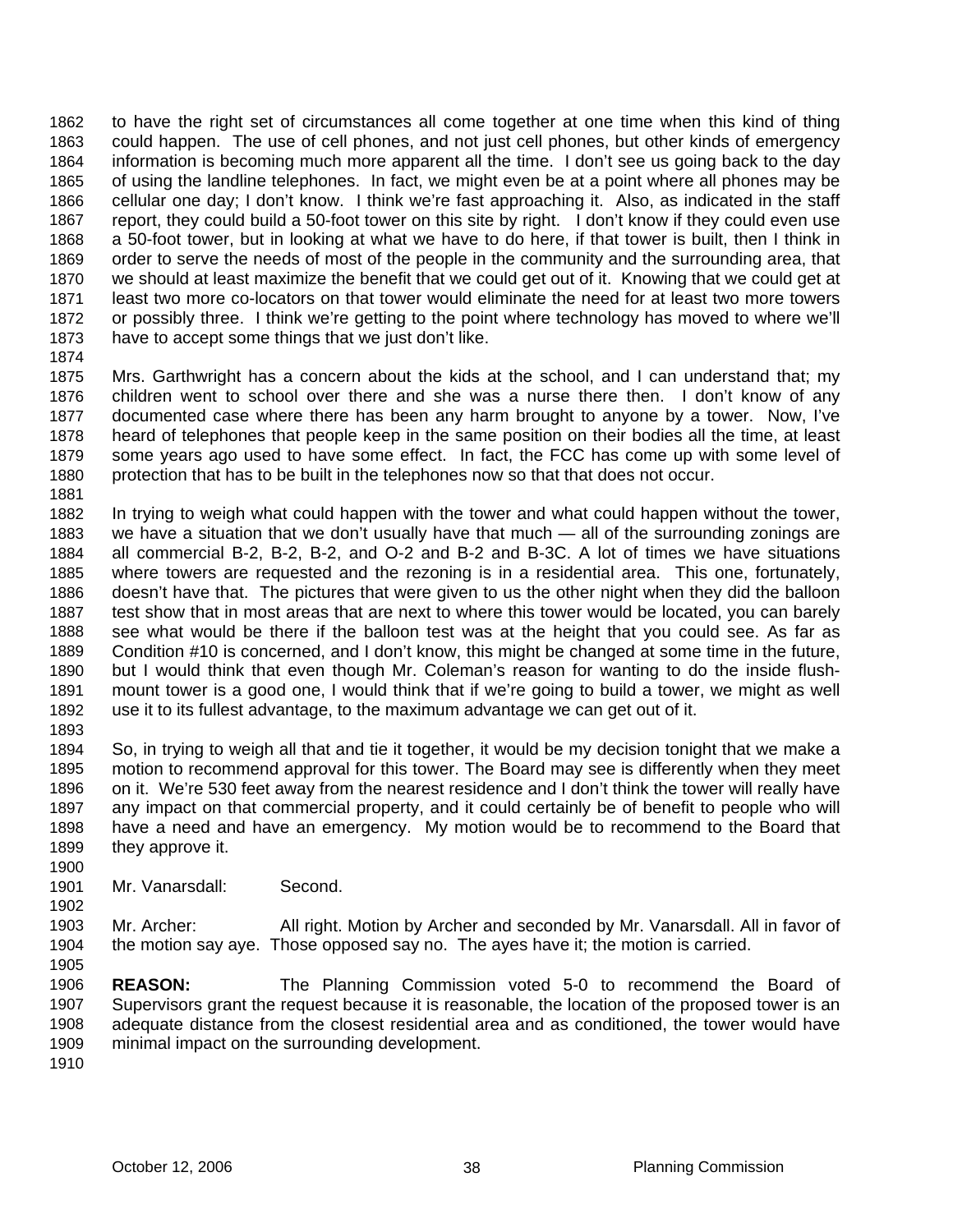Mr. Archer: Mr. Garthwright, the Board will have its meeting on this November the  $14<sup>th</sup>$ and they meet at 7:00 also. If you all would like to come back and express it again, that's the night that they'll meet. 1911 1912 1913

1915 1916 1917 Mr. Garthwright: Did anyone want to pursue the question that I had that, in fact, if we don't have this tower, are they right that we will lose emergency services and we are losing that service now?

1919 1920 1921 1922 Mr. Archer: I didn't get from them that you will lose emergency service. What I got from it, is there's a possibility that you could lose emergency services if the right set of circumstances came together at the right time. I didn't understand that we would lose emergency service if we didn't have the tower. I don't think that's a statement of fact.

- 1924 Mr. Rothenberg: It's a set of circumstances. Mr. Archer, can I ask you for one clarification?
- 1926 Mr. Archer: Certainly.

1914

1918

1923

1925

1927

1929

1931

1933

1935

1937

1939

1941

- 1928 Mr. Rothenberg: Is your recommendation for approval with Condition 10 or without?
- 1930 Mr. Archer: With Condition 10.
- 1932 Mr. Rothenberg: With Condition 10.
- 1934 Mr. Archer: No, wait a minute; I'm sorry. Without Condition 10.
- 1936 Mr. Garthwright: So, it's not going to be a flush mount.
- 1938 Mr. Archer: No, it would be a full array tower.
- 1940 Mr. Rothenberg: Okay, thank you.
- 1942 Mr. Archer: You're welcome.
- 1944 1945 1946 Mr. Silber: It is the recommendation of the Planning Commission and then it would come up before the Board of Supervisors on November 14<sup>th</sup>.
- 1947 1948 1949 1950 1951 1952 1953 1954 1955 1956 **C-54C-06 Andrew Condlin for Shuler Acquisitions, LLC:** Request to conditionally rezone from R-4 One Family Residence District and B-1 Business District to B-2C Business District (Conditional), Parcels 784-754-6140, 784-754-6324, 784-754-6505, 784-754-8004, 784- 754-8014, and 784-754-7628 containing approximately 3.08 acres, located at the northeast corner of Brook Road (US Route 1) and Wilkinson Road. The applicant proposes a retail center. The uses will be controlled by zoning ordinance regulations and proffered conditions. The Land Use Plan recommends Commercial Arterial and Suburban Residential 2 (2.4 to 3.4 units net density per acre). A portion of the site lies within the Brook Road Special Strategy Area and in the Enterprise Zone.
- 1957 1958 1959 Mr. Archer: All right. Is there anyone here opposed to C-54C-06, Shuler Acquisitions, LLC? Opposition in the back. We'll get to you. Mr. Coleman again.
- 1960 1961 Mr. Coleman: Mr. Chairman, Members of the Commission.The subject property is designated Commercial Arterial and Suburban Residential 2 in the 2010 Land Use Plan. The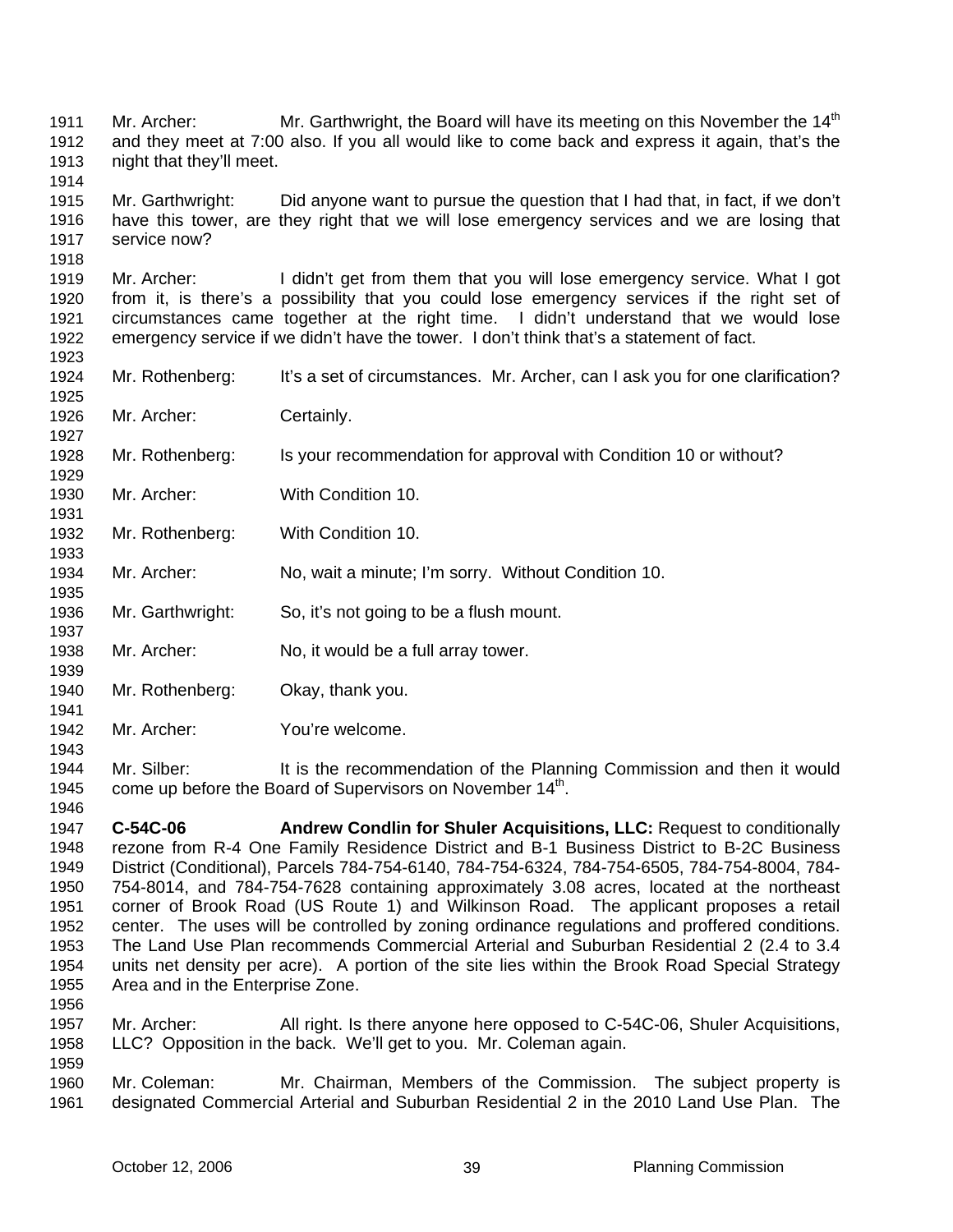proposed uses are consistent with the Commercial Arterial recommendation but not with the SR2. The site lies within the Brook Road Enhancement Study area, and the B-1 portion is in the County's Enterprise Zone. 1962 1963 1964

1966 1967 1968 1969 The property is bounded on all four sides by rights-of-way, including Brook Road and Wilkinson Road, and the unimproved Seminary Avenue to the east and Beecham Road to the north. An alley traverses the property. The applicant intends to have Beecham Road and the alley vacated.

1970 1971 1972 1973 1974 1975 The applicant proposes a retail center and submitted two conceptual plans demonstrating potential site layouts. The applicant submitted proffers providing some assurances of quality development, and major aspects include a landscaped buffer a minimum of 15' in width along the eastern and southern boundaries; an extensive list of prohibited uses; detached signs would be ground mounted and no more than 6 feet in height; and all buildings would be at least 70% brick.

1976 1977 1978 Additional proffers address an entrance feature, BMP's, loading docks, trash receptacles, limited hours for refuse pick-up, parking lot lighting standards, and other items.

1979 1980 1981 1982 1983 1984 1985 While providing some positive features, staff does not believe this proposal sufficiently addresses the goals set forth in the Brook Road Enhancement Study. Staff recommends consideration of the following specific issues recommended by the study. The applicant should fully commit to installing sidewalks along Brook Road and Wilkinson Road; the applicant should make a more significant commitment to providing street trees along the Brook Road frontage; and effective buffers between commercial and residential uses are important, and the applicant should consider masonry walls as buffers, where possible.

1986

1965

1987 1988 1989 1990 1991 1992 1993 1994 1995 Staff also has concerns regarding the site design and contemplated uses. Staff recommends prohibiting additional uses including convenience stores, service stations, and fast food restaurants, including restaurants with drive-thru windows and those whose primary business is delivery. Staff encourages the applicant to locate all buildings closer to Brook Road, and where practical, locating parking to the rear and side of the building to provide better continuity with existing businesses in the Brook Road corridor to the south. HVAC equipment should be screened from view and should not be located on the east side of buildings where noise could negatively impact adjacent residences. No public address, paging, or speaker system audible at the property line should be permitted or installed outside of any building.

1996

1997 1998 1999 2000 2001 2002 2003 2004 This request provides an opportunity to implement recommendations of the Brook Road Enhancement Study, and properly designed and regulated, would provide a new development opportunity in this corridor, bring new uses to these underutilized parcels, and could be compatible with nearby residential areas. However, while this request includes some positive features, it should be more consistent with the recommendations in the Brook Road Study, and as proposed, could support a style of strip commercial development that is not appropriate at this location. Staff recommends deferral of this request to allow additional time to address the issues outlined these evening and in the staff report.

2005

2006 2007 That concludes my presentation. I would happy to answer any questions.

2008 2009 2010 Mr. Archer: Thank you, Mr. Coleman. Any questions from the Commission members? Thank you, sir. Good evening, Mr. Condlin.

2011 2012 Mr. Condlin: Mr. Chairman, Members of the Commission. Andy Condlin from Williams Mullen. I'm here on behalf of Shuler Properties with Steve Shuler, Jeff Doxey and Zack Means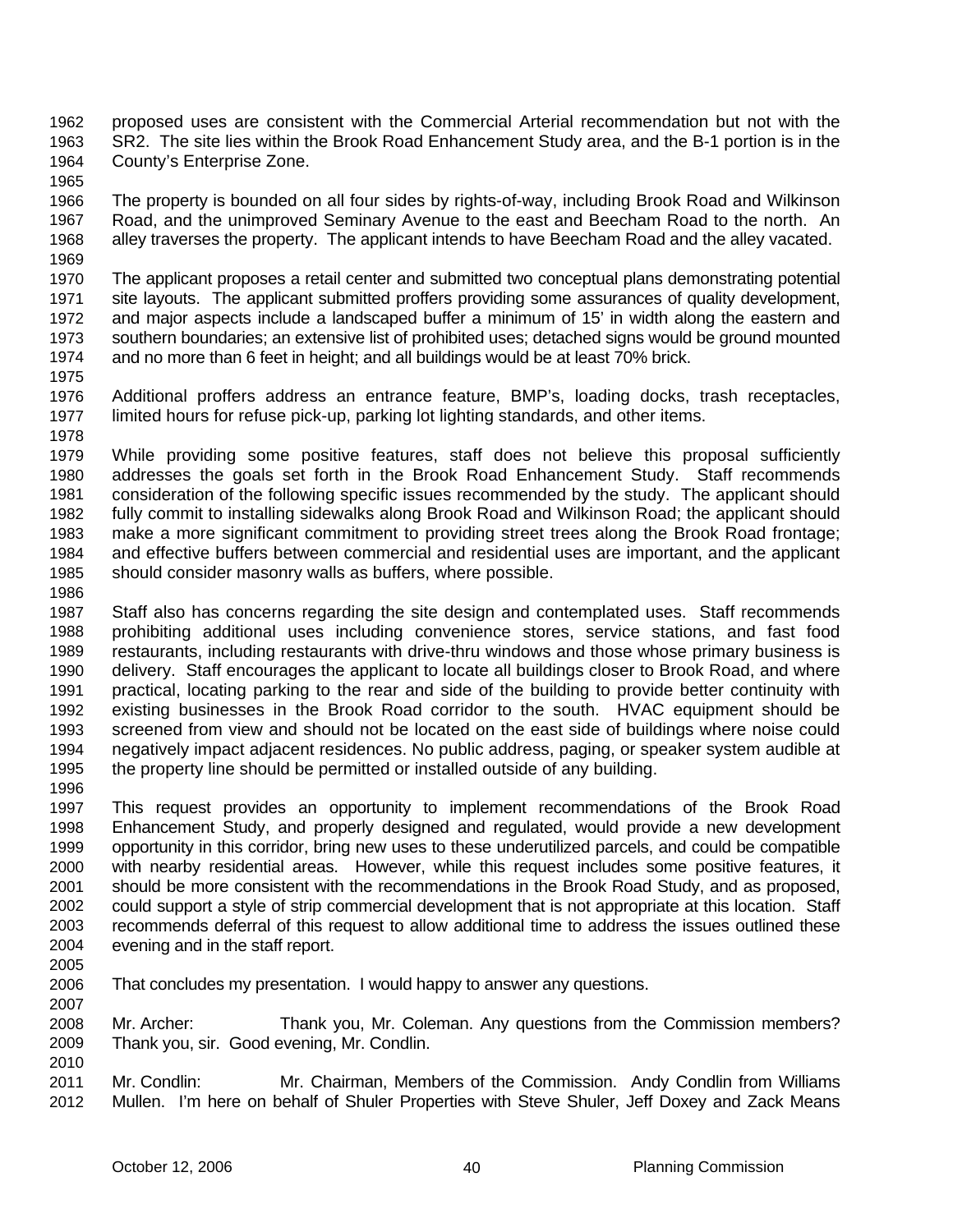here with me to help answer any questions. This is obviously an area that is challenged. That was recognized by the Brook Road Enhancement Study. There are a great variety of zoning uses surrounding it — including categories of B-1 with the Wal-Mart and the shopping center at the north and B-3; R-3, 4, 5 and 6 and O-1 — surrounding this property. As Mr. Coleman pointed out, it is subject to the Brook Road Enhancement Study. I would add that I found, of the things that he mentioned, we had already, I thought, proffered three of those items of the four, including a number of other items that we found were consistent with. We took the Brook Road Enhancement Study very seriously. In fact, we met with two different groups who both said they represented and were part of the Brook Road Enhancement Study, as well as some neighborhood associations and had, I think, five neighborhood meetings including the Brook Road Enhancement Study folks. Again, we took this very seriously. 2013 2014 2015 2016 2017 2018 2019 2020 2021 2022 2023

2024

2035

2025 2026 2027 2028 2029 2030 2031 2032 2033 2034 One of the comments of that study said to provide for consistent landscape theme and landscaping along Brook Road. We've actually provided for in our site plan and in our proffers for a buffer along the eastern area, which will include a six-foot fence. Because it's falling out of favor to have a wood fence, we provided for PVC — this is in proffer #2 — with landscaping. Currently, the separation between commercial and residential throughout this area is the alley the runs along this area. You can see it's just a small alley. I know there was a recent case, in which that was about the only separation between the commercial and the residential. We've also provided for an entrance feature and a masonry wall long this area in Wilkinson Road, again, in proffer #2, providing for this area to try to remain consistent with the suggestions. Finally, we have proffered in proffer #3 street trees along Brook Road.

2036 2037 2038 2039 2040 2041 The sidewalks, we didn't proffer those because the sidewalks already exist on the Brook Road. Those would be improved per the Department of Public Works. They also commented to us that they would required, as necessary, through the POD process, sidewalk along Wilkinson Road. Obviously, we're willing to do that because that's going to be a requirement consistent with the policy of the County. We'll be happy to proffer that if that's necessary at this time.

2042 2043 2044 2045 2046 2047 2048 2049 2050 2051 2052 2053 2054 2055 The Brook Road Enhancement Study also provided for coordinated signage, which we have provided, to limit the number of signage, the type of signage to monument signage, and, along Wilkinson Road, to be part of this entrance feature in this masonry wall. Again, which was recommended by the study. The Study also discusses at times decreasing the traffic cut-through, both through the design of the plan and through — at this time, we have put in that we're going to request not only the alley vacation, which runs along here, but also Beecham Road, which we're going to request. Obviously, we can't proffer that. It will be closed. The neighbors were concerned about this cut-through traffic, using this as a cut-through back into the residential neighborhoods. We would want to provide for that vacation. We've also provided for a lighting theme with a 25-foot height limitation. Within a hundred feet of Seminary in this area, lights can be no taller than 15 feet using concealed sources of light. We even provided, at the request of the staff and with discussion with some of the neighbors, some street lighting as approved by the Planning Commission. The idea being that we provide lighting to enhance this sidewalk as folks walk along Brook Road.

2056 2057 2058 2059 2060 2061 2062 2063 We have tried to, finally, increase the quality of the development along Brook Road. To say that there are areas along Brook Road that are challenged, it is, I think, accurate, particularly not too far from this site along Brook Road, the commercial areas. I think this will clearly set a higher standard for the area, very much consistent with the Brook Road Enhancement Study. In addition to the mentioned items and typical development standards that we proffered, including underground utilities and screening, we have very specific material with at least 70% brick required on the buildings that you see here. It will be on all buildings regardless of the use. We do feel that this is not only consistent with, but exceeding those recommendations of the study.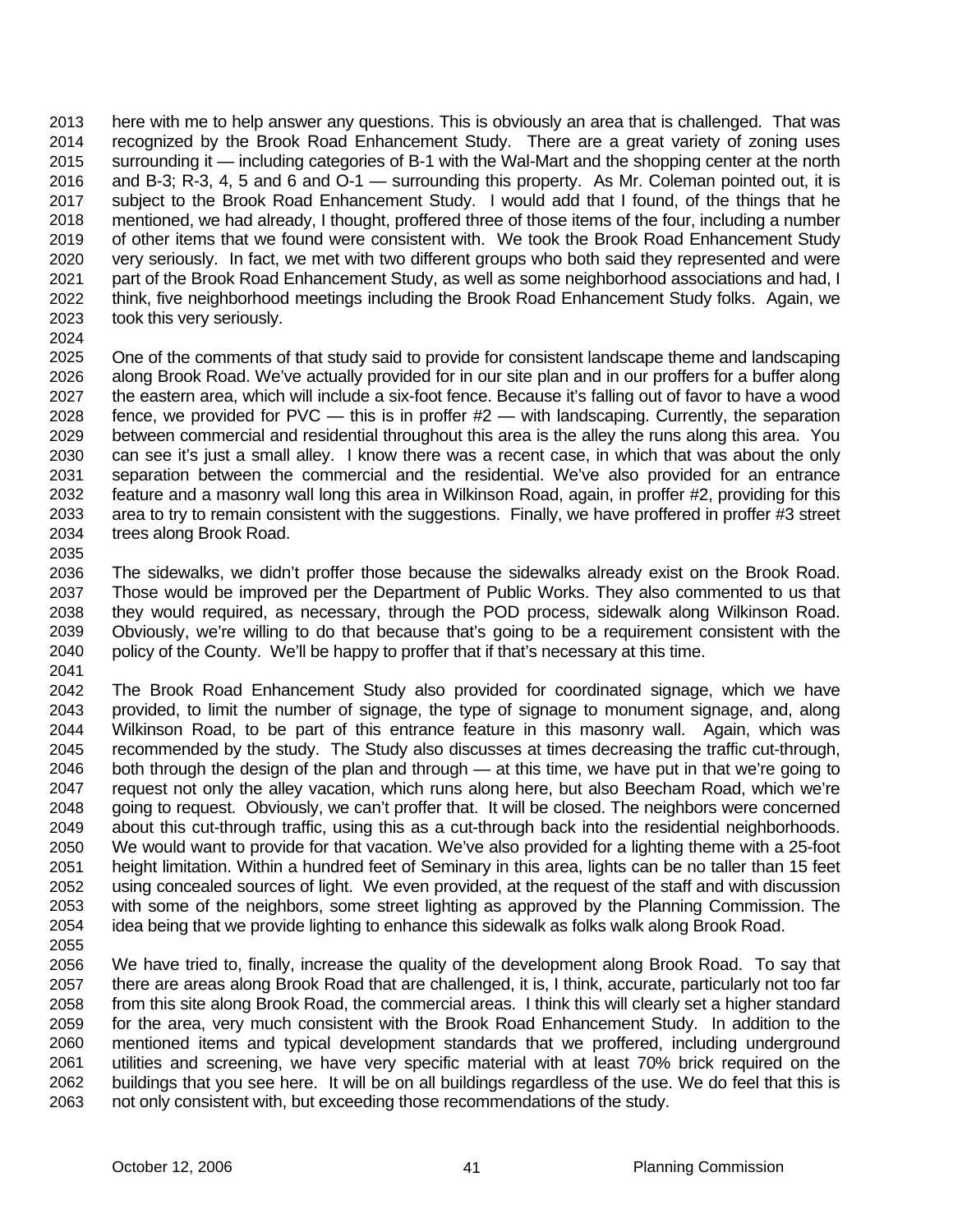### 2064

2065 2066 2067 2068 The only item I don't think that we have addressed otherwise in our proffers — what Mr. Coleman mentioned regarding the street trees, the sidewalk and the masonry wall, which I believe we have addressed — is no public address system, audible. We would be willing to provide for that no public address system would be audible outside the boundary lines of the property.

2069 2070 2071 2072 2073 2074 2075 2076 2077 2078 2079 2080 2081 2082 This is, obviously, a very heavily trafficked area along Brook Road. The existing zoning calls for B-1, but unfortunately, it's not very deep and what ends up happening with the alley being right at this location, you get the types of uses that, quite frankly, are typically in conflict with the residential area because you can't provide the type of parking that you need. You end up with a lot of convenience stores, a lot of separate uses that are smaller stores. Here, we're trying to provide for a bank along this corner, which certainly is, I think, a quiet use with a typical retail area of about 4 to 5,000 square feet in this area. The neighbors, quite frankly, when we discussed it with them on a number of occasions, asked us to push this back so that there's not parking and they didn't want the cars back there. So, on one hand, we hear the staff say we want the cars behind the building, but otherwise, the neighbors say, well, we're back there. The same owner that owns all this property actually owns a lot of this residential that sits behind here. Obviously, he's very comfortable with that concept and neighbors farther back recommended that we bring this building back as well.

2083 2084 2085 2086 2087 2088 2089 2090 2091 2092 The proposal that we're providing, I think, is something better than, certainly, what's existing up and down Brook Road, particularly as you end south from this site, but also with the knowledge that we're right behind Wal-Mart. There is a large buffer, but we are right behind Wal-Mart and the access road the goes into Wal-Mart in behind it. I think we're increasing the standard and, quite frankly, setting a precedent for future development along Brook Road. As I said, we're consistent with the Brook Road Enhancement Study, consistent with surrounding uses. I think we have provided for great protection to the residential areas with the proffers regarding the buffers and the street trees, and providing for an enhancement along Brook Road for pedestrian access and pedestrian use with street trees and street level lighting. The staff report identified the number of goals and policies where this meets the comprehensive plan.

2094 2095 With that, I would ask that you recommend this to the Board of Supervisors and I'll be happy to answer any questions that you have.

2097 2098 2099 Mr. Archer: Thank you, Mr. Condlin. Are there questions from the other Commissioners?

2100 2101 2102 Mrs. Jones: I just have a quick question. Mr. Condlin, because I can't read all this as quickly as you can go through it. The bank has a drive-thru feature. What do you envision it to be? Would there be any other drive-thru businesses allowed on this parcel?

2103

2093

2096

2104 2105 2106 2107 2108 2109 2110 2111 2112 2113 Mr. Condlin: We haven't restricted the drive-thru, per se, for any use. You can see over here we've shown a pad site for a potential fast food restaurant. We're trying to be up front about it. We did proffer that any fast food uses would have to be within 200 feet of the northern property line, so that would be up towards the Wal-Mart, which we think would be appropriate and consistent with the uses that are otherwise in that area. There would be a drive-thru permitted for the fast food, but, again, we would — I think the only thing that I haven't done that Mr. Coleman mentioned that would be consistent with the Enhancement Study would be to make sure that no outdoor speakers would be audible beyond the property lines. We can certainly do that. Those would be the two drive-thrus. At the request of the neighbors that we talked with and with the knowledge that there are no set users here at this point, they wanted to see what would it look like without a fast food,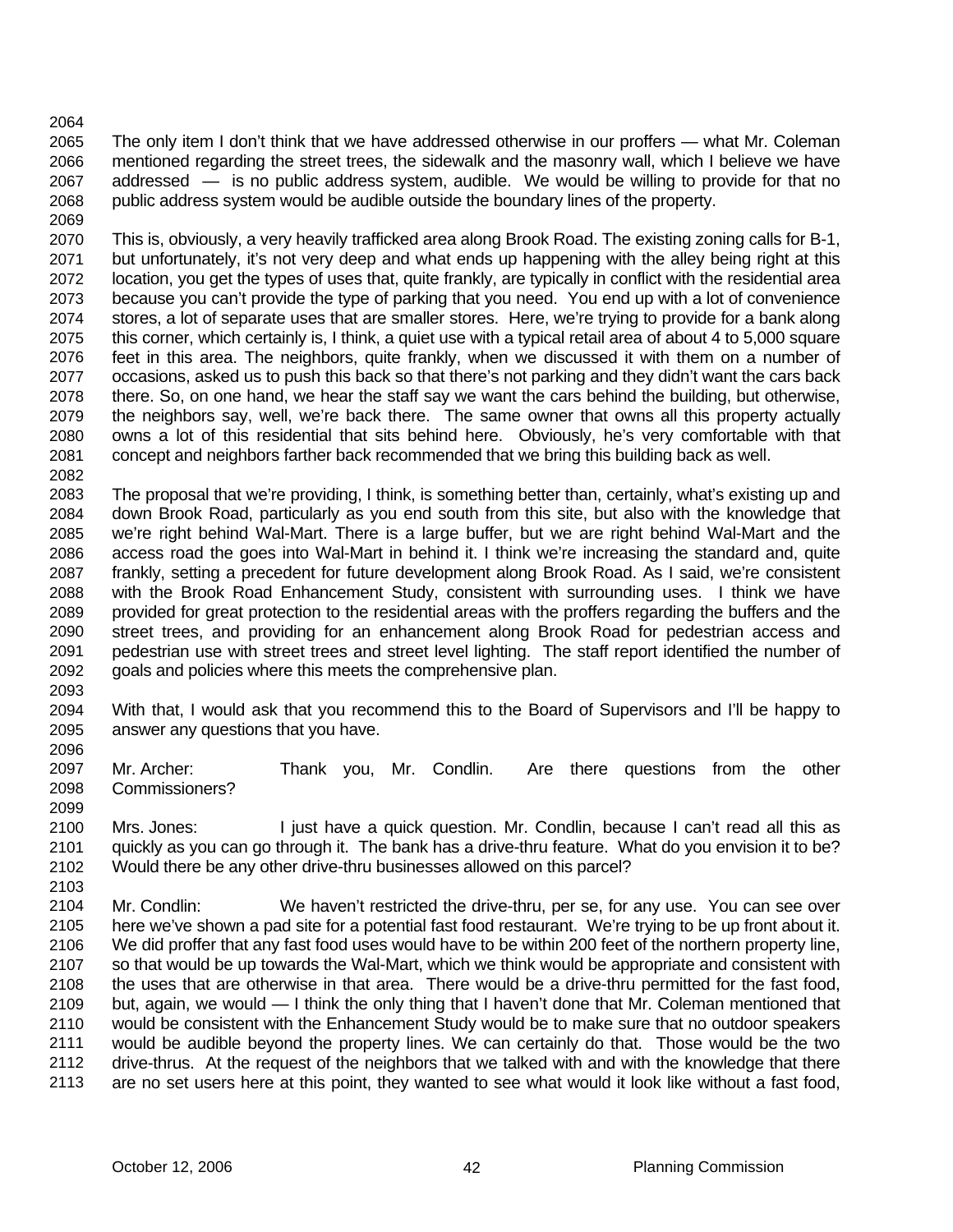- how would we provide the design. That's about a 10- to 12,000-square-foot building. It's not unlike Brook Run farther down Brook Road. If you can bring the camera up. 2114 2115
- 2117 Mrs. Jones: Are these one- or two-story buildings or what?
- 2119 Mr. Condlin: One story.
- 2121 Mrs. Jones: One story?

2123 2124 2125 2126 2127 2128 Mr. Condlin: We haven't proffered it and, quite frankly, it really hasn't gotten into it, but that's some of the conceptual renderings, that would be the quality of what we'd be looking for. Again, one of the things we tasked the client with was when you look down at Brook Run, it had a lot of brick and some of those new facilities, but also, you can see the features they're trying to provide.

2129 2130 Mrs. Jones: **Okay, thank you.** 

2131 2132 Mr. Silber: Mr. Condlin, I think staff had mentioned that it may provide better protection to have a masonry wall along the back side. You said you had addressed most of staff's concerns.

2134 2135 2136 2137 2138 2139 2140 2141 2142 2143 Mr. Condlin: We have provided for the masonry wall as part of the entrance feature here along Wilkinson Road on this corner. This one, we have proposed a fence along this area. We do have Seminary Avenue, which would separate us from zoned residential, but currently vacant, with the same property owner. All through our meetings, quite frankly, we hadn't heard from anyone that said that that should be a masonry wall. This is sitting in behind the buildings and, quite frankly, with the 70% brick, we would rather put it on the buildings than on a wall. We would have a six-foot opaque fence we thought would be more appropriate at that location. We can certainly provide for decorative brick columns or something of that nature, if that would help, but at this point, we felt that it wasn't necessary back there. It really wasn't going to be doing anything in addition; otherwise, it would be behind the landscaping.

2144

2147

2116

2118

2120

2122

2133

2145 2146 Mr. Silber: How many homes are there on the other side of Seminary Avenue that would be looking into the back of this?

2148 2149 2150 2151 2152 2153 2154 2155 2156 2157 2158 Mr. Condlin: Well, you can see the lots here. There's one, two, three, four, is the number of the lots they have. It is zoned R-4, so I certainly don't know what their plans would be for their subdivision of that. I don't know if those are conforming or non-conforming lots. They seem awfully small comparative to the other lots in the area. Currently, there are four lots in there. You can see the same property owner, Mr. Ball — these back here. There is currently a florist or nursery area here. Their lease is up and they didn't want to renew and they're closing their shop, so that's why this came on the market. These are leased and everything else in here is leased. I know I've talked to the builder that wants to build back there and he's very comfortable with our case at this point. He's got it under contract, I understand, with Mr. Ball. Although, I haven't seen that contract, that's what he told us.

- 2159 2160 Mr. Archer: All right, anything further? Thank you, Mr. Condlin.
- 2161 Mr. Condlin: Thank you.
- 2162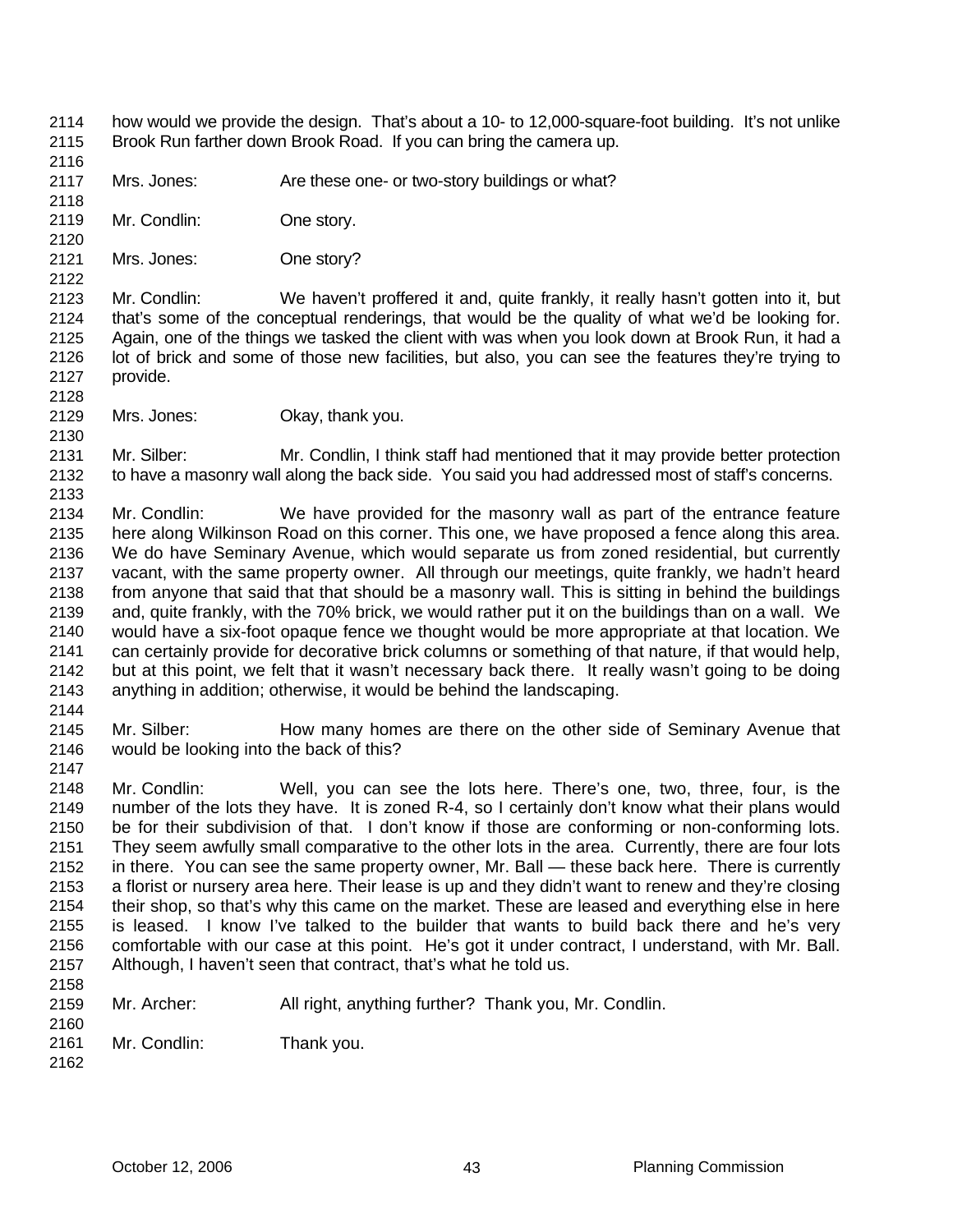- Mr. Archer: We did have opposition. Is there one person who wants to be the spokesperson for the group? Not that we can't hear from more than one, but we have to adhere to our 10-minute limit. 2163 2164 2165
- 2167 Ms. White: Good evening.
- 2169 Mr. Archer: Good evening, ma'am.

2171 2172 2173 2174 2175 2176 Ms. White: My name is Cindy White. I'm currently the president for the North Chamberlayne Civic Association. There were three meetings that we had with the neighborhood. The first one was with the Board. They requested one right away and we didn't have Civic meetings during the summer, so we had a meeting with the Board. Then there was a meeting with our Enhancement Group, and then they were able to come to our Civic meeting just recently.

2177

2166

2168

2170

2178 2179 2180 2181 2182 Just wanted to point out there were three major concerns that were brought up in all three meetings. The biggest one is the congestion at the Wilkinson Road and Brook Road corridor intersection there. Not only for the residents, those of us that live on Seminary Avenue, but also pretty much the whole North Chamberlayne Civic Association area because Wilkinson Road is a main road for them to get out of the neighborhood.

2183

2184 2185 2186 2187 2188 The second biggest issue was, of course, for a lot of the residents on the Seminary Road area, is rezoning residential to business, because a lot of homes in that area are backed up to business. If we're starting to take away our residential, will it affect some of our other neighborhoods? So, that was the second biggest issues that came up.

2189 2190 2191 2192 2193 2194 2195 Finally, the third big issue was traffic, again, but the residential traffic. A lot of people cut through Seminary and Chamberlayne Avenue on Brookside and Ridge to avoid the traffic light there at Wilkinson and Brook. With extra retail area there — it already backs up past I think it's Ridge Road in the afternoons. I can see with more people wanting to get in the shopping center being backed up even further, increasing the residential traffic. That's a big concern. Also, the fact that we cannot prevent the delivery trucks from coming on the residential areas, that they would use Seminary as a cut-through.

2196

2211

2213

2197 2198 2199 Those were the three big issues that came up in the three meetings that they had with our citizens. I'd like you to keep those in mind when you make your decision tonight. Thank you.

2200 2201 2202 2203 Mr. Archer: All right. Ms. White, before you take your seat, in the meetings that you all had, were there ever any suggestions as to what you might like to see built or was the conversation generally around what the proposal was?

2204 2205 2206 2207 2208 2209 Ms. White: There was some. Whenever you get something like that going, things like a Dunkin' Donuts and/or a coffee shop. If you really think about it, that area within three miles, there's anything and everything you want. In fact, I keep thinking, riding around looking for what I would like — I live on Seminary, in walking distance — it's like, I don't need anything. I can get there within 10, 15 minutes to anything I would like.

- 2210 Mr. Archer: Okay. Thank you.
- 2212 Ms. Marshall: Good afternoon.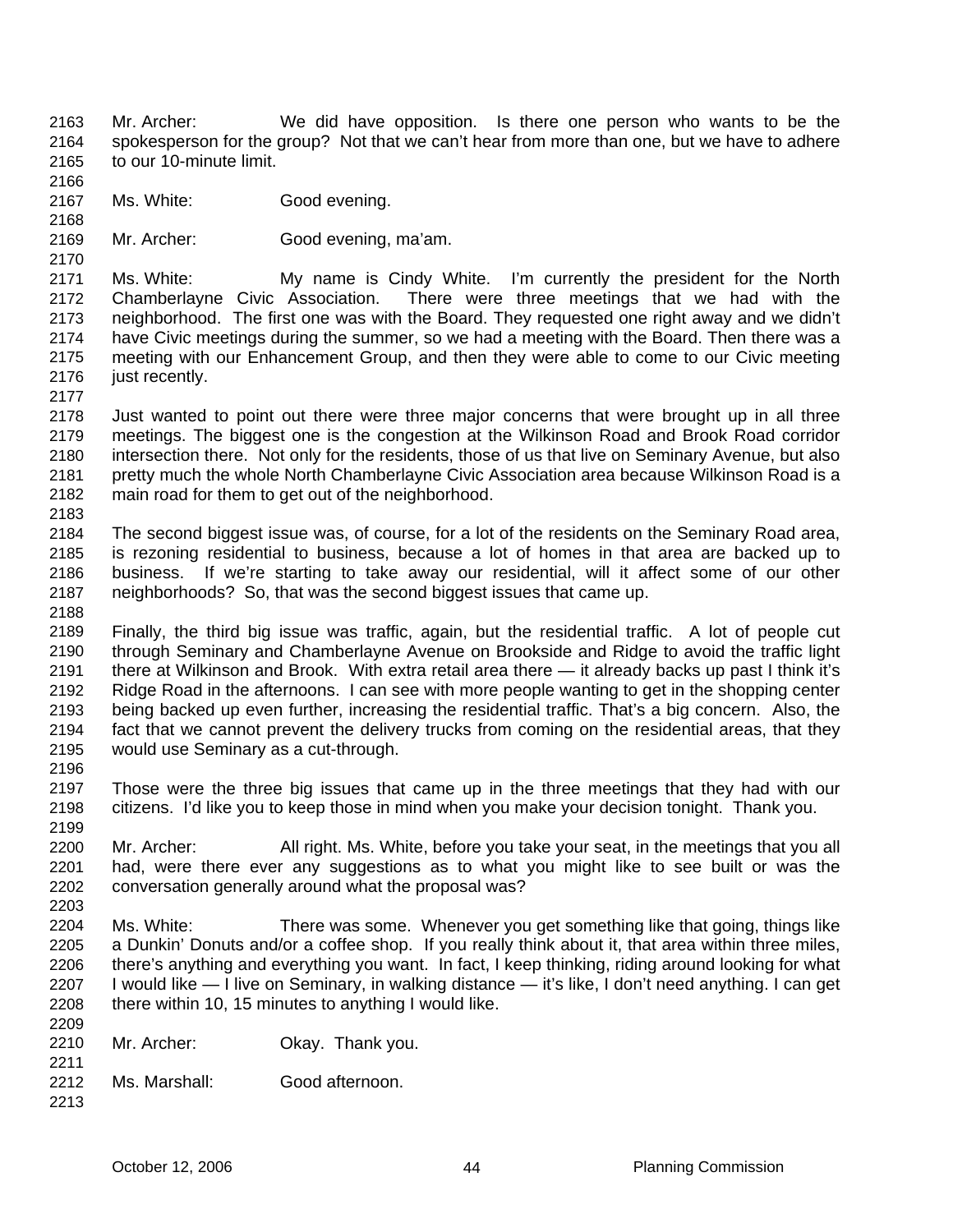- 2214 Mr. Archer: Hello. Good evening. 2215 2216 2217 2218 2219 2220 2221 2222 2223 2224 2225 2226 2227 2228 2229 2230 2231 2232 2233 2234 Ms. Marshall: I'm Dawn Marshall. I'm a resident on Seminary Avenue. Mr. Archer: Was it Marshall? Ms. Marshall: Marshall. Mr. Archer: Okay. Ms. Marshall: I'm sorry. I have some concerns. Like Cindy said, the traffic. Brook and Wilkinson is a dangerous intersection. When big trucks try to turn on Wilkinson off of Brook, it's going to get it even more congested. I was looking at your plan and I was wondering if they could have no entrance on the Wilkinson Road side and make all the entries go to the Beecham or whatever that road is on the back side, or have to come in off Seminary? Once people start trying to turn into that shopping center there, it's going to back the traffic up even worse than what it already is. So, if we could have that brick wall extended all the way down Wilkinson Road to keep an entry from coming there and, like Cindy said, delivery trucks and all that. We already have that problem. Whenever there's an accident on Route 1, everything's diverted down Ridge Road and then up Seminary Avenue. We already have the problem with traffic and big trucks, delivery trucks and dump trucks and stuff like that, cutting over whenever there is an
- 2235 2236 2237 2238 accident on Route 1. To have a shopping center at that corner, it's going to make it even worse and have more traffic coming through the area. Mr. Archer: All right, thank you ma'am. Any questions for Ms. Marshall? Okay. Mr.
- 2239 2240 2241 Condlin, you and I have discussed this several times. I'm sorry; somebody else wants to speak. Come on down, ma'am.
- 2242 Mr. Silber: It's about three minutes.

2243

2248

- 2244 2245 2246 Mr. Archer: Yes. We've got about three minutes of time left. You don't have to talk fast; take your time.
- 2247 Ms. Glass: I do anyway. I'm Sandra Glass. I live on Seminary Avenue.
- 2249 Mr. Archer: How are you doing, Ms. Glass?
- 2251 2252 2253 2254 2255 2256 2257 2258 2259 2260 2261 2262 2263 Ms. Glass: Doing fine. My concern is tonight is the rezoning of the residential property. We are in an older neighborhood. We are in the Fairfield District, which I don't know how many of you go in there, but that's an older area. I was, in the beginning, excited about the revitalization because I think it would be great to have some businesses on those lots. I would take issue with Mr. Condlin the implication that all the businesses along there are bad. There are some nice businesses along there, in spite of the shallow lots, that have been there for a number of years. The revitalization study and Enhancement Study, the Enterprise Zone are beneficial to businesses, but in all those plans and studies, there's also a lot of indication and desire for protection and enhancement and preservation of the residential areas because we are adjacent to it. Our protection has to come from the County. Beecham Road is not the road that everybody's concerned about for the cut-through. That doesn't cut through to any neighborhoods; Seminary Avenue is the road with the concern about the cut-through.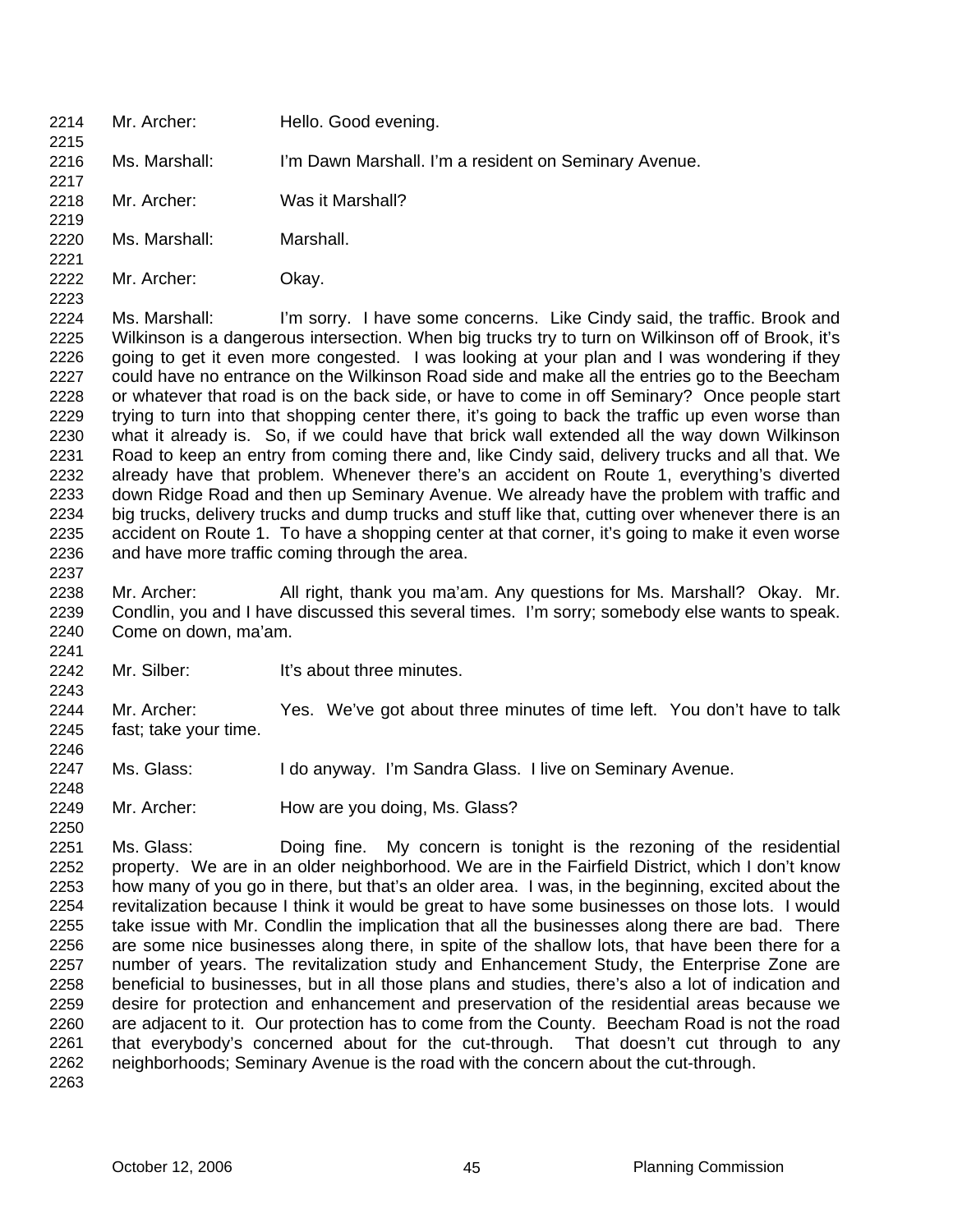I'm very concerned that I see residential lots, 20 of them, wanting to be rezoned to business. I like to see some businesses go, of course, in that lot. The O-1, I believe that's actually zoned B-1 and not O-1. We went down to the Revitalization Department a couple of weeks ago and John Young checked that for us and I think it's B-1 not O-1. I'd like to see business, but I'd like to see this recommended for denial based on the fact that it is invasive and encroaching upon the neighborhood, which we're trying to preserve. We want to protect it. I want to stay there. 2264 2265 2266 2267 2268 2269 2270

- 2271 Mr. Archer: Well, we don't want you to leave, Ms. Glass.
- 2273 Ms. Glass: Tonight, or permanently.

2275 2276 2277 2278 Ms. Glass: No, I don't want to leave either. I've been there for about 39 years and I've always been interested in it. As Mr. Garthwright said, it may not be Short Pump, but I want to think of it as Henrico County being all one county and protected. We're older and we're all going to get there.

2280 2281 Mr. Archer: Well, you're right. Your input has been very instrumental in the Brook Road Enhancement Study and we appreciate you doing that.

2283 2284 Ms. Glass: Thank you, Mr. Archer.

2285 Mr. Archer: All right.

- 2287 Mr. Jernigan: Ms. Glass, can I ask you something?
- 2289 Ms. Glass: Yes sir.
- 2291 Mr. Jernigan: If you were to take that property and split it in half, it's only 3.08 acres.
- 2293 Ms. Glass: That's right.

2295 2296 2297 2298 Mr. Jernigan: So, if you just use the B-1, that would be about an acre and a half. By the time you do the setbacks that you'd have to do from B to R, you're not going to have much left to work with there. It would be pretty hard to put anything there.

2299 2300 2301 2302 2303 2304 2305 2306 2307 2308 2309 2310 Ms. Glass: I understand what you're saying, but I also understand that I don't want to see business come down my street. What's going to prevent it in the future? Once you set a precedent, it's going to be hard to back up, real hard to back up; and I've been there, too. I've been told I wanted a dumpster right in my backyard, when I knew I didn't. Once you go with it, I mean, you can't back it up. You said it's okay, so what's to stop that from — Mr. Ball owns all the rest of the property and Mr. Condlin said to us that they might build a residential community somewhere back in there. I'll make reference to the other case, too, that the cul-de-sac, there would be a cul-de-sac at the end of Seminary. If homes were built back there, then that would most likely would be opened. It goes on and on; it's not going to stop. I don't want to stop progress; I don't want to stop business, but I want to protect our residential area also. We've been part of it with the businesses for a long time, and most of them are good business neighbors.

2311

2272

2274

2279

2282

2286

2288

2290

2292

- 2312 Mr. Jernigan: Thank you.
- 2313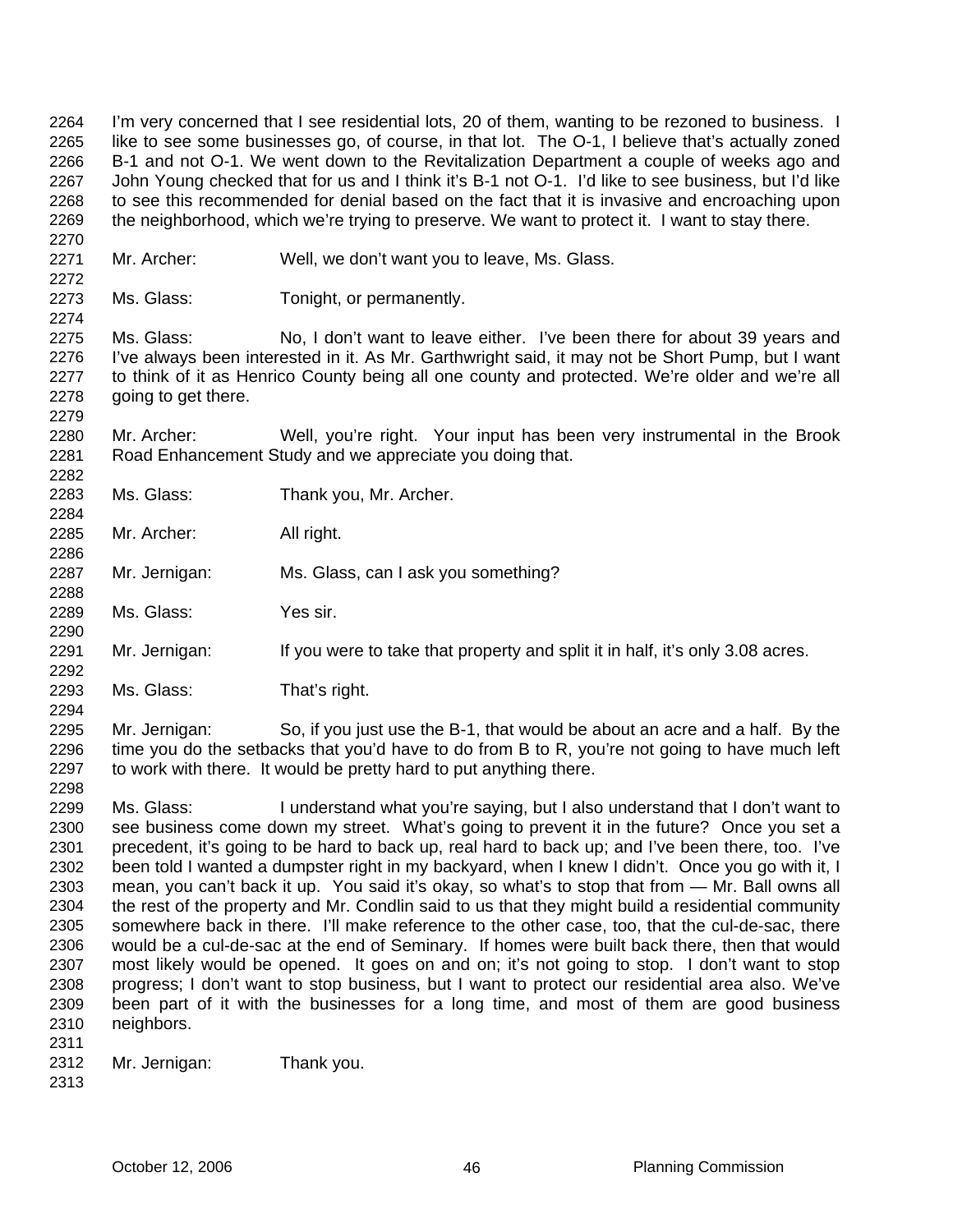Mr. Archer: Thank you, Ms. Glass. Mr. Condlin, I know you want to respond to some of this and we didn't ask you for any time, but I think you have about three minutes left. 2314 2315

2317 2318 2319 2320 2321 2322 2323 2324 2325 2326 2327 2328 2329 2330 2331 Mr. Condlin: I won't take but just a few minutes. In some of the neighborhood meetings — we met with the North Chamberlayne Civic Association, of course, a number of times, and their committee, but we also sent a notice from everywhere from Brook Road to 95 in this entire area, and you can see it's residential area. We thought they had a unique perspective and, quite frankly, it was them who asked for the Beecham Road vacation because they were, quite frankly, concerned about folks starting to run through here, because Beecham Road is improved back here. I did reference the residential because, in fact, that is appropriate because it is zoned residential, behind this property. I think that provides for a unique circumstance that isn't provided for anywhere along Wilkinson Road. To me, Wilkinson Road provides the obvious dividing line when we've already got Wal-Mart and Big Lots and the Lowe's back there that already provide encroachment into that area. The folks we met with here were very supportive of what our requests where and, quite frankly, liked the idea of not having more residential, but providing quality business. I think, instead of setting a bad precedent, we are, in fact, setting a positive precedent with the quality that we're providing, on the specifics that we're providing.

2332 2333 2334 2335 I would add that we are providing more protection to the residential than just the B-1 only provides with an alley sitting behind it with very little other protection to the residential that could be build right there that very close to Brook Road.

2336 2337 2338 2339 2340 2341 2342 2343 2344 2345 With respect to the access points, as you know from the staff report, the Department of Public Works has already signed off and said the roads could handle the traffic that would be an addition to this. We have met with them about the signalization, which does have unique features because of what's across the street, and trying to allow time for handicapped access. They did agree that there were some problems with the turn movements, turning left and then also turning off of Wilkinson causing a backup. Both of these entrances, quite frankly, provide more of right-in entrance, and this entrance will provide for those that are coming down Wilkinson to come in and take a left because of the distance concerns that folks had raised that there is a backup along Wilkinson.

2346 2347 2348 2349 2350 2351 2352 2353 With that, again, I think that this provides for a better development. I, in no means, meant to insult any of the other developments, but there was an Enhancement Study that did recognize there is a need for enhancing the quality of business development along Brook Road with the use of signage, landscaping, street trees. We provided for all of those and I think we've identified as much of those items that we could in the study and responded to each and every one of those by providing everything other than a full masonry wall along Seminary Avenue, which that was the only item I would say that we haven't provided that otherwise was provided in the Brook Road Enhancement Study.

2354

2316

2355 2356 With that, I'll be happy to answer any questions.

2357 2358 2359 2360 2361 2362 2363 2364 Mr. Archer: Well, Mr. Condlin, you and I discussed this and, of course, I've met with you and your client on a couple of occasions so we could talk about these things. Last time we met, there was an indication that there was some favorable approval from the surrounding community, but then a couple of days later, I got some letters from people who were not necessarily enthralled with everything that was going to go back. Would you point on the map, also, so the rest of the Commissioners can see the unimproved portion of Beecham? Beecham doesn't run all the way out to Route 1.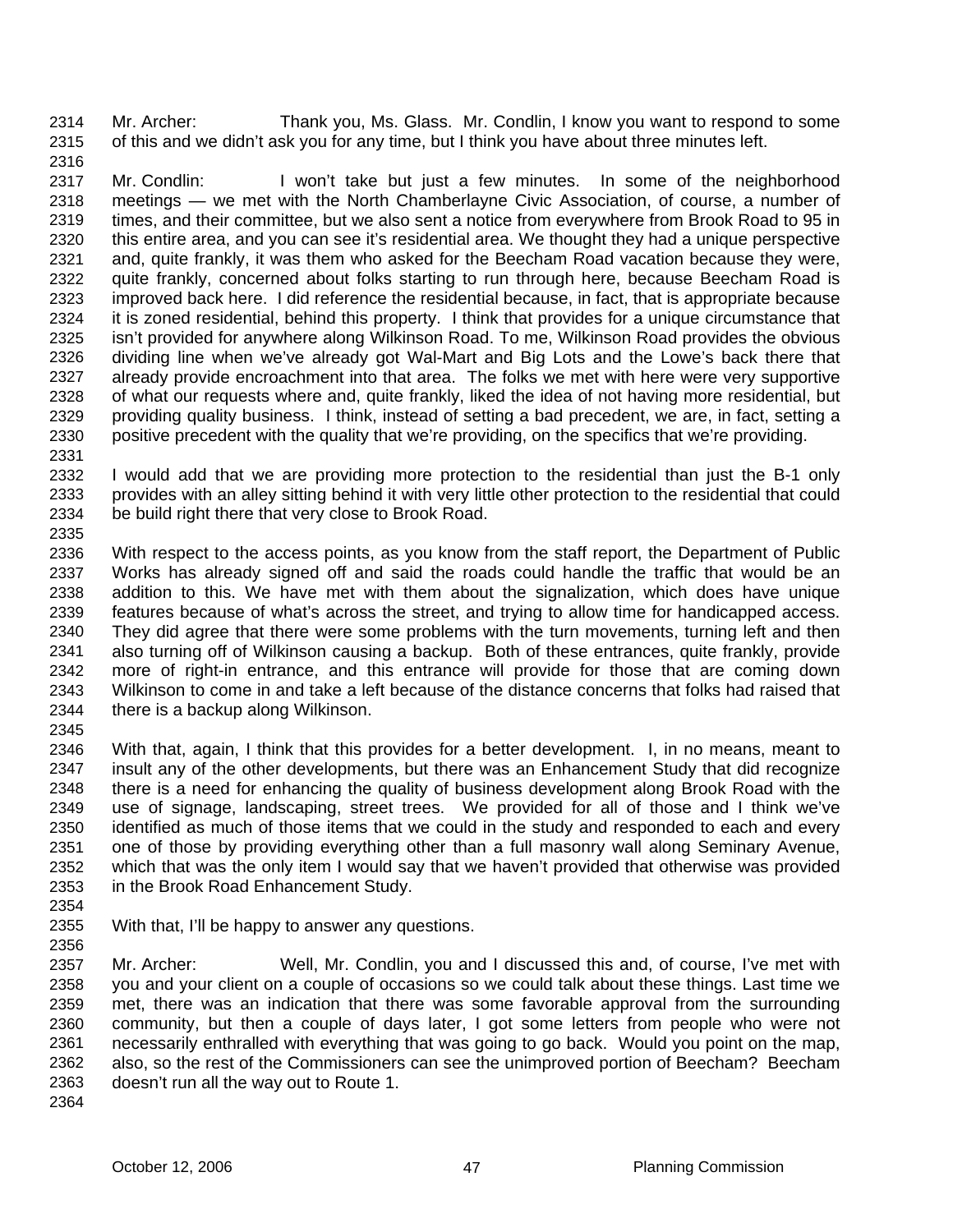- 2365 Mr. Condlin: The unimproved portion of Beecham.
- 2367 Mr. Archer: Yeah, right there. Just show it.

2369 2370 2371 2372 2373 2374 2375 2376 2377 2378 2379 2380 Mr. Condlin: That's the one I want; I never think of that. There you go. You can see Beecham Road runs generally here. At some point, I think, this is were it is. It gets improved here. This is where Mr. Ball owns the property. It's not improved here. I don't think that when the residential goes in, certainly when we put it in, Seminary along here it will be cul-de-sac. I think at some point it will connect to Beecham Road to provide for another service, if that's what their design is back there, unless they want to vacate it. I think the traffic is going to require a connection of these roads that would go in through this way and that that connection. We would just prohibit the Beecham Road, or we would request for a vacation so that they couldn't come up out to Brook Road again. People avoiding this light, cutting here, and then using this to go all the way back. Wilkinson carries a lot of traffic all the way from Chamberlayne to Brook Road. It just carries a lot of traffic. It's serving the folks that are over in the North Chamberlayne area as well.

2382 2383 Mr. Archer: I just wanted to make sure the Commissioners understood that Beecham does not now run out to Route 1.

- 2385 Mr. Condlin: I certainly didn't mean to mislead you.
- 2387 Mr. Archer: No, you weren't trying. I just wanted to make sure they understood.

2389 2390 2391 2392 2393 2394 Mr. Condlin: Quite frankly, the same folks that you heard from tonight, we met with the neighborhood and their organization and there weren't a lot of issues. Also, more importantly, we had separate meetings with the immediately adjacent areas, the folks that aren't organized into a homeowner's association back here, that we had at the school, and met with them on one other occasion after that. That's where we thought there was more of an immediate impact, those on the same side of Wilkinson. They were very favorable in that respect.

2395

2366

2368

2381

2384

2386

2388

2396 2397 2398 2399 2400 2401 2402 2403 2404 2405 2406 2407 Mr. Archer: Well, here's what I think we ought to do. Mr. Coleman, of course, recommended that we defer this so that it could be discussed again. I don't want to imply to the neighborhood that you can just go in a meeting and say here's what we want and that's what you get, but there are some things that trouble me about this. One being that the little garden shop that's there now is going to close, which means that at some point in time, whatever would fit within that use classification as it's currently zoned, could go there and we wouldn't have too much of a say-so in how to control it, except for the conditions that already exist in that particular zoning. I think what we should try to do is defer this and meet again and see if you and your client, Mr. Condlin, can come up with some alternate uses that might be not just beneficial, but some that might be approved by the planning staff and also approved by the community that lives there so we can sort of have a meeting of the minds as to what might go. We talked about fast foods and you know we don't want that.

2408

2410

2409 Mr. Condlin: Right.

2411 2412 2413 2414 2415 Mr. Archer: I'm thinking even if we were to approve it and go forward with that, that the Board would deny it. At this point, we could deny it and just take what you got to the Board and see what they'd do with it, but to give you an opportunity to have another meeting of the minds — I think there are some things that have come up since your last meeting that you probably didn't anticipate. Again, reiterating the fact that I don't want to mislead the community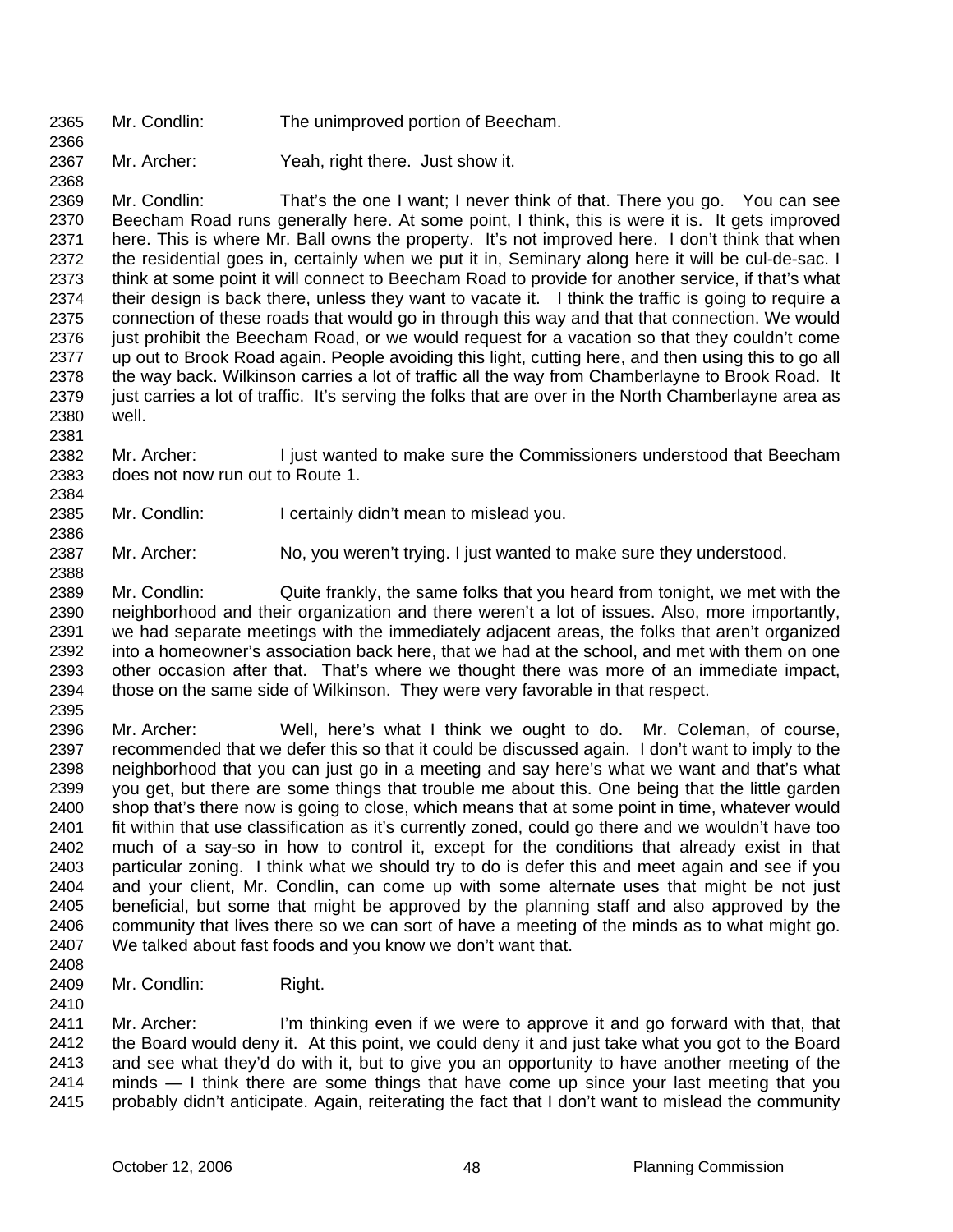- into thinking they can just go and ask you for something and this is what you get, but at the same time, give them an opportunity to express, along with your considerations, what you might be able to put there and how it would fit into what they want to do and then how staff can make it all work. 2416 2417 2418 2419
- 2421 2422 2423 Mr. Condlin: I wouldn't want to mislead or have expectations. I'm not sure there's anything I can do, quite frankly, with what they're calling an encroachment within the residential area.
- 2425 2426 2427 Mr. Archer: I understand. I understand the difficulty that exists with them not owning all of the property that backs up to what you propose to do.
- 2428 Mr. Condlin: Right.

2420

2424

2429

2435

2445

2430 2431 2432 Mr. Archer: From what we've seen so far, I think the uses that are anticipated would probably not fly with the Board. I don't know what your alternate plan is.

2433 2434 Mr. Condlin: Are you talking specifically with respect to the fast food only? We took out everything else that we could think of.

- 2436 2437 2438 2439 2440 2441 Mr. Archer: Yes, but it all still has to tie in together. That's the major portion, I believe. I think we could get some satisfaction from the neighborhood as to what might be next to what encroaches onto their property, and the traffic circulation. I did hear you say, and I think when we met the last time, the traffic engineer indicated that the light pattern could be changed somewhat to make it flow more smoothly than it does now.
- 2442 2443 2444 Mr. Condlin: That was our suggestion from Stacy Berson, that he thought that could be changed, and had McKinney look at that as well. They said they would get with VDOT and help alleviate because there is too long of a delay off of Wilkinson. The cars are backing up.
- 2446 2447 2448 2449 2450 2451 2452 2453 Mr. Archer: Well, the other thing that doesn't trouble me, but I need to keep it in front of my mind, is that every time we have a rezoning request in that area, it does provide the opportunity, as Mr. Coleman said, for us to improve, enhance, and do what we want to do to that Brook Road corridor. So far, from the point that it has improved up to there, the rezonings that have occurred, we've been able to get some pretty good things out of it. Ms. Glass and all of the people who have worked on that committee have been very diligent in trying to make it so that we keep that going.
- 2454 2455 2456 2457 2458 Mr. Condlin: They've been very receptive to a lot of discussions. That's, quite frankly, why we started. When we first came to you, it was 70% brick and trying to get the quality of the elevations that you're looking for. We recognize that fact and we're trying to achieve that as well by looking at other cases, as well as meeting the enhancements —
- 2459 2460 2461 2462 2463 2464 2465 Mr. Archer: I'm not saying you haven't tried, but it seems like right now, we're at an impasse. I think in order for us to get a zoning case here that would pass, we need to be more in concert with what each side wants to do. I think in order to do that, you're probably going to need to have at least one or two more meetings and see whether or not your client can devise something that might be acceptable to everybody. I would recommend that you defer this and then we don't have to deny it and then you won't have to fight with the Board.
- 2466 Mr. Condlin: I never look forward to fighting with the Board, as you know that.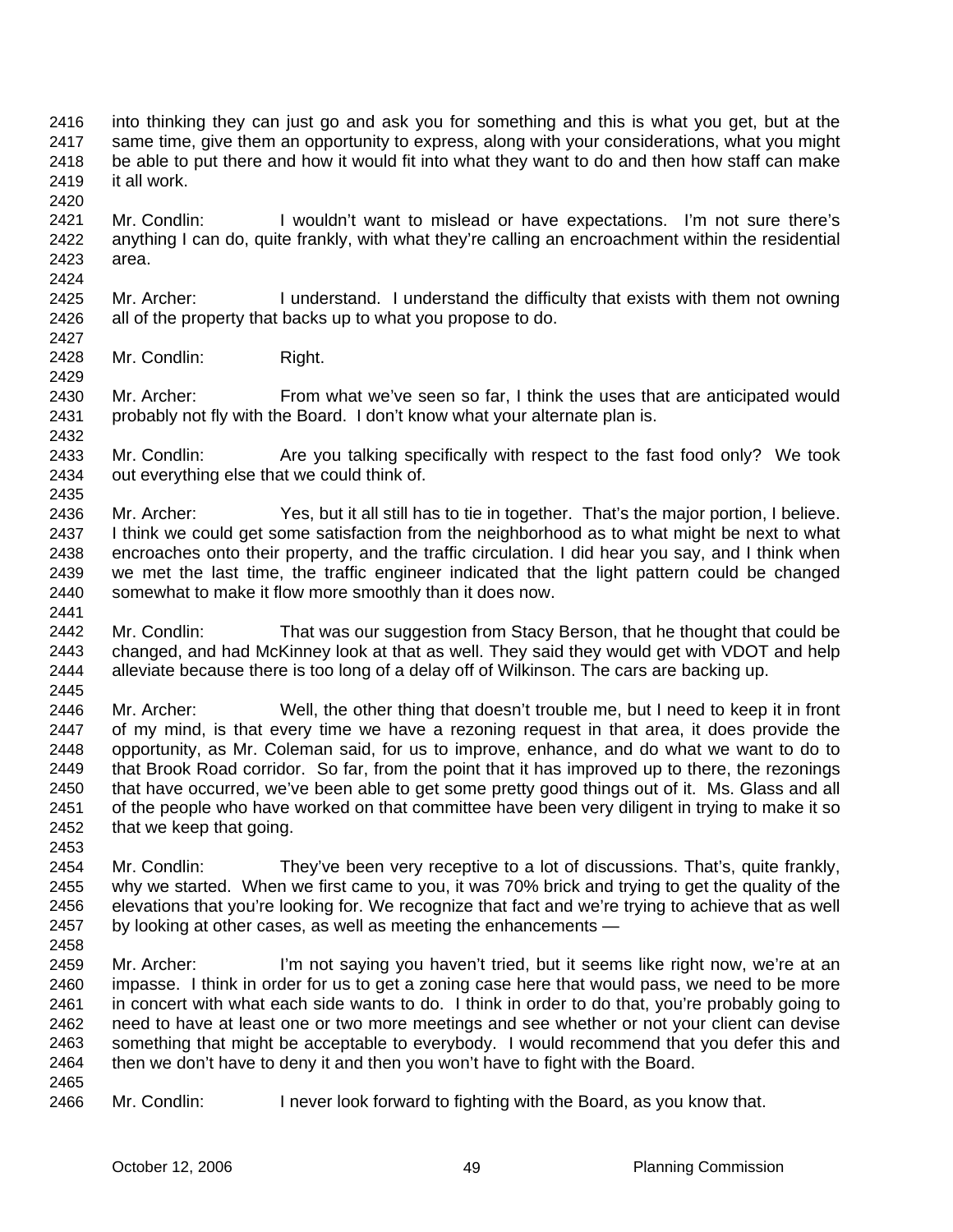| 2467 |                                                                                            |                                                                                                    |
|------|--------------------------------------------------------------------------------------------|----------------------------------------------------------------------------------------------------|
| 2468 | Mr. Archer:                                                                                | That's the wrong terminology.                                                                      |
| 2469 |                                                                                            |                                                                                                    |
| 2470 | Mr. Condlin:                                                                               | I understand. If you don't mind, you have a third option, which would be                           |
| 2471 |                                                                                            | to defer it for us. I think that would be our preference, if -                                     |
| 2472 |                                                                                            |                                                                                                    |
| 2473 | Mr. Archer:                                                                                | You'd like that, wouldn't you?                                                                     |
| 2474 |                                                                                            |                                                                                                    |
| 2475 | Mr. Condlin:                                                                               | Yes sir.                                                                                           |
| 2476 |                                                                                            |                                                                                                    |
| 2477 | Mr. Condlin:                                                                               | I don't do it very often, but in this case, I think we'll ask for that.                            |
| 2478 |                                                                                            |                                                                                                    |
| 2479 | Mr. Archer:                                                                                | How much time do you think you need? Do you think you need two                                     |
|      |                                                                                            |                                                                                                    |
| 2480 | months instead of one?                                                                     |                                                                                                    |
| 2481 |                                                                                            |                                                                                                    |
| 2482 | Mr. Condlin:                                                                               | I think we can do it in 30 days. We've met a number of times with them                             |
| 2483 |                                                                                            | over the last month and I know they've got their regularly scheduled meetings and their work       |
| 2484 |                                                                                            | group. I know each of the ladies that spoke. I can get their address. Two of the three, anyway,    |
| 2485 | we've met with them                                                                        |                                                                                                    |
| 2486 |                                                                                            |                                                                                                    |
| 2487 | Mr. Archer:                                                                                | Ms. Glass, is your group willing to meet again to see if we can sort of                            |
| 2488 |                                                                                            | blend things together? Yes ma'am. We'll give you 45 seconds.                                       |
| 2489 |                                                                                            |                                                                                                    |
| 2490 | Ms. Brownlee:                                                                              | Sharon Brownlee. I'm a resident -                                                                  |
| 2491 |                                                                                            |                                                                                                    |
| 2492 | Mr. Archer:                                                                                | Hi, Ms. Brownlee. I got your letter, too.                                                          |
| 2493 |                                                                                            |                                                                                                    |
| 2494 | Ms. Brownlee:                                                                              | I just wanted to address Mr. Jernigan's question to Mrs. Glass about what                          |
| 2495 |                                                                                            | can you do with an acre and a half. Well, you could put one business instead of three. Instead     |
| 2496 |                                                                                            | of maximizing whatever you're looking for - putting three businesses on an acre and a half -       |
| 2497 |                                                                                            | you can cut it back to one. Everybody's happy. You don't have to rezone the residential lots;      |
| 2498 |                                                                                            | you get your business on Brook Road; you get the Enterprise Zone. That should be a strong          |
|      |                                                                                            |                                                                                                    |
| 2499 | consideration, too.                                                                        |                                                                                                    |
| 2500 |                                                                                            |                                                                                                    |
| 2501 | Mr. Archer:                                                                                | Ms. Brownlee, I'm not disagreeing with you, but I think what Mr. Jernigan                          |
| 2502 |                                                                                            | was getting at, and it kinda disturbed me too, leaving that small piece back there that's not      |
| 2503 | owned by anybody except the person who wants to do the rezoning means that we'll just have |                                                                                                    |
| 2504 |                                                                                            | another infield piece that's going to come up again at some point in the future, and it might turn |
| 2505 | into something -                                                                           |                                                                                                    |
| 2506 |                                                                                            |                                                                                                    |
| 2507 | Ms. Brownlee:                                                                              | What piece are you talking about?                                                                  |
| 2508 |                                                                                            |                                                                                                    |
| 2509 | Mr. Archer:                                                                                | The R-4 piece.                                                                                     |
| 2510 |                                                                                            |                                                                                                    |
| 2511 | Ms. Brownlee:                                                                              | Right.                                                                                             |
| 2512 |                                                                                            |                                                                                                    |
| 2513 | Mr. Archer:                                                                                |                                                                                                    |
|      |                                                                                            | Is that what you're saying? Leave it alone?                                                        |
| 2514 |                                                                                            |                                                                                                    |
| 2515 | Ms. Brownlee:                                                                              | Leave it alone and just rezone on the front of Brook Road. Just put one                            |
| 2516 | business in instead of three.                                                              |                                                                                                    |
| 2517 |                                                                                            |                                                                                                    |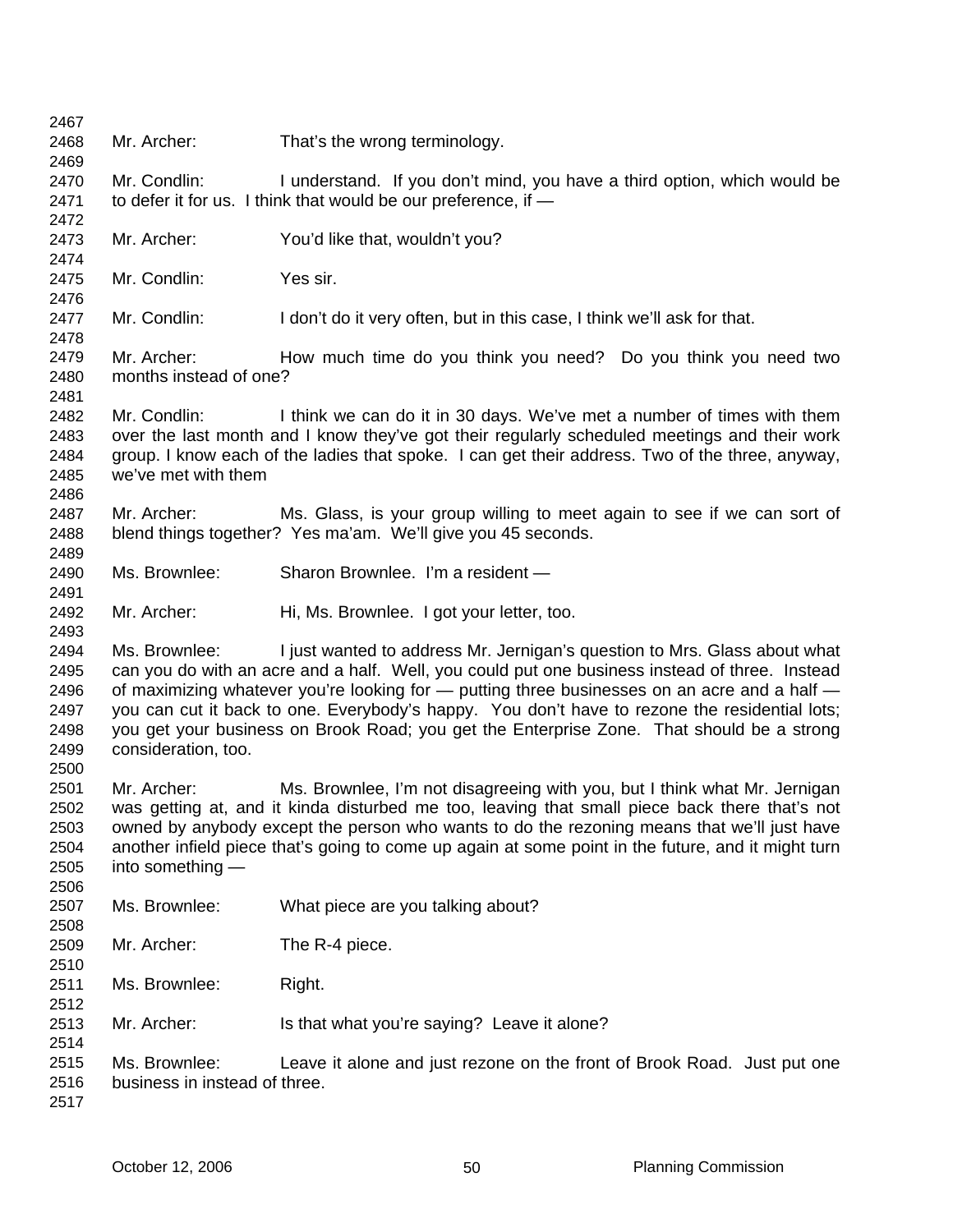| 2518<br>2519<br>2520         | Mr. Archer:                                                    | But if they request rezoning again, and at that point in time somebody<br>probably would, it might turn out to be not as attractive as you might think.                                                                                                                                                                      |
|------------------------------|----------------------------------------------------------------|------------------------------------------------------------------------------------------------------------------------------------------------------------------------------------------------------------------------------------------------------------------------------------------------------------------------------|
| 2521<br>2522                 | Ms. Brownlee:<br>will stay residential, the way we look at it. | Well, but I mean, if our neighborhood is being protected by Henrico, that                                                                                                                                                                                                                                                    |
| 2523<br>2524<br>2525         | Mr. Archer:                                                    | I understand that. I'm saying that the owner could request a rezoning.                                                                                                                                                                                                                                                       |
| 2526<br>2527                 | Ms. Brownlee:                                                  | That's right.                                                                                                                                                                                                                                                                                                                |
| 2528<br>2529<br>2530         | Mr. Archer:                                                    | If they did, we'd have to consider it. We can't, as they say, take a<br>property and say you just can't do anything with it.                                                                                                                                                                                                 |
| 2531<br>2532                 | Ms. Brownlee:                                                  | What we're looking at is protection for our neighborhood, not rezoning.                                                                                                                                                                                                                                                      |
| 2533<br>2534                 | Mr. Archer:                                                    | I understand.                                                                                                                                                                                                                                                                                                                |
| 2535<br>2536<br>2537<br>2538 | Ms. Brownlee:<br>was.                                          | Not up zoning. That was kind of the conclusion of the Brook Road<br>Revitalization, is not do any up zoning in the area because there was enough to deal with as it                                                                                                                                                          |
| 2539<br>2540                 | Mr. Archer:                                                    | I understand, but this is a peculiarly small piece of property.                                                                                                                                                                                                                                                              |
| 2541<br>2542                 | Ms. Brownlee:                                                  | Mmm-hmm.                                                                                                                                                                                                                                                                                                                     |
| 2543<br>2544                 | Mr. Archer:                                                    | Let's have the meeting and see what we can resolve.                                                                                                                                                                                                                                                                          |
| 2545<br>2546                 | Ms. Brownlee:                                                  | Okay.                                                                                                                                                                                                                                                                                                                        |
| 2547<br>2548<br>2549<br>2550 | Mr. Jernigan:<br>anything.                                     | One thing I was implying, too, this is B-1 unrestricted, which means that if<br>they don't have any proffers on that, they can just go put a business with no landscaping or                                                                                                                                                 |
| 2551<br>2552                 | Ms. Brownlee:                                                  | We would still want to talk about proffers.                                                                                                                                                                                                                                                                                  |
| 2553<br>2554                 | Mr. Jernigan:                                                  | There are no proffers on this B-1.                                                                                                                                                                                                                                                                                           |
| 2555<br>2556                 | Mr. Archer:                                                    | Under the current zoning.                                                                                                                                                                                                                                                                                                    |
| 2557<br>2558<br>2559         | Mr. Jernigan:<br>there with no conditions at all for quality.  | Under the current zoning that's on the front row now, anybody can go in                                                                                                                                                                                                                                                      |
| 2560<br>2561                 | Ms. Brownlee:                                                  | Right.                                                                                                                                                                                                                                                                                                                       |
| 2562<br>2563<br>2564         | Mr. Jernigan:<br>that gives you shrubs, hedge rows -           | I was saying if they zoned the whole piece, then they put together a plan                                                                                                                                                                                                                                                    |
| 2565<br>2566<br>2567<br>2568 | Ms. Brownlee:                                                  | Well, but what we're talking about is encroachment of our neighborhood,<br>not protecting it with trees and fences and everything. We're talking about just tearing houses<br>down behind it. There's two houses that they want to tear down. This is not really protection of a<br>neighborhood when you tear housing down. |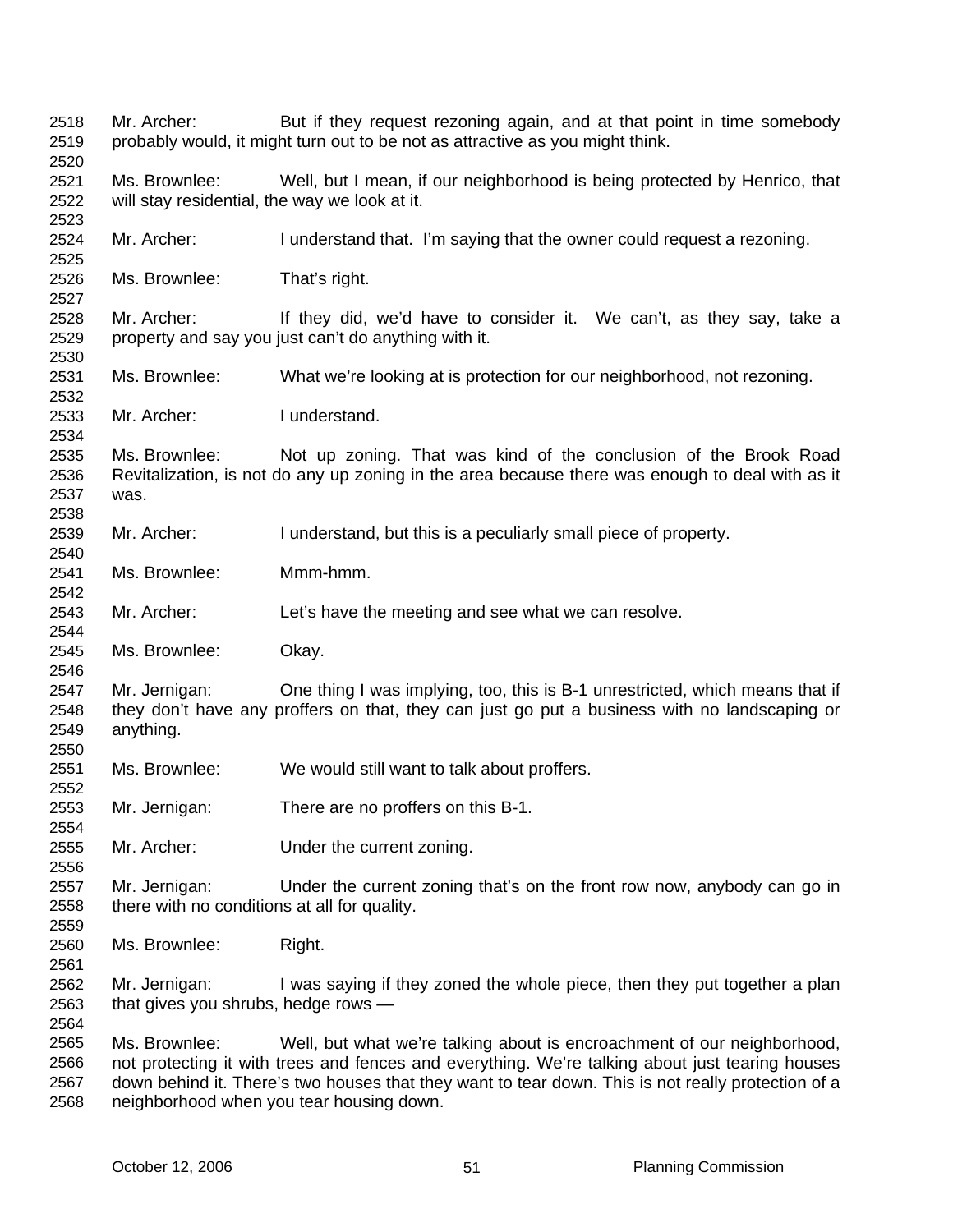Mr. Branin: Yes ma'am, but what we're trying to point out is without encompassing the whole land and allowing them by adding that on, the Commission has the opportunity to regulate it. Currently, that piece of land doesn't have proffers on it that we can touch or impose any regulation on it to protect you. So, by — Ms. Brownlee: That's up in the front part, though. Is that the lot you're talking about? Mr. Jernigan: The front portion, yes ma'am. Ms. Brownlee: Right. Mr. Jernigan: The thing of it is, if you did the project the way they have it planned, it would look a whole lot nicer for the road and the neighborhood than just having that one little parcel that's unrestricted. They could just go in there and build a building and do anything they want. Ms. Brownlee: Well, but that's along the corridor. That's really not part of the residential area. Mr. Jernigan: I know. They had the Brook Road Study and that's the reason they wanted things to look as nice as they can. Ms. Brownlee: Exactly. That's what we hope the County will encourage, anything that goes in there, encourage what the study has recommended. Mr. Jernigan: What they're saying is, if somebody goes on that B-1 property as it is right now, you can't make them do anything. Ms. Brownlee: You can ask them; you can encourage them to do certain things. Mr. Archer: Sometimes I encourage, but it doesn't go too far. Mr. Vanarsdall: What you ought to do is get together in the committee and come up with what he wants to do, Mr. Condlin there. I call him Andy so much but get together with Andy and come up with something better. Ms. Brownlee: We just think three businesses is an awful lot to put in there. Mr. Archer: The reason why we want to do the meeting is because we value your input, ma'am. That's why I want to. Ms. Brownlee: Thank you. Mr. Archer: All right. So, since Mr. Condlin doesn't want to pay for this, then I will — Mr. Archer: That doesn't mean I have to pay for it, does it? Mr. Silber: No. Mr. Branin: I'll get your money later.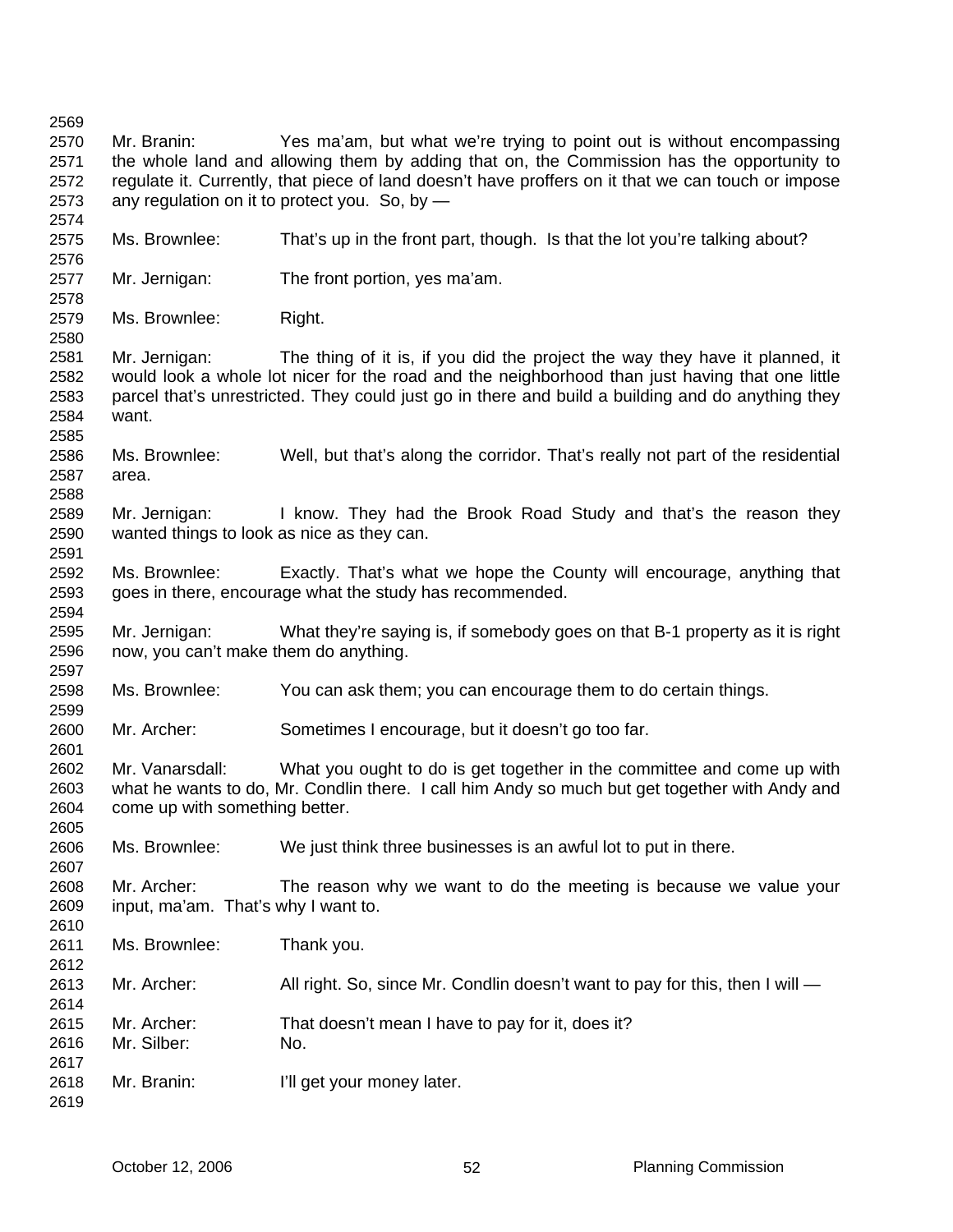| 2620<br>2621<br>2622 | Mr. Archer:<br>on November the 9 <sup>th</sup> . | I will move for deferral of C-54C-06 until our next regular zoning meeting                 |
|----------------------|--------------------------------------------------|--------------------------------------------------------------------------------------------|
| 2623                 | Mr. Archer:                                      | Motion by Archer, seconded by Mr. Branin. All in favor of the motion say                   |
| 2624                 |                                                  | aye. Those opposed say no. The ayes have it.                                               |
| 2625                 |                                                  |                                                                                            |
|                      |                                                  |                                                                                            |
| 2626                 | Mr. Silber:                                      | Only remaining thing on the agenda tonight is consideration of the                         |
| 2627                 | minutes from September 14 <sup>th</sup> .        |                                                                                            |
| 2628                 |                                                  |                                                                                            |
| 2629                 | Mr. Archer:                                      | Okay. Ms. Jones has been out of town. Did anybody read the minutes?                        |
| 2630                 |                                                  |                                                                                            |
| 2631                 | Mrs. Jones:                                      | I did.                                                                                     |
| 2632                 |                                                  |                                                                                            |
| 2633                 | Mr. Archer:                                      | I read the minutes.                                                                        |
| 2634                 |                                                  |                                                                                            |
| 2635                 | Mr. Branin:                                      | She took them with her.                                                                    |
| 2636                 |                                                  |                                                                                            |
| 2637                 | Mrs. Jones:                                      | I simply have two words to change.                                                         |
| 2638                 |                                                  |                                                                                            |
| 2639                 | Mr. Archer:                                      | I have two, also.                                                                          |
| 2640                 |                                                  |                                                                                            |
| 2641                 | Mrs. Jones:                                      | Okay. Page 52 on line 2533, the last three words should read, "Cedar                       |
| 2642                 | Field went" to Cedarville."                      |                                                                                            |
| 2643                 |                                                  |                                                                                            |
| 2644                 | Mr. Archer:                                      | What line was that? I'm sorry, Ms. Jones.                                                  |
| 2645                 |                                                  |                                                                                            |
| 2646                 | Mrs. Jones:                                      | 2533.                                                                                      |
| 2647                 |                                                  |                                                                                            |
| 2648                 | Mr. Archer:                                      | 2533.                                                                                      |
| 2649                 |                                                  |                                                                                            |
| 2650                 | Mrs. Jones:                                      | Then on page 53, I believe that in line 2572, the word "true," should be                   |
| 2651                 | "approved."                                      |                                                                                            |
|                      |                                                  |                                                                                            |
| 2652                 | Mr. Silber:                                      |                                                                                            |
| 2653                 |                                                  | Approved. Okay.                                                                            |
| 2654                 |                                                  |                                                                                            |
| 2655                 | Mr. Archer:                                      | I believe you're right. I don't think I would have said that.                              |
| 2656                 |                                                  |                                                                                            |
| 2657                 | Mr. Silber:                                      | Mr. Archer, did you have -                                                                 |
| 2658                 |                                                  |                                                                                            |
| 2659                 | Mr. Archer:                                      | Yes, on page 2, line 73. Wait a minute; I lost it. Page 2, line 73. It should              |
| 2660                 |                                                  | read, "may not have had setbacks." On page 9, line 389, that should have been, "one way or |
| 2661                 | another to the Board of Supervisors."            |                                                                                            |
| 2662                 |                                                  |                                                                                            |
| 2663                 | Mr. Silber:                                      | Okay. Any other comments?                                                                  |
| 2664                 |                                                  |                                                                                            |
| 2665                 | Mr. Archer:                                      | Any other comments?                                                                        |
| 2666                 |                                                  |                                                                                            |
| 2667                 | Mr. Silber:                                      | Is there a motion?                                                                         |
| 2668                 |                                                  |                                                                                            |
| 2669                 | Mr. Branin:                                      | I motion to accept the comments that Mr. Archer has and the minutes as                     |
| 2670                 | have been amended.                               |                                                                                            |